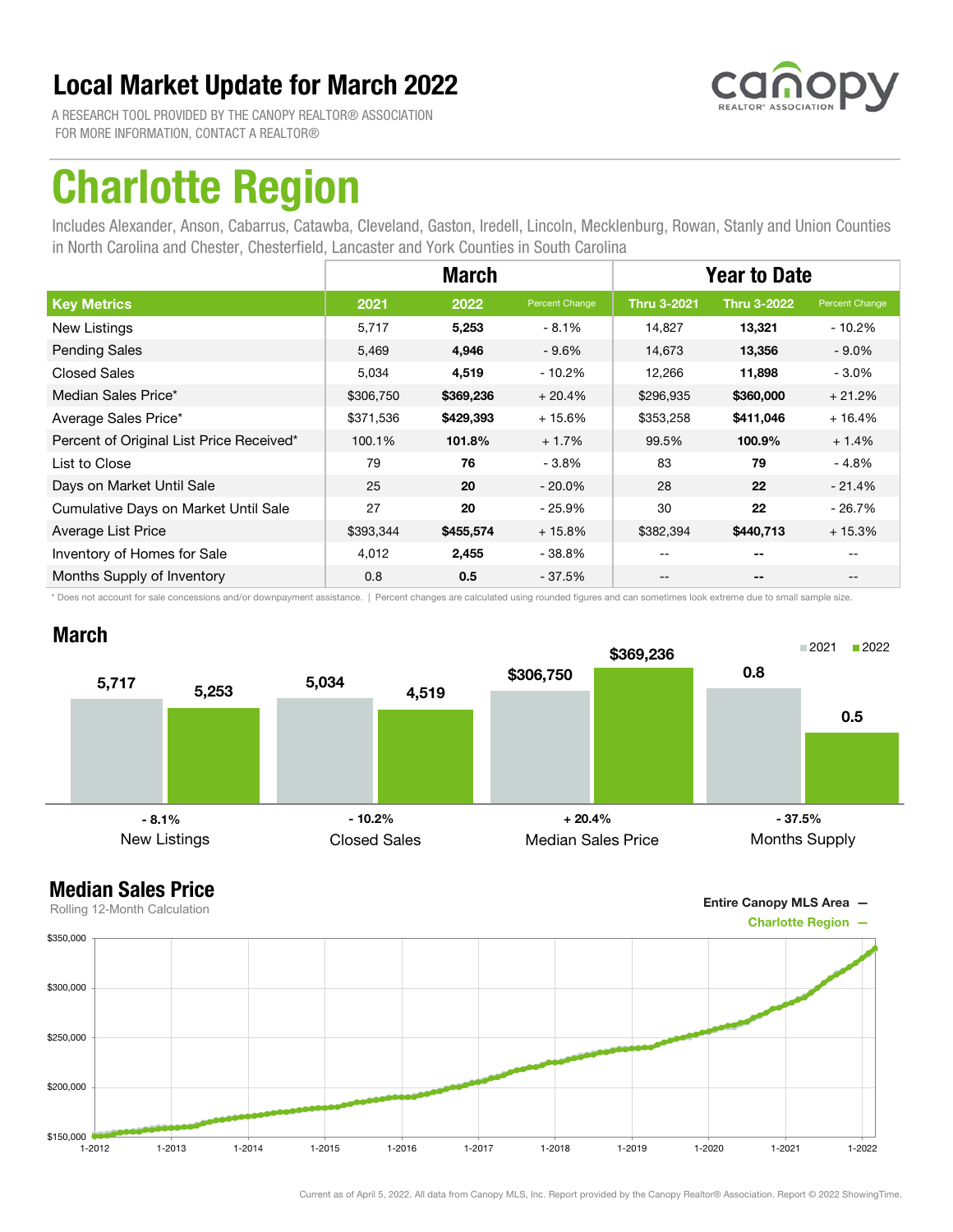

A RESEARCH TOOL PROVIDED BY THE CANOPY REALTOR® ASSOCIATION FOR MORE INFORMATION, CONTACT A REALTOR®

# Alexander County

North Carolina

|                                          |           | <b>March</b> |                | <b>Year to Date</b> |                    |                |
|------------------------------------------|-----------|--------------|----------------|---------------------|--------------------|----------------|
| <b>Key Metrics</b>                       | 2021      | 2022         | Percent Change | <b>Thru 3-2021</b>  | <b>Thru 3-2022</b> | Percent Change |
| New Listings                             | 35        | 40           | $+14.3%$       | 94                  | 89                 | $-5.3\%$       |
| <b>Pending Sales</b>                     | 43        | 43           | $0.0\%$        | 99                  | 99                 | $0.0\%$        |
| <b>Closed Sales</b>                      | 24        | 41           | $+70.8%$       | 62                  | 95                 | $+53.2%$       |
| Median Sales Price*                      | \$192,450 | \$235,000    | $+22.1%$       | \$210,500           | \$240,000          | $+14.0%$       |
| Average Sales Price*                     | \$226,204 | \$264,666    | $+17.0%$       | \$242,087           | \$278,432          | $+15.0%$       |
| Percent of Original List Price Received* | 97.7%     | 98.2%        | $+0.5%$        | 96.5%               | 98.4%              | $+2.0%$        |
| List to Close                            | 64        | 100          | $+56.3%$       | 74                  | 100                | $+35.1%$       |
| Days on Market Until Sale                | 26        | 31           | $+19.2%$       | 29                  | 25                 | - 13.8%        |
| Cumulative Days on Market Until Sale     | 26        | 43           | $+65.4%$       | 31                  | 31                 | $0.0\%$        |
| Average List Price                       | \$199,661 | \$313,580    | $+57.1%$       | \$287,480           | \$310,885          | $+8.1%$        |
| Inventory of Homes for Sale              | 34        | 14           | - 58.8%        | --                  | --                 |                |
| Months Supply of Inventory               | 1.1       | 0.5          | $-54.5%$       | --                  | --                 |                |

\* Does not account for sale concessions and/or downpayment assistance. | Percent changes are calculated using rounded figures and can sometimes look extreme due to small sample size.

### March



### Median Sales Price

Entire Canopy MLS Area —



Current as of April 5, 2022. All data from Canopy MLS, Inc. Report provided by the Canopy Realtor® Association. Report © 2022 ShowingTime.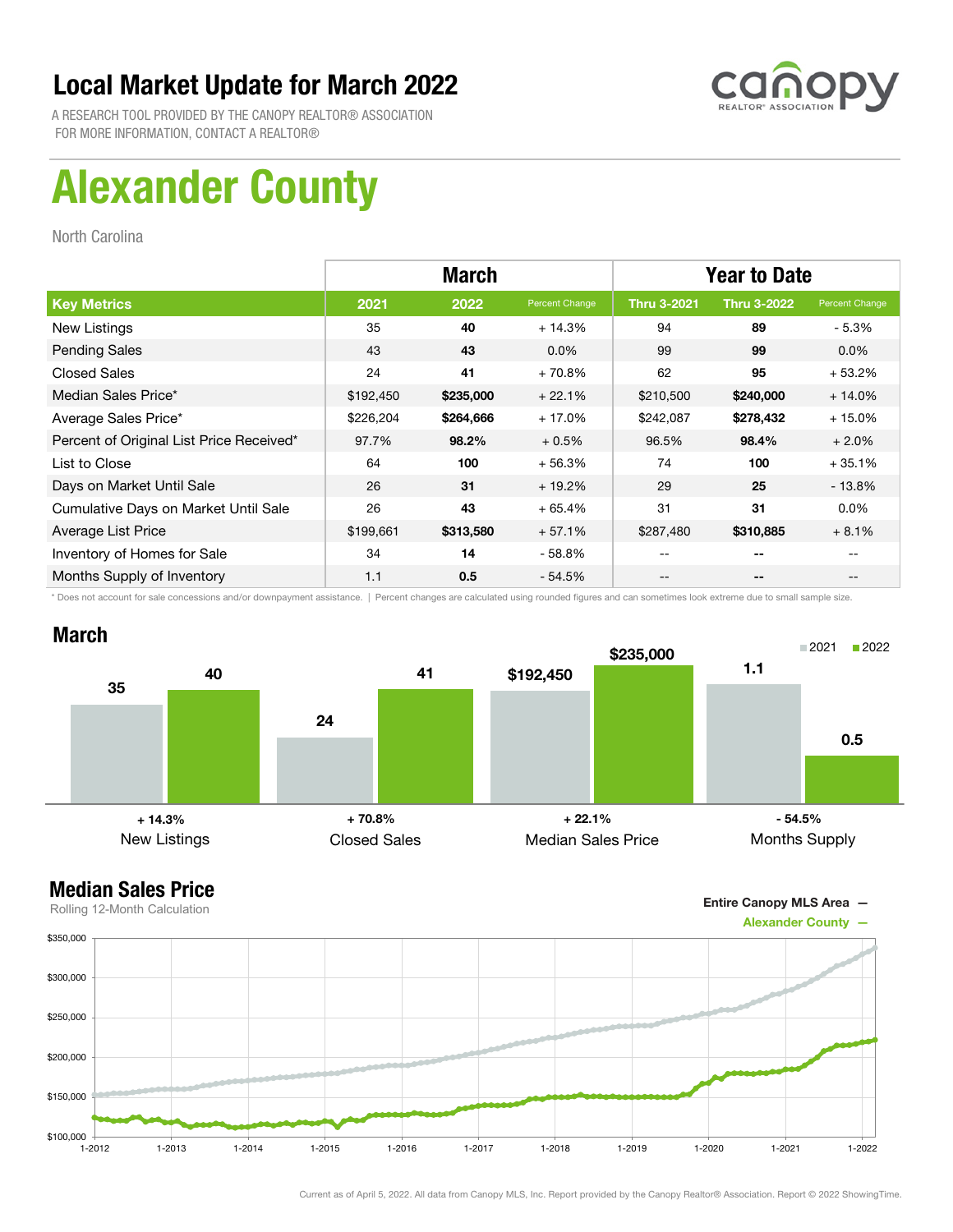

A RESEARCH TOOL PROVIDED BY THE CANOPY REALTOR® ASSOCIATION FOR MORE INFORMATION, CONTACT A REALTOR®

# Anson County

North Carolina

|                                          | <b>March</b> |           |                | <b>Year to Date</b> |                    |                |
|------------------------------------------|--------------|-----------|----------------|---------------------|--------------------|----------------|
| <b>Key Metrics</b>                       | 2021         | 2022      | Percent Change | <b>Thru 3-2021</b>  | <b>Thru 3-2022</b> | Percent Change |
| New Listings                             | 26           | 25        | $-3.8%$        | 51                  | 51                 | $0.0\%$        |
| <b>Pending Sales</b>                     | 22           | 15        | $-31.8%$       | 41                  | 47                 | $+14.6%$       |
| <b>Closed Sales</b>                      | 13           | 16        | $+23.1%$       | 29                  | 50                 | $+72.4%$       |
| Median Sales Price*                      | \$129,900    | \$129,950 | $+0.0\%$       | \$127,950           | \$162,500          | $+27.0%$       |
| Average Sales Price*                     | \$134,123    | \$151,569 | $+13.0%$       | \$130,111           | \$188,802          | $+45.1%$       |
| Percent of Original List Price Received* | 92.2%        | 85.1%     | $-7.7\%$       | 93.6%               | 92.8%              | $-0.9\%$       |
| List to Close                            | 151          | 139       | - 7.9%         | 114                 | 108                | - 5.3%         |
| Days on Market Until Sale                | 94           | 68        | $-27.7\%$      | 62                  | 51                 | $-17.7%$       |
| Cumulative Days on Market Until Sale     | 94           | 68        | - 27.7%        | 63                  | 51                 | $-19.0\%$      |
| Average List Price                       | \$148,944    | \$233,480 | $+56.8%$       | \$138,936           | \$193,710          | $+39.4%$       |
| Inventory of Homes for Sale              | 25           | 27        | $+8.0%$        | --                  | --                 |                |
| Months Supply of Inventory               | 2.1          | 1.8       | - 14.3%        | --                  | --                 | $- -$          |

\* Does not account for sale concessions and/or downpayment assistance. | Percent changes are calculated using rounded figures and can sometimes look extreme due to small sample size.



Entire Canopy MLS Area —

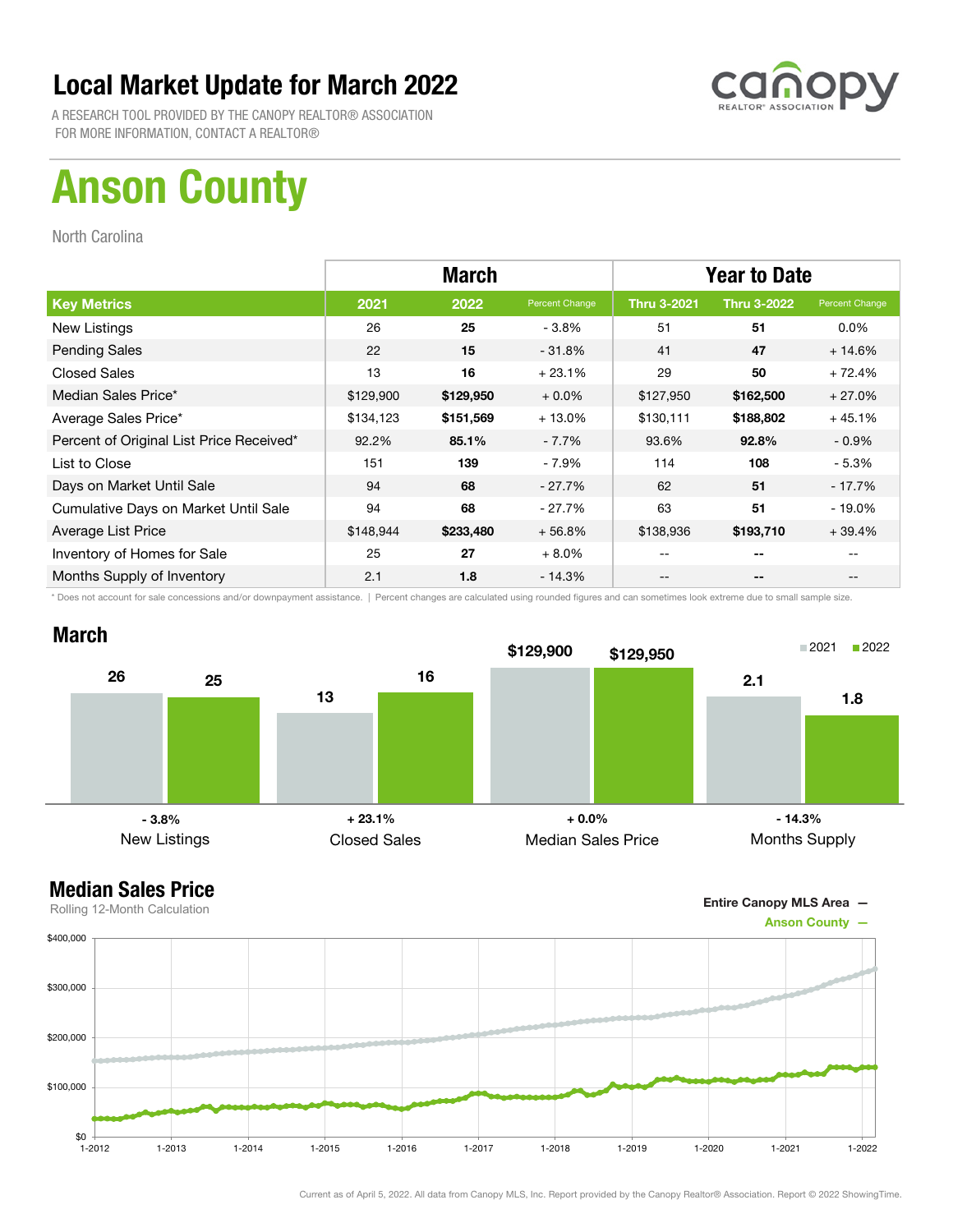

A RESEARCH TOOL PROVIDED BY THE CANOPY REALTOR® ASSOCIATION FOR MORE INFORMATION, CONTACT A REALTOR®

# Cabarrus County

North Carolina

|                                          | <b>March</b> |           |                | <b>Year to Date</b> |                    |                |
|------------------------------------------|--------------|-----------|----------------|---------------------|--------------------|----------------|
| <b>Key Metrics</b>                       | 2021         | 2022      | Percent Change | <b>Thru 3-2021</b>  | <b>Thru 3-2022</b> | Percent Change |
| New Listings                             | 357          | 377       | $+5.6%$        | 997                 | 937                | $-6.0\%$       |
| <b>Pending Sales</b>                     | 348          | 369       | $+6.0%$        | 994                 | 935                | $-5.9\%$       |
| <b>Closed Sales</b>                      | 334          | 322       | $-3.6%$        | 876                 | 901                | $+2.9%$        |
| Median Sales Price*                      | \$305,000    | \$371,170 | $+21.7%$       | \$288,388           | \$355,000          | $+23.1%$       |
| Average Sales Price*                     | \$324,400    | \$386,606 | $+19.2%$       | \$304,426           | \$368,101          | $+20.9%$       |
| Percent of Original List Price Received* | 100.3%       | 102.4%    | $+2.1%$        | 99.5%               | 101.6%             | $+2.1%$        |
| List to Close                            | 68           | 68        | $0.0\%$        | 71                  | 72                 | $+1.4%$        |
| Days on Market Until Sale                | 22           | 16        | $-27.3%$       | 21                  | 18                 | $-14.3%$       |
| Cumulative Days on Market Until Sale     | 22           | 17        | $-22.7%$       | 21                  | 18                 | $-14.3%$       |
| Average List Price                       | \$321,947    | \$403,070 | $+25.2%$       | \$317,338           | \$379,723          | $+19.7%$       |
| Inventory of Homes for Sale              | 169          | 134       | - 20.7%        | --                  | --                 |                |
| Months Supply of Inventory               | 0.5          | 0.4       | - 20.0%        | --                  | --                 |                |

\* Does not account for sale concessions and/or downpayment assistance. | Percent changes are calculated using rounded figures and can sometimes look extreme due to small sample size.



Entire Canopy MLS Area —

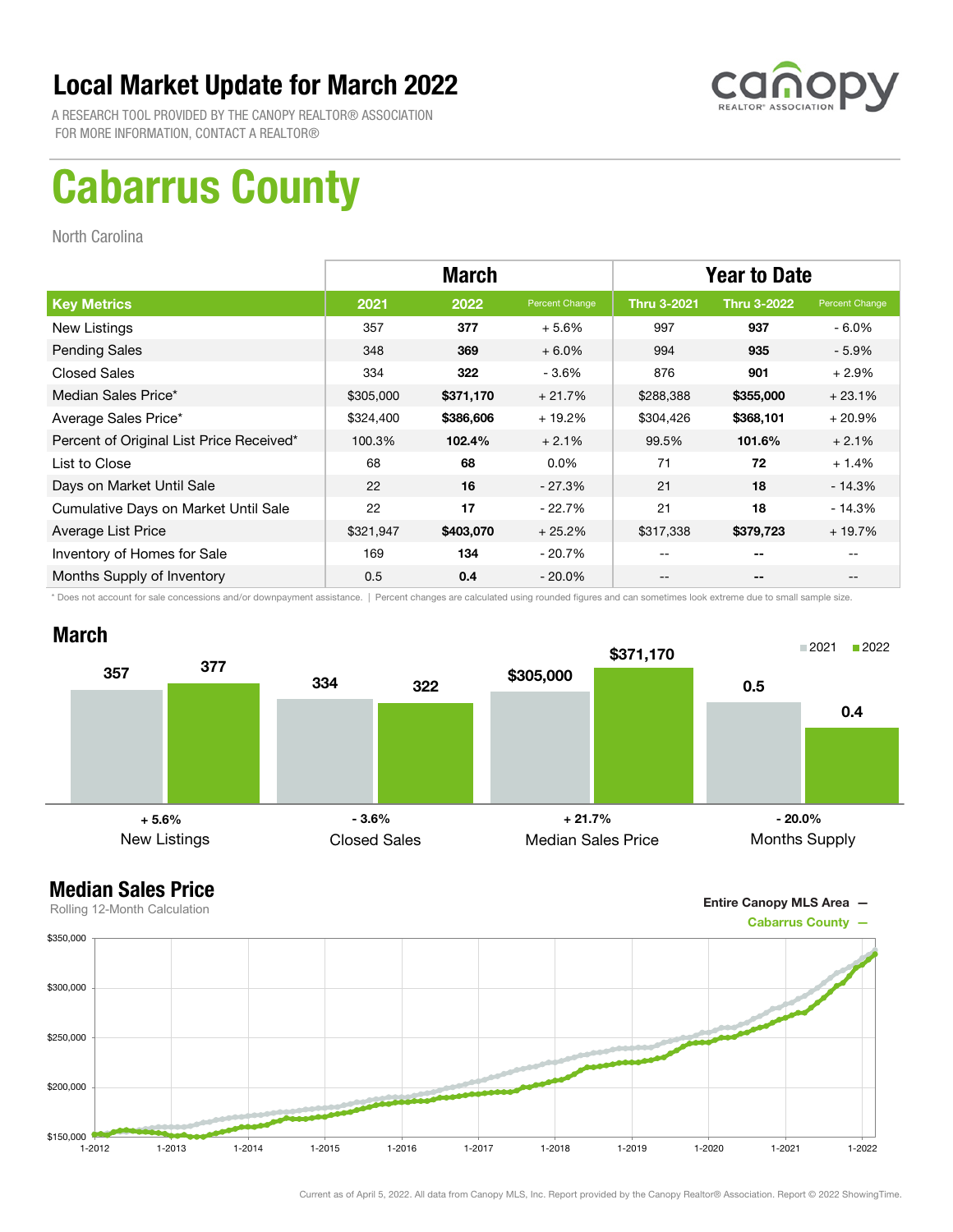

A RESEARCH TOOL PROVIDED BY THE CANOPY REALTOR® ASSOCIATION FOR MORE INFORMATION, CONTACT A REALTOR®

# Cleveland County

North Carolina

|                                          | <b>March</b> |           |                | <b>Year to Date</b> |                    |                |
|------------------------------------------|--------------|-----------|----------------|---------------------|--------------------|----------------|
| <b>Key Metrics</b>                       | 2021         | 2022      | Percent Change | <b>Thru 3-2021</b>  | <b>Thru 3-2022</b> | Percent Change |
| New Listings                             | 129          | 103       | - 20.2%        | 332                 | 281                | - 15.4%        |
| <b>Pending Sales</b>                     | 109          | 106       | $-2.8%$        | 311                 | 309                | $-0.6%$        |
| <b>Closed Sales</b>                      | 95           | 105       | $+10.5%$       | 265                 | 276                | $+4.2%$        |
| Median Sales Price*                      | \$190,000    | \$250,000 | $+31.6%$       | \$181,000           | \$225,000          | $+24.3%$       |
| Average Sales Price*                     | \$212,683    | \$304,987 | $+43.4%$       | \$203,499           | \$257,833          | $+26.7%$       |
| Percent of Original List Price Received* | 96.5%        | 97.9%     | $+1.5%$        | 96.4%               | 96.9%              | $+0.5%$        |
| List to Close                            | 82           | 81        | $-1.2%$        | 78                  | 80                 | $+2.6%$        |
| Days on Market Until Sale                | 27           | 34        | $+25.9%$       | 27                  | 32                 | $+18.5%$       |
| Cumulative Days on Market Until Sale     | 28           | 37        | $+32.1%$       | 30                  | 34                 | $+13.3%$       |
| Average List Price                       | \$234,858    | \$278,508 | $+18.6%$       | \$220,569           | \$271,993          | $+23.3%$       |
| Inventory of Homes for Sale              | 111          | 78        | $-29.7\%$      | --                  | --                 |                |
| Months Supply of Inventory               | 1.3          | 0.8       | $-38.5%$       | --                  | --                 |                |

\* Does not account for sale concessions and/or downpayment assistance. | Percent changes are calculated using rounded figures and can sometimes look extreme due to small sample size.

### March



Entire Canopy MLS Area —

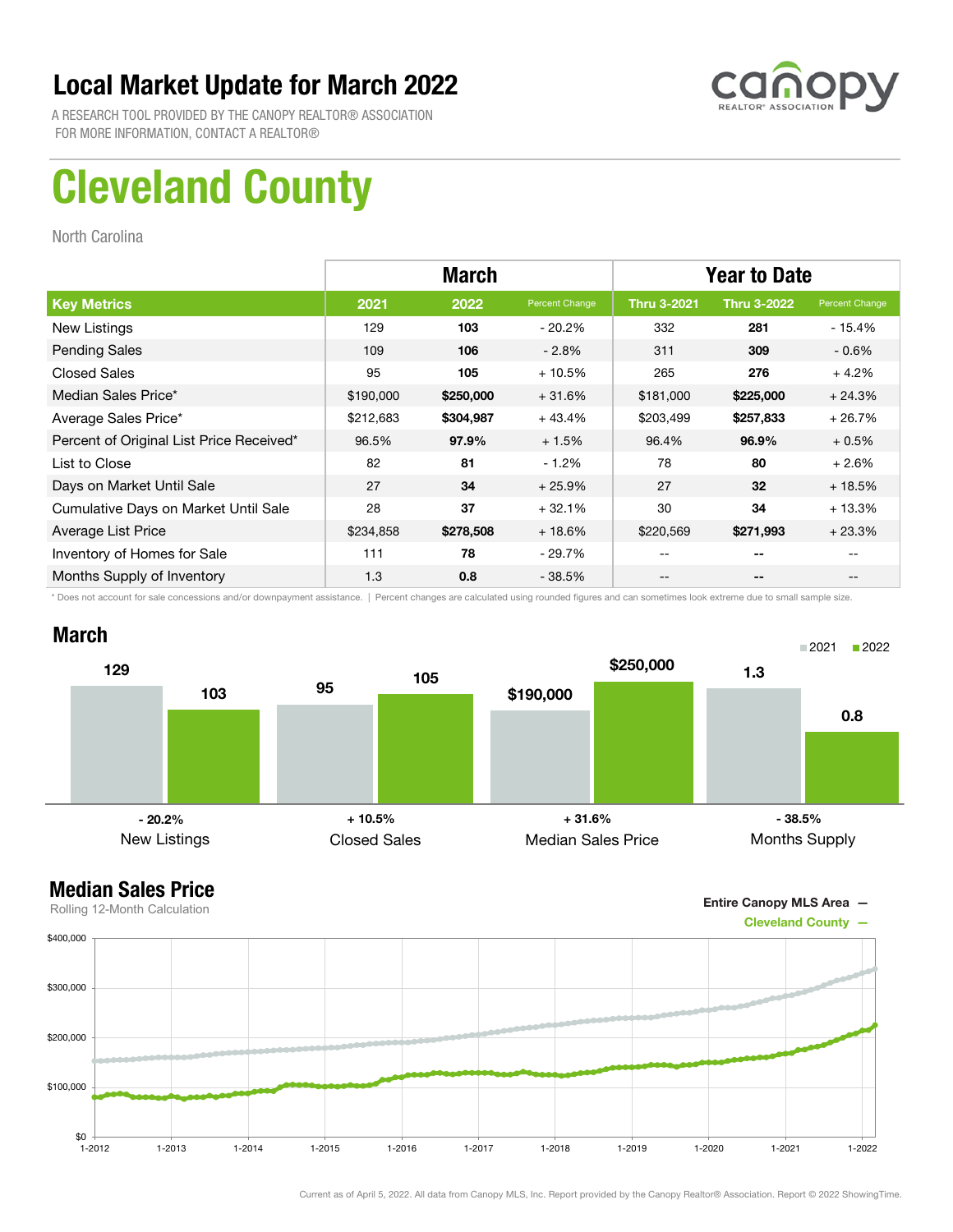

A RESEARCH TOOL PROVIDED BY THE CANOPY REALTOR® ASSOCIATION FOR MORE INFORMATION, CONTACT A REALTOR®

## Gaston County

North Carolina

|                                          | <b>March</b> |           |                | <b>Year to Date</b>                   |                          |                |
|------------------------------------------|--------------|-----------|----------------|---------------------------------------|--------------------------|----------------|
| <b>Key Metrics</b>                       | 2021         | 2022      | Percent Change | <b>Thru 3-2021</b>                    | <b>Thru 3-2022</b>       | Percent Change |
| New Listings                             | 425          | 380       | $-10.6%$       | 1.104                                 | 1,020                    | - 7.6%         |
| <b>Pending Sales</b>                     | 393          | 357       | $-9.2%$        | 1,089                                 | 1,029                    | $-5.5%$        |
| <b>Closed Sales</b>                      | 383          | 367       | $-4.2%$        | 940                                   | 947                      | $+0.7%$        |
| Median Sales Price*                      | \$242,945    | \$310,000 | $+27.6%$       | \$232,000                             | \$295,000                | $+27.2%$       |
| Average Sales Price*                     | \$267,455    | \$319,231 | $+19.4%$       | \$255,879                             | \$304,832                | $+19.1%$       |
| Percent of Original List Price Received* | 99.2%        | 101.0%    | $+1.8%$        | 99.2%                                 | 100.1%                   | $+0.9\%$       |
| List to Close                            | 83           | 76        | $-8.4%$        | 86                                    | 79                       | - 8.1%         |
| Days on Market Until Sale                | 24           | 25        | $+4.2%$        | 27                                    | 23                       | $-14.8%$       |
| Cumulative Days on Market Until Sale     | 23           | 18        | $-21.7%$       | 28                                    | 21                       | $-25.0\%$      |
| Average List Price                       | \$266,465    | \$319,500 | $+19.9%$       | \$271,093                             | \$315,869                | $+16.5%$       |
| Inventory of Homes for Sale              | 286          | 191       | $-33.2\%$      | $- -$                                 | $- -$                    |                |
| Months Supply of Inventory               | 0.8          | 0.5       | $-37.5%$       | $\hspace{0.05cm}$ – $\hspace{0.05cm}$ | $\overline{\phantom{a}}$ | --             |

\* Does not account for sale concessions and/or downpayment assistance. | Percent changes are calculated using rounded figures and can sometimes look extreme due to small sample size.



Entire Canopy MLS Area —

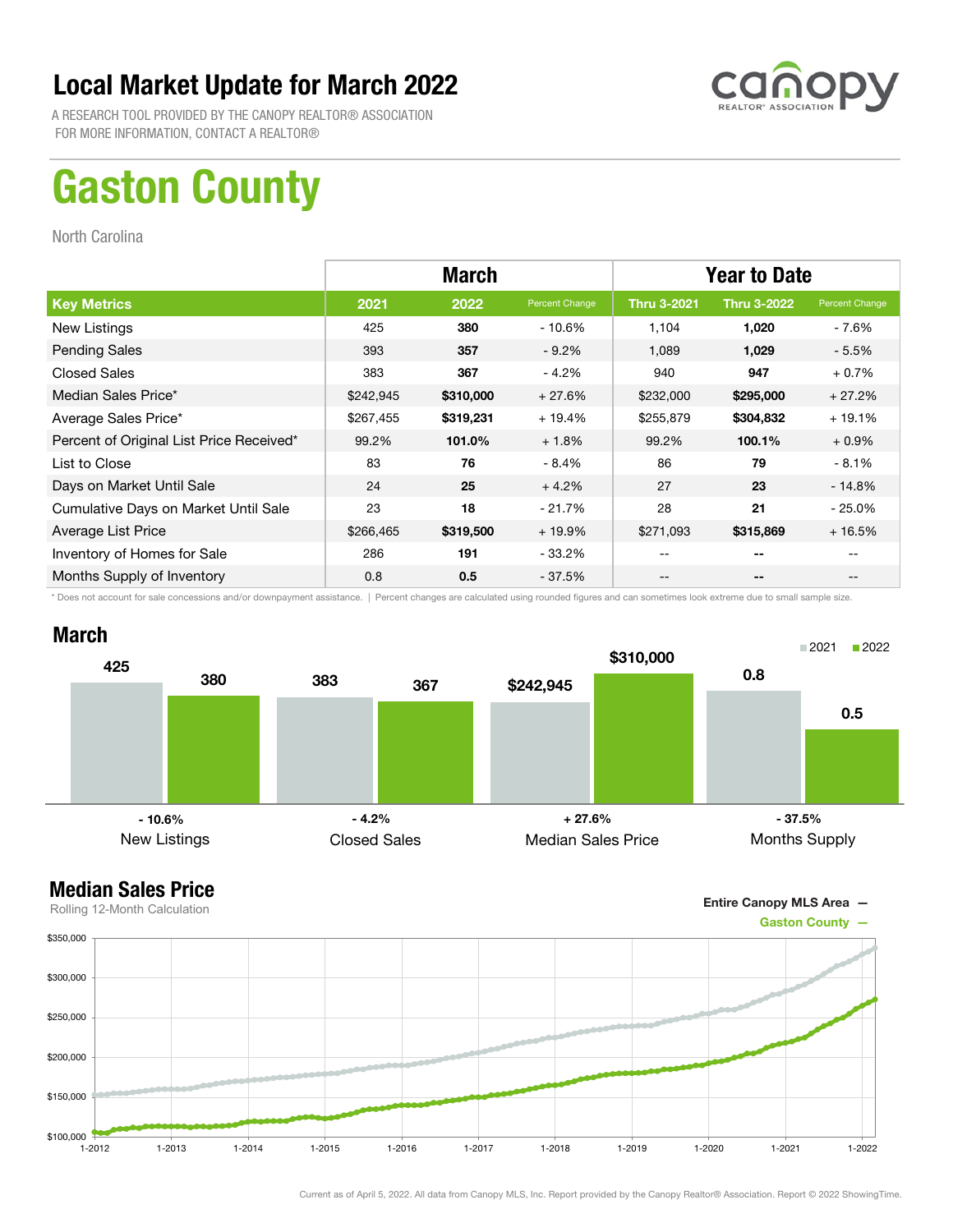

A RESEARCH TOOL PROVIDED BY THE CANOPY REALTOR® ASSOCIATION FOR MORE INFORMATION, CONTACT A REALTOR®

## Iredell County

North Carolina

|                                          | <b>March</b> |           |                | <b>Year to Date</b> |                    |                |
|------------------------------------------|--------------|-----------|----------------|---------------------|--------------------|----------------|
| <b>Key Metrics</b>                       | 2021         | 2022      | Percent Change | <b>Thru 3-2021</b>  | <b>Thru 3-2022</b> | Percent Change |
| New Listings                             | 385          | 376       | $-2.3%$        | 1,016               | 852                | $-16.1%$       |
| <b>Pending Sales</b>                     | 367          | 333       | $-9.3%$        | 1.048               | 855                | - 18.4%        |
| <b>Closed Sales</b>                      | 355          | 282       | $-20.6\%$      | 911                 | 785                | $-13.8%$       |
| Median Sales Price*                      | \$320,000    | \$373,500 | $+16.7%$       | \$311,495           | \$365,000          | $+17.2%$       |
| Average Sales Price*                     | \$364,497    | \$473,050 | $+29.8%$       | \$361,830           | \$454,916          | $+25.7%$       |
| Percent of Original List Price Received* | 100.2%       | 101.8%    | $+1.6%$        | 99.5%               | 100.3%             | $+0.8%$        |
| List to Close                            | 85           | 69        | - 18.8%        | 88                  | 77                 | $-12.5%$       |
| Days on Market Until Sale                | 35           | 23        | $-34.3%$       | 34                  | 26                 | $-23.5%$       |
| Cumulative Days on Market Until Sale     | 31           | 24        | $-22.6%$       | 33                  | 26                 | $-21.2%$       |
| Average List Price                       | \$434,482    | \$448,025 | $+3.1%$        | \$421,168           | \$464,242          | $+10.2%$       |
| Inventory of Homes for Sale              | 322          | 209       | $-35.1%$       | --                  | --                 |                |
| Months Supply of Inventory               | 0.9          | 0.6       | $-33.3\%$      | --                  | --                 |                |

\* Does not account for sale concessions and/or downpayment assistance. | Percent changes are calculated using rounded figures and can sometimes look extreme due to small sample size.

### March



Entire Canopy MLS Area —

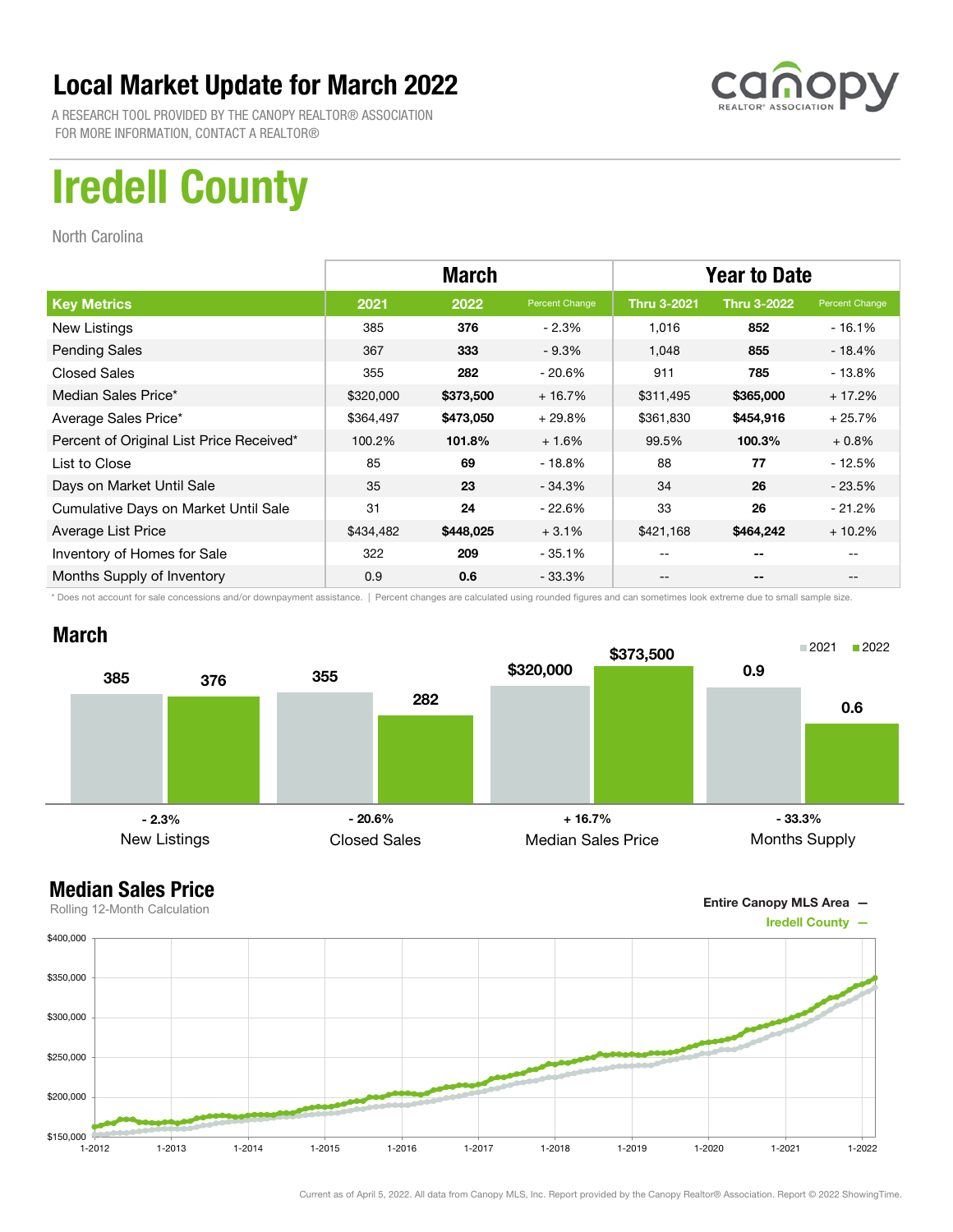

A RESEARCH TOOL PROVIDED BY THE CANOPY REALTOR® ASSOCIATION FOR MORE INFORMATION, CONTACT A REALTOR®

# Lincoln County

North Carolina

|                                          | <b>March</b> |           |                | <b>Year to Date</b> |                    |                |
|------------------------------------------|--------------|-----------|----------------|---------------------|--------------------|----------------|
| <b>Key Metrics</b>                       | 2021         | 2022      | Percent Change | <b>Thru 3-2021</b>  | <b>Thru 3-2022</b> | Percent Change |
| New Listings                             | 173          | 165       | $-4.6%$        | 444                 | 429                | $-3.4%$        |
| <b>Pending Sales</b>                     | 169          | 161       | $-4.7%$        | 493                 | 443                | $-10.1%$       |
| <b>Closed Sales</b>                      | 178          | 131       | $-26.4%$       | 394                 | 342                | $-13.2%$       |
| Median Sales Price*                      | \$330,000    | \$407,367 | $+23.4%$       | \$323,506           | \$408,646          | $+26.3%$       |
| Average Sales Price*                     | \$364,334    | \$439,558 | $+20.6%$       | \$360,858           | \$433,405          | $+20.1%$       |
| Percent of Original List Price Received* | 99.9%        | 100.0%    | $+0.1%$        | 99.3%               | 99.8%              | $+0.5%$        |
| List to Close                            | 96           | 92        | $-4.2%$        | 97                  | 99                 | $+2.1%$        |
| Days on Market Until Sale                | 41           | 20        | $-51.2%$       | 41                  | 27                 | $-34.1%$       |
| Cumulative Days on Market Until Sale     | 40           | 20        | $-50.0\%$      | 44                  | 24                 | - 45.5%        |
| Average List Price                       | \$388,767    | \$487,367 | $+25.4%$       | \$389,201           | \$459,183          | $+18.0%$       |
| Inventory of Homes for Sale              | 163          | 101       | $-38.0\%$      | --                  | --                 |                |
| Months Supply of Inventory               | 1.0          | 0.6       | $-40.0\%$      | --                  | --                 |                |

\* Does not account for sale concessions and/or downpayment assistance. | Percent changes are calculated using rounded figures and can sometimes look extreme due to small sample size.

### March





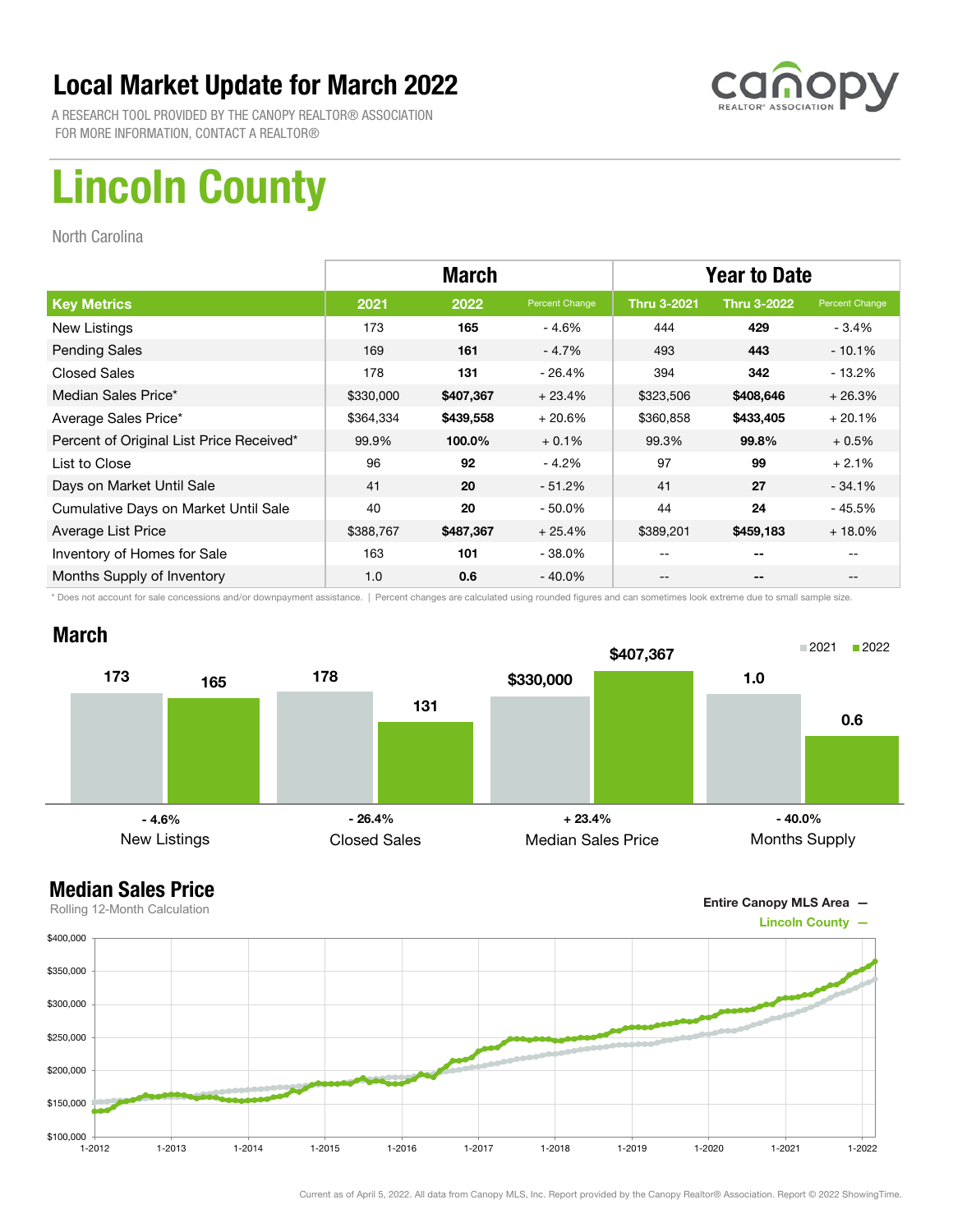

A RESEARCH TOOL PROVIDED BY THE CANOPY REALTOR® ASSOCIATION FOR MORE INFORMATION, CONTACT A REALTOR®

# Mecklenburg County

North Carolina

|                                          |           | <b>March</b> |                | <b>Year to Date</b> |                    |                |  |
|------------------------------------------|-----------|--------------|----------------|---------------------|--------------------|----------------|--|
| <b>Key Metrics</b>                       | 2021      | 2022         | Percent Change | <b>Thru 3-2021</b>  | <b>Thru 3-2022</b> | Percent Change |  |
| New Listings                             | 2,293     | 2,003        | $-12.6%$       | 5,983               | 5,090              | - 14.9%        |  |
| <b>Pending Sales</b>                     | 2,239     | 1,871        | $-16.4%$       | 5,915               | 5,081              | $-14.1\%$      |  |
| <b>Closed Sales</b>                      | 2,083     | 1,731        | $-16.9%$       | 4,894               | 4,550              | - 7.0%         |  |
| Median Sales Price*                      | \$338,000 | \$403,250    | $+19.3%$       | \$325,000           | \$388,300          | $+19.5%$       |  |
| Average Sales Price*                     | \$437,206 | \$491,564    | $+12.4%$       | \$410,179           | \$468,446          | $+14.2%$       |  |
| Percent of Original List Price Received* | 100.7%    | 103.3%       | $+2.6%$        | 99.9%               | 102.1%             | $+2.2%$        |  |
| List to Close                            | 78        | 76           | $-2.6%$        | 83                  | 79                 | $-4.8%$        |  |
| Days on Market Until Sale                | 24        | 19           | $-20.8%$       | 27                  | 21                 | $-22.2%$       |  |
| Cumulative Days on Market Until Sale     | 27        | 17           | $-37.0%$       | 30                  | 21                 | $-30.0\%$      |  |
| Average List Price                       | \$468,003 | \$525,367    | $+12.3%$       | \$446,363           | \$505,408          | $+13.2%$       |  |
| Inventory of Homes for Sale              | 1,518     | 828          | - 45.5%        |                     | $- -$              |                |  |
| Months Supply of Inventory               | 0.8       | 0.4          | $-50.0\%$      | --                  | --                 |                |  |

\* Does not account for sale concessions and/or downpayment assistance. | Percent changes are calculated using rounded figures and can sometimes look extreme due to small sample size.



Entire Canopy MLS Area —

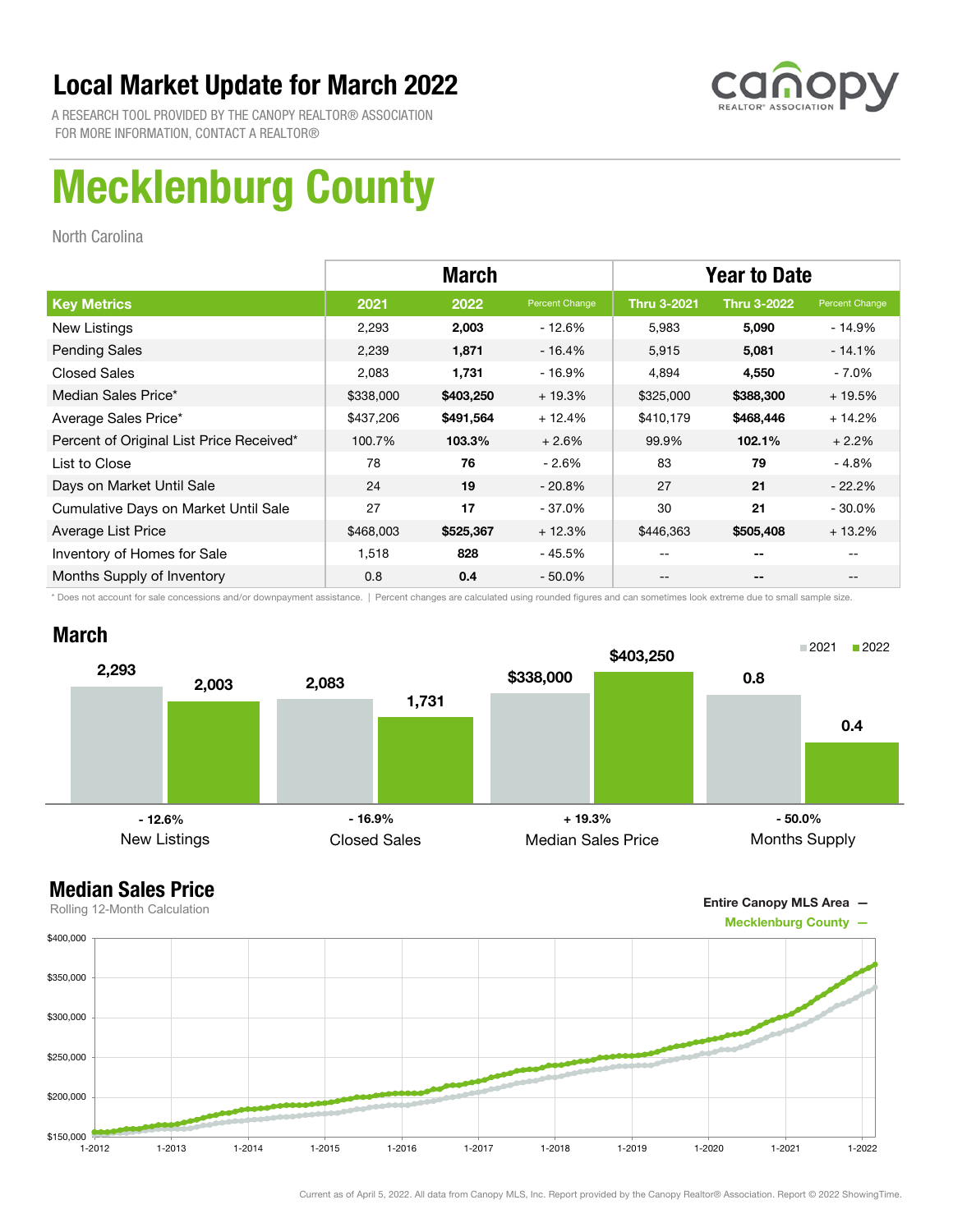

A RESEARCH TOOL PROVIDED BY THE CANOPY REALTOR® ASSOCIATION FOR MORE INFORMATION, CONTACT A REALTOR®

# Montgomery County

North Carolina

|                                          | <b>March</b> |           |                | <b>Year to Date</b> |                    |                |
|------------------------------------------|--------------|-----------|----------------|---------------------|--------------------|----------------|
| <b>Key Metrics</b>                       | 2021         | 2022      | Percent Change | <b>Thru 3-2021</b>  | <b>Thru 3-2022</b> | Percent Change |
| New Listings                             | 34           | 41        | $+20.6%$       | 89                  | 82                 | - 7.9%         |
| <b>Pending Sales</b>                     | 30           | 40        | $+33.3%$       | 90                  | 86                 | $-4.4%$        |
| <b>Closed Sales</b>                      | 33           | 34        | $+3.0%$        | 79                  | 71                 | $-10.1%$       |
| Median Sales Price*                      | \$115,000    | \$171,250 | $+48.9%$       | \$165,000           | \$185,000          | $+12.1%$       |
| Average Sales Price*                     | \$251,482    | \$378,299 | $+50.4%$       | \$257,787           | \$333,432          | $+29.3%$       |
| Percent of Original List Price Received* | 93.1%        | 94.7%     | $+1.7%$        | 91.1%               | 94.6%              | $+3.8%$        |
| List to Close                            | 127          | 75        | - 40.9%        | 160                 | 89                 | $-44.4%$       |
| Days on Market Until Sale                | 87           | 39        | $-55.2\%$      | 109                 | 49                 | $-55.0%$       |
| Cumulative Days on Market Until Sale     | 108          | 39        | - 63.9%        | 118                 | 49                 | $-58.5%$       |
| Average List Price                       | \$296,585    | \$338,202 | $+14.0%$       | \$298,030           | \$341,700          | $+14.7%$       |
| Inventory of Homes for Sale              | 63           | 42        | - 33.3%        | --                  | --                 |                |
| Months Supply of Inventory               | 2.0          | 1.3       | - 35.0%        | --                  | --                 |                |

\* Does not account for sale concessions and/or downpayment assistance. | Percent changes are calculated using rounded figures and can sometimes look extreme due to small sample size.



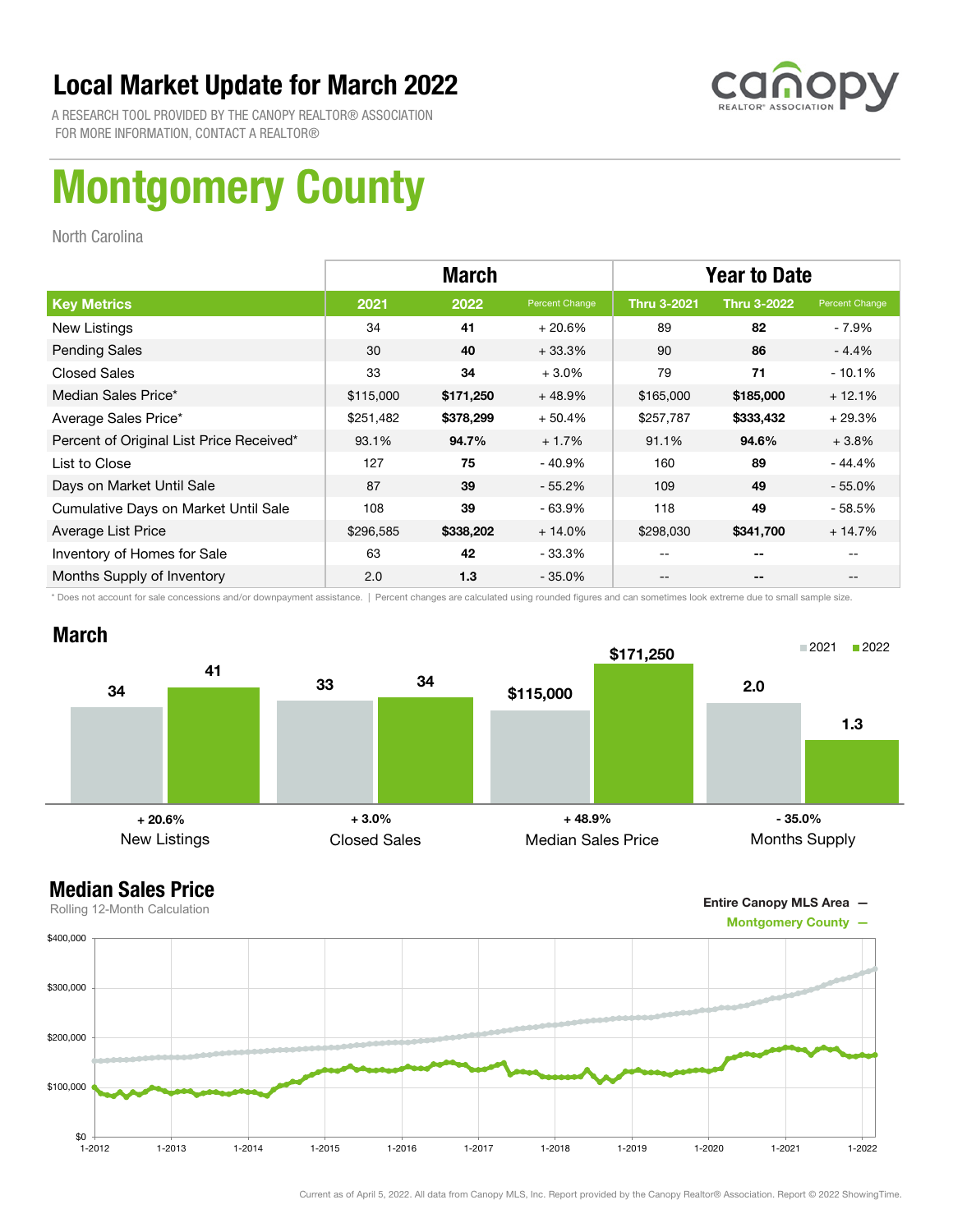

A RESEARCH TOOL PROVIDED BY THE CANOPY REALTOR® ASSOCIATION FOR MORE INFORMATION, CONTACT A REALTOR®

## Rowan County

North Carolina

|                                          | <b>March</b> |           |                | <b>Year to Date</b> |                    |                |
|------------------------------------------|--------------|-----------|----------------|---------------------|--------------------|----------------|
| <b>Key Metrics</b>                       | 2021         | 2022      | Percent Change | <b>Thru 3-2021</b>  | <b>Thru 3-2022</b> | Percent Change |
| New Listings                             | 225          | 204       | $-9.3%$        | 526                 | 531                | $+1.0%$        |
| <b>Pending Sales</b>                     | 211          | 184       | $-12.8%$       | 523                 | 519                | $-0.8\%$       |
| <b>Closed Sales</b>                      | 186          | 199       | $+7.0%$        | 491                 | 517                | $+5.3%$        |
| Median Sales Price*                      | \$217,000    | \$235,490 | $+8.5%$        | \$215,000           | \$235,000          | $+9.3%$        |
| Average Sales Price*                     | \$233,344    | \$270,893 | $+16.1%$       | \$231,014           | \$269,290          | $+16.6%$       |
| Percent of Original List Price Received* | 98.7%        | 99.1%     | $+0.4%$        | 98.4%               | 98.6%              | $+0.2%$        |
| List to Close                            | 84           | 77        | $-8.3\%$       | 90                  | 76                 | $-15.6%$       |
| Days on Market Until Sale                | 24           | 20        | $-16.7\%$      | 26                  | 23                 | $-11.5%$       |
| Cumulative Days on Market Until Sale     | 25           | 24        | $-4.0%$        | 29                  | 27                 | - 6.9%         |
| Average List Price                       | \$249,241    | \$295,607 | $+18.6%$       | \$239,113           | \$288,580          | $+20.7%$       |
| Inventory of Homes for Sale              | 204          | 120       | - 41.2%        | --                  | --                 |                |
| Months Supply of Inventory               | 1.2          | 0.6       | $-50.0\%$      | --                  | --                 |                |

\* Does not account for sale concessions and/or downpayment assistance. | Percent changes are calculated using rounded figures and can sometimes look extreme due to small sample size.



Entire Canopy MLS Area —

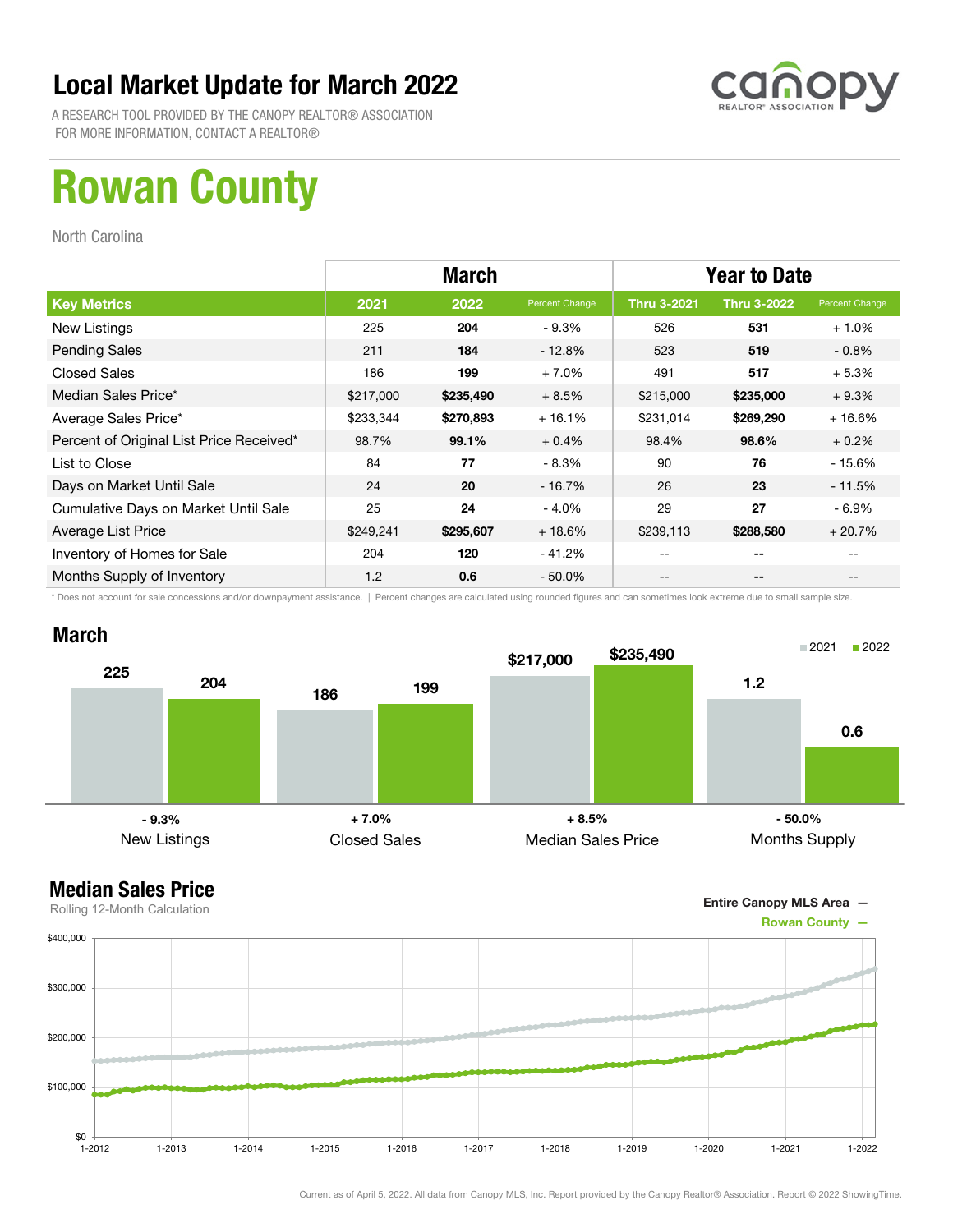

A RESEARCH TOOL PROVIDED BY THE CANOPY REALTOR® ASSOCIATION FOR MORE INFORMATION, CONTACT A REALTOR®

# Stanly County

North Carolina

|                                          | <b>March</b> |           |                | <b>Year to Date</b> |                    |                |
|------------------------------------------|--------------|-----------|----------------|---------------------|--------------------|----------------|
| <b>Key Metrics</b>                       | 2021         | 2022      | Percent Change | <b>Thru 3-2021</b>  | <b>Thru 3-2022</b> | Percent Change |
| New Listings                             | 92           | 115       | $+25.0%$       | 207                 | 288                | $+39.1%$       |
| <b>Pending Sales</b>                     | 90           | 107       | $+18.9%$       | 216                 | 285                | $+31.9%$       |
| <b>Closed Sales</b>                      | 67           | 90        | $+34.3%$       | 188                 | 214                | $+13.8%$       |
| Median Sales Price*                      | \$185,000    | \$275,000 | $+48.6%$       | \$189,950           | \$259,900          | $+36.8%$       |
| Average Sales Price*                     | \$218,169    | \$279,074 | $+27.9%$       | \$214,921           | \$297,421          | $+38.4%$       |
| Percent of Original List Price Received* | 96.9%        | 98.3%     | $+1.4%$        | 97.6%               | 98.0%              | $+0.4%$        |
| List to Close                            | 99           | 70        | $-29.3%$       | 84                  | 74                 | $-11.9%$       |
| Days on Market Until Sale                | 50           | 16        | $-68.0\%$      | 40                  | 27                 | $-32.5%$       |
| Cumulative Days on Market Until Sale     | 52           | 18        | $-65.4%$       | 39                  | 26                 | $-33.3\%$      |
| Average List Price                       | \$266,177    | \$315,783 | $+18.6%$       | \$232,704           | \$312,708          | $+34.4%$       |
| Inventory of Homes for Sale              | 70           | 56        | $-20.0\%$      | --                  | --                 |                |
| Months Supply of Inventory               | 1.0          | 0.6       | $-40.0\%$      | --                  | --                 |                |

\* Does not account for sale concessions and/or downpayment assistance. | Percent changes are calculated using rounded figures and can sometimes look extreme due to small sample size.



Entire Canopy MLS Area —

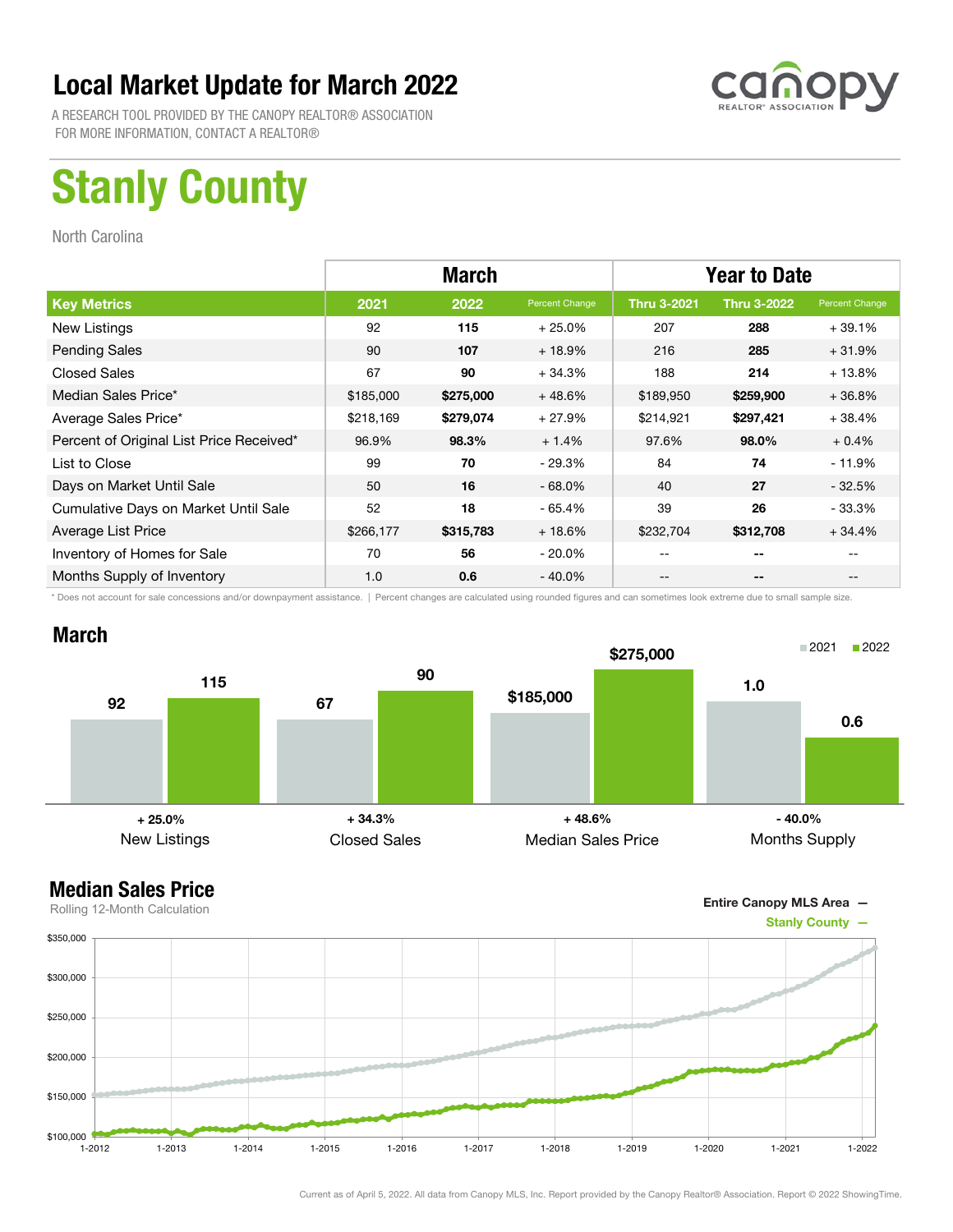

A RESEARCH TOOL PROVIDED BY THE CANOPY REALTOR® ASSOCIATION FOR MORE INFORMATION, CONTACT A REALTOR®

# Union County

North Carolina

|                                          | <b>March</b> |           |                | <b>Year to Date</b> |                    |                |
|------------------------------------------|--------------|-----------|----------------|---------------------|--------------------|----------------|
| <b>Key Metrics</b>                       | 2021         | 2022      | Percent Change | <b>Thru 3-2021</b>  | <b>Thru 3-2022</b> | Percent Change |
| New Listings                             | 486          | 498       | $+2.5%$        | 1,333               | 1,202              | - 9.8%         |
| <b>Pending Sales</b>                     | 468          | 415       | $-11.3%$       | 1,288               | 1,117              | - 13.3%        |
| <b>Closed Sales</b>                      | 403          | 361       | $-10.4%$       | 938                 | 951                | $+1.4%$        |
| Median Sales Price*                      | \$339,479    | \$430,000 | $+26.7%$       | \$350,000           | \$421,100          | $+20.3%$       |
| Average Sales Price*                     | \$416,984    | \$525,213 | $+26.0%$       | \$408,991           | \$499,243          | $+22.1%$       |
| Percent of Original List Price Received* | 101.0%       | 102.9%    | $+1.9%$        | 100.3%              | 101.9%             | $+1.6%$        |
| List to Close                            | 72           | 77        | $+6.9%$        | 81                  | 83                 | $+2.5%$        |
| Days on Market Until Sale                | 19           | 16        | $-15.8\%$      | 27                  | 19                 | - 29.6%        |
| Cumulative Days on Market Until Sale     | 22           | 20        | $-9.1%$        | 29                  | 23                 | $-20.7%$       |
| Average List Price                       | \$443,280    | \$575,632 | $+29.9%$       | \$431,613           | \$550,879          | $+27.6%$       |
| Inventory of Homes for Sale              | 307          | 218       | - 29.0%        |                     | --                 |                |
| Months Supply of Inventory               | 0.7          | 0.5       | $-28.6\%$      | --                  | --                 |                |

\* Does not account for sale concessions and/or downpayment assistance. | Percent changes are calculated using rounded figures and can sometimes look extreme due to small sample size.

### March





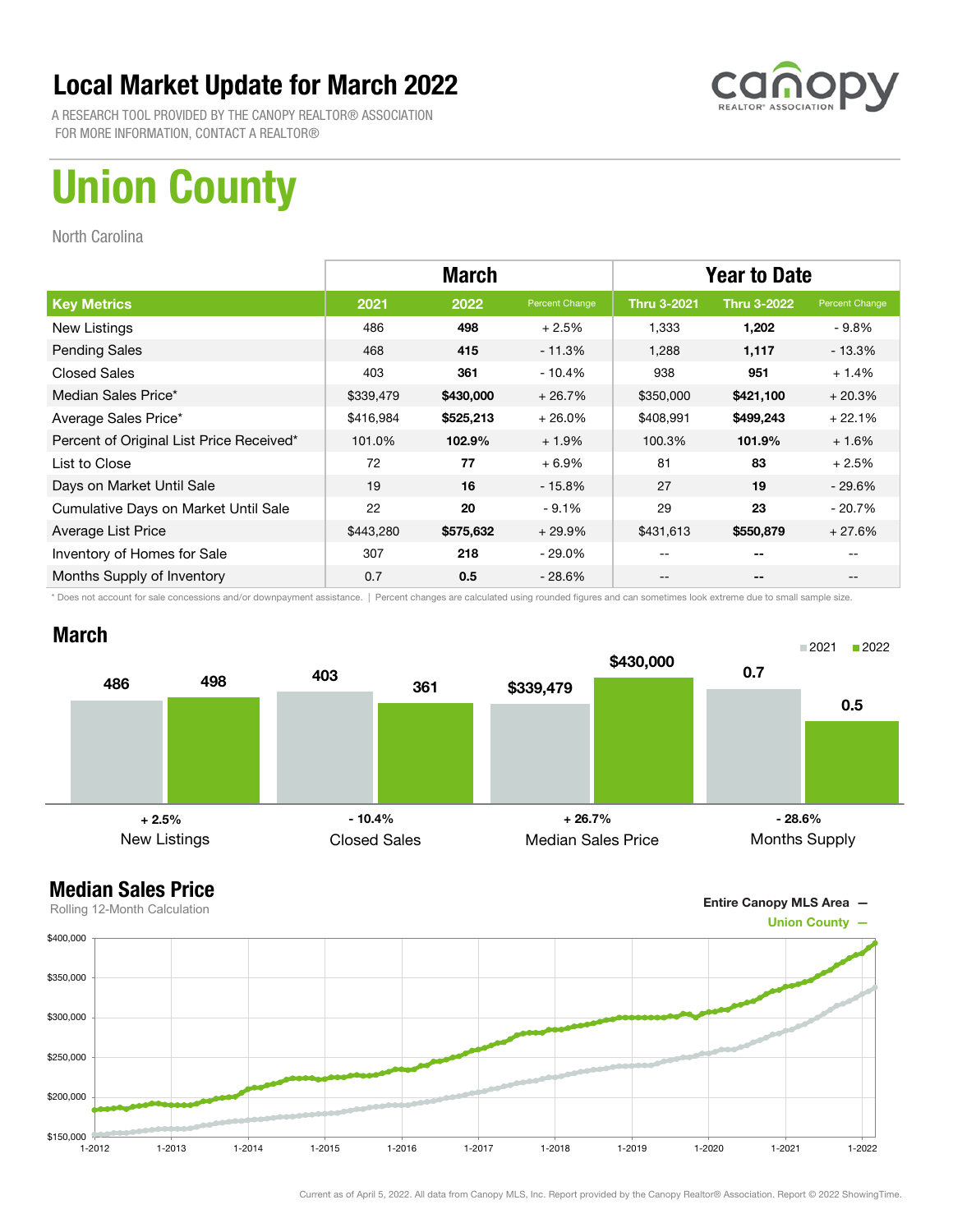

A RESEARCH TOOL PROVIDED BY THE CANOPY REALTOR® ASSOCIATION FOR MORE INFORMATION, CONTACT A REALTOR®

# City of Charlotte

North Carolina

|                                          | <b>March</b> |           |                | <b>Year to Date</b> |                    |                |
|------------------------------------------|--------------|-----------|----------------|---------------------|--------------------|----------------|
| <b>Key Metrics</b>                       | 2021         | 2022      | Percent Change | <b>Thru 3-2021</b>  | <b>Thru 3-2022</b> | Percent Change |
| New Listings                             | 1,887        | 1,640     | $-13.1\%$      | 4,857               | 4,144              | - 14.7%        |
| <b>Pending Sales</b>                     | 1,818        | 1,509     | $-17.0%$       | 4,801               | 4,137              | - 13.8%        |
| <b>Closed Sales</b>                      | 1,656        | 1,415     | $-14.6%$       | 3,881               | 3,717              | $-4.2%$        |
| Median Sales Price*                      | \$320,000    | \$390,000 | $+21.9%$       | \$310,000           | \$377,000          | $+21.6%$       |
| Average Sales Price*                     | \$424,323    | \$485,898 | $+14.5%$       | \$398,291           | \$457,608          | $+14.9%$       |
| Percent of Original List Price Received* | 100.5%       | 103.1%    | $+2.6%$        | 99.8%               | 102.0%             | $+2.2%$        |
| List to Close                            | 77           | 76        | $-1.3%$        | 81                  | 78                 | $-3.7%$        |
| Days on Market Until Sale                | 23           | 19        | - 17.4%        | 26                  | 20                 | $-23.1%$       |
| Cumulative Days on Market Until Sale     | 27           | 18        | - 33.3%        | 30                  | 21                 | $-30.0\%$      |
| Average List Price                       | \$465,372    | \$507,453 | $+9.0\%$       | \$440,620           | \$488,999          | $+11.0%$       |
| Inventory of Homes for Sale              | 1.258        | 660       | - 47.5%        | --                  | --                 |                |
| Months Supply of Inventory               | 0.8          | 0.4       | $-50.0\%$      | --                  | --                 |                |

\* Does not account for sale concessions and/or downpayment assistance. | Percent changes are calculated using rounded figures and can sometimes look extreme due to small sample size.

### March





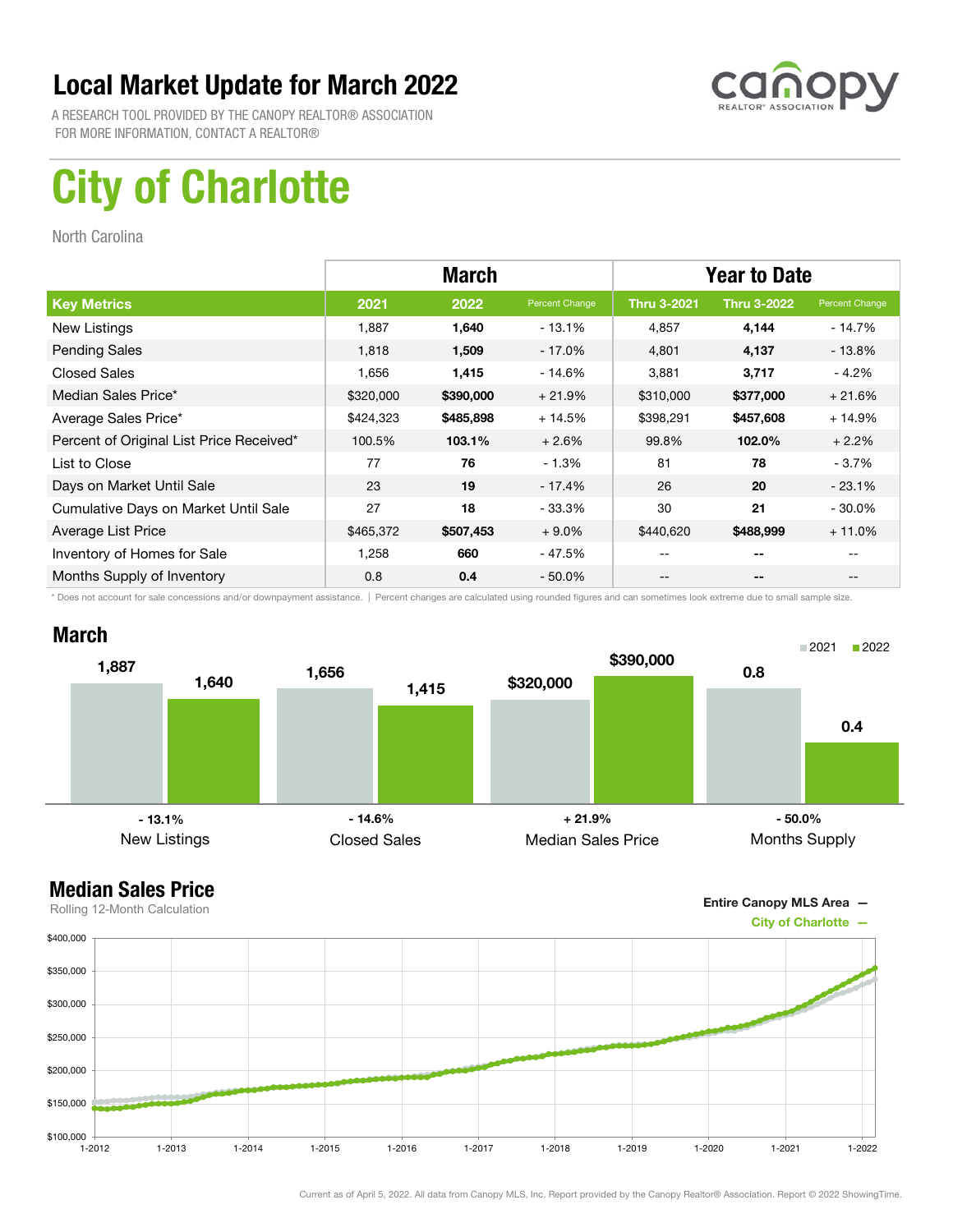A RESEARCH TOOL PROVIDED BY THE CANOPY REALTOR® ASSOCIATION FOR MORE INFORMATION, CONTACT A REALTOR®

## Concord

North Carolina

|                                          | <b>March</b> |           |                | <b>Year to Date</b> |                    |                |
|------------------------------------------|--------------|-----------|----------------|---------------------|--------------------|----------------|
| <b>Key Metrics</b>                       | 2021         | 2022      | Percent Change | <b>Thru 3-2021</b>  | <b>Thru 3-2022</b> | Percent Change |
| New Listings                             | 196          | 213       | $+8.7%$        | 554                 | 542                | $-2.2\%$       |
| <b>Pending Sales</b>                     | 193          | 218       | $+13.0%$       | 556                 | 556                | $0.0\%$        |
| <b>Closed Sales</b>                      | 193          | 193       | $0.0\%$        | 533                 | 518                | - 2.8%         |
| Median Sales Price*                      | \$306,000    | \$362,260 | $+18.4%$       | \$288,000           | \$352,575          | $+22.4%$       |
| Average Sales Price*                     | \$325,281    | \$386,557 | $+18.8%$       | \$302,786           | \$374,030          | $+23.5%$       |
| Percent of Original List Price Received* | 100.7%       | 102.6%    | $+1.9%$        | 100.0%              | 102.4%             | $+2.4%$        |
| List to Close                            | 74           | 69        | $-6.8%$        | 75                  | 72                 | $-4.0%$        |
| Days on Market Until Sale                | 24           | 17        | $-29.2\%$      | 22                  | 18                 | $-18.2\%$      |
| Cumulative Days on Market Until Sale     | 24           | 17        | $-29.2\%$      | 22                  | 16                 | $-27.3%$       |
| Average List Price                       | \$311,376    | \$418,262 | $+34.3%$       | \$316,224           | \$381,337          | $+20.6%$       |
| Inventory of Homes for Sale              | 103          | 73        | $-29.1%$       | --                  | --                 |                |
| Months Supply of Inventory               | 0.5          | 0.3       | $-40.0\%$      | --                  | --                 | $- -$          |

\* Does not account for sale concessions and/or downpayment assistance. | Percent changes are calculated using rounded figures and can sometimes look extreme due to small sample size.



Entire Canopy MLS Area —

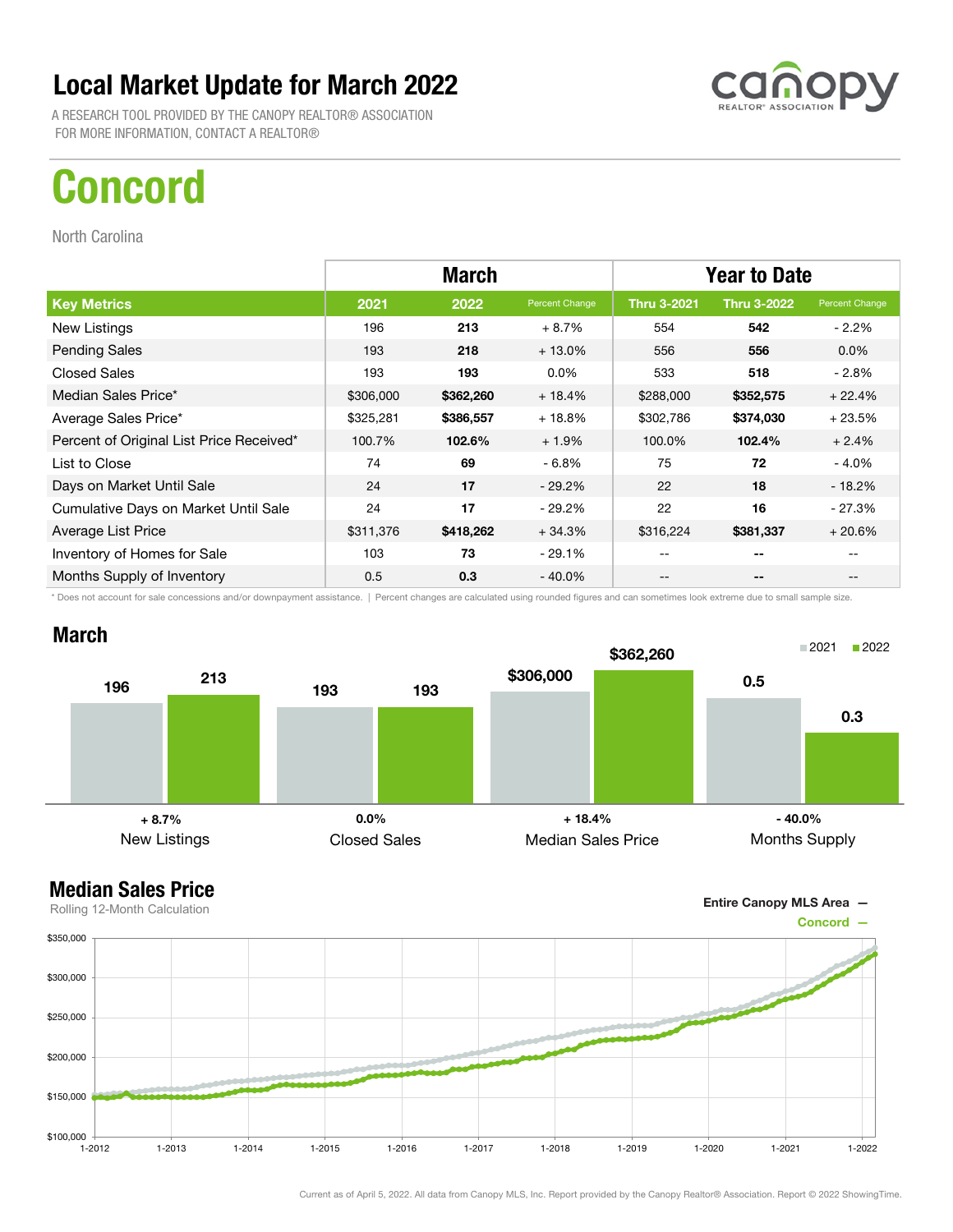A RESEARCH TOOL PROVIDED BY THE CANOPY REALTOR® ASSOCIATION FOR MORE INFORMATION, CONTACT A REALTOR®

# **Cornelius**

North Carolina

|                                          | <b>March</b> |           |                | <b>Year to Date</b> |                    |                |
|------------------------------------------|--------------|-----------|----------------|---------------------|--------------------|----------------|
| <b>Key Metrics</b>                       | 2021         | 2022      | Percent Change | <b>Thru 3-2021</b>  | <b>Thru 3-2022</b> | Percent Change |
| New Listings                             | 91           | 68        | - 25.3%        | 223                 | 179                | - 19.7%        |
| <b>Pending Sales</b>                     | 75           | 70        | $-6.7%$        | 210                 | 165                | $-21.4%$       |
| <b>Closed Sales</b>                      | 90           | 48        | - 46.7%        | 201                 | 129                | - 35.8%        |
| Median Sales Price*                      | \$377,913    | \$460,000 | $+21.7%$       | \$361,500           | \$433,750          | $+20.0%$       |
| Average Sales Price*                     | \$649,411    | \$638,242 | $-1.7%$        | \$597,730           | \$629,974          | $+5.4%$        |
| Percent of Original List Price Received* | 100.3%       | 102.2%    | $+1.9%$        | 99.3%               | 101.5%             | $+2.2%$        |
| List to Close                            | 65           | 59        | $-9.2%$        | 82                  | 56                 | $-31.7%$       |
| Days on Market Until Sale                | 23           | 15        | $-34.8%$       | 34                  | 15                 | $-55.9%$       |
| Cumulative Days on Market Until Sale     | 31           | 15        | - 51.6%        | 42                  | 15                 | $-64.3%$       |
| Average List Price                       | \$695,099    | \$760,263 | $+9.4%$        | \$667,183           | \$770,618          | $+15.5%$       |
| Inventory of Homes for Sale              | 72           | 40        | - 44.4%        | --                  | --                 |                |
| Months Supply of Inventory               | 0.9          | 0.6       | - 33.3%        | --                  | --                 |                |

\* Does not account for sale concessions and/or downpayment assistance. | Percent changes are calculated using rounded figures and can sometimes look extreme due to small sample size.





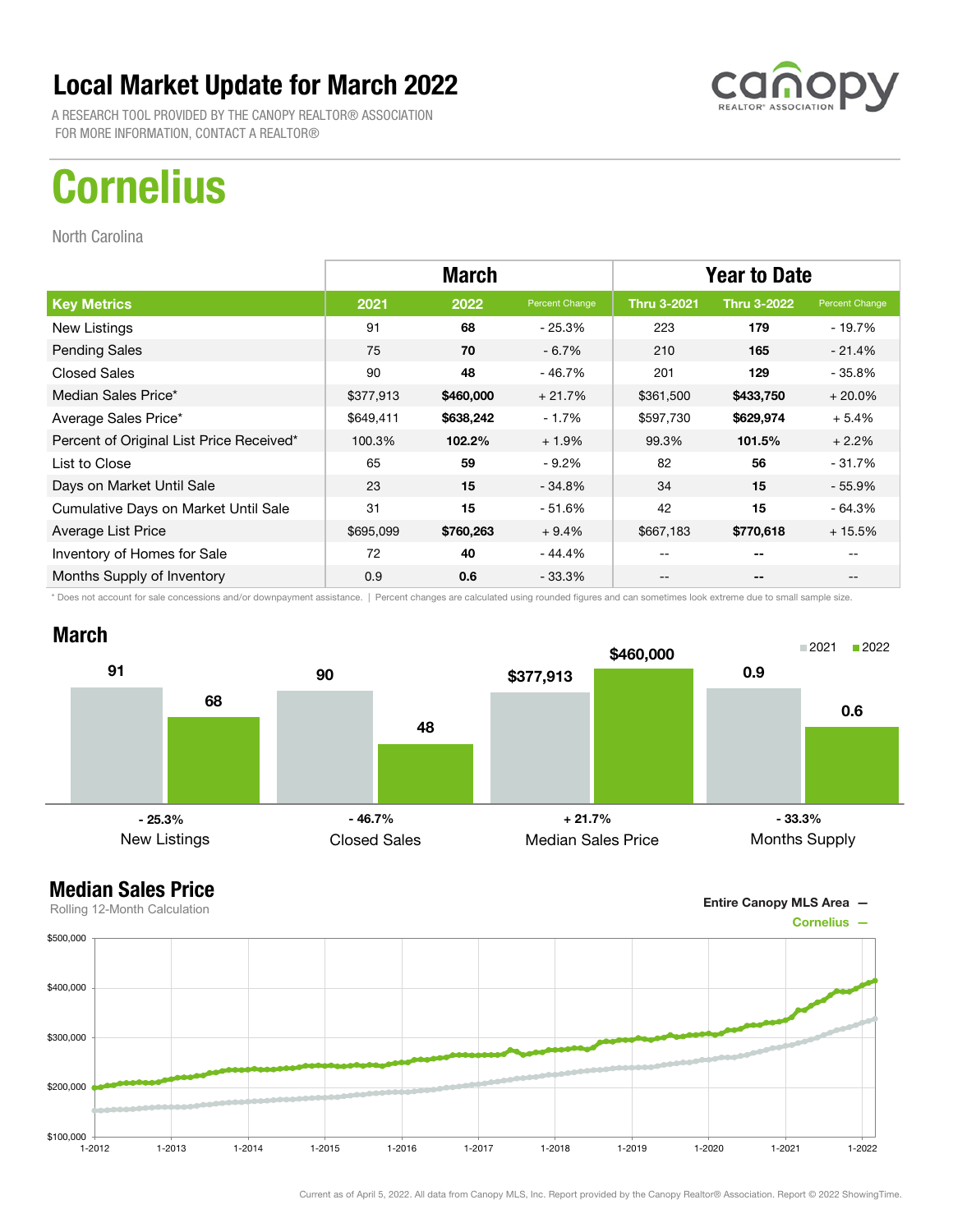A RESEARCH TOOL PROVIDED BY THE CANOPY REALTOR® ASSOCIATION FOR MORE INFORMATION, CONTACT A REALTOR®

## **Davidson**

North Carolina

|                                          | <b>March</b> |           |                | <b>Year to Date</b> |                    |                |
|------------------------------------------|--------------|-----------|----------------|---------------------|--------------------|----------------|
| <b>Key Metrics</b>                       | 2021         | 2022      | Percent Change | <b>Thru 3-2021</b>  | <b>Thru 3-2022</b> | Percent Change |
| New Listings                             | 51           | 54        | $+5.9%$        | 132                 | 115                | $-12.9%$       |
| <b>Pending Sales</b>                     | 51           | 48        | $-5.9\%$       | 126                 | 111                | $-11.9%$       |
| <b>Closed Sales</b>                      | 60           | 38        | - 36.7%        | 147                 | 95                 | $-35.4%$       |
| Median Sales Price*                      | \$510,608    | \$590,000 | $+15.5%$       | \$465,148           | \$535,000          | $+15.0%$       |
| Average Sales Price*                     | \$581,074    | \$672,335 | $+15.7%$       | \$556,547           | \$634,117          | $+13.9%$       |
| Percent of Original List Price Received* | 100.7%       | 100.8%    | $+0.1%$        | 99.7%               | 100.2%             | $+0.5%$        |
| List to Close                            | 91           | 84        | $-7.7%$        | 113                 | 93                 | $-17.7%$       |
| Days on Market Until Sale                | 46           | 45        | $-2.2\%$       | 47                  | 46                 | $-2.1%$        |
| Cumulative Days on Market Until Sale     | 46           | 25        | - 45.7%        | 39                  | 37                 | $-5.1%$        |
| Average List Price                       | \$588,756    | \$744,701 | $+26.5%$       | \$575,038           | \$719,627          | $+25.1%$       |
| Inventory of Homes for Sale              | 43           | 25        | - 41.9%        | --                  | --                 |                |
| Months Supply of Inventory               | 0.8          | 0.6       | $-25.0\%$      | --                  | --                 |                |

\* Does not account for sale concessions and/or downpayment assistance. | Percent changes are calculated using rounded figures and can sometimes look extreme due to small sample size.

#### March





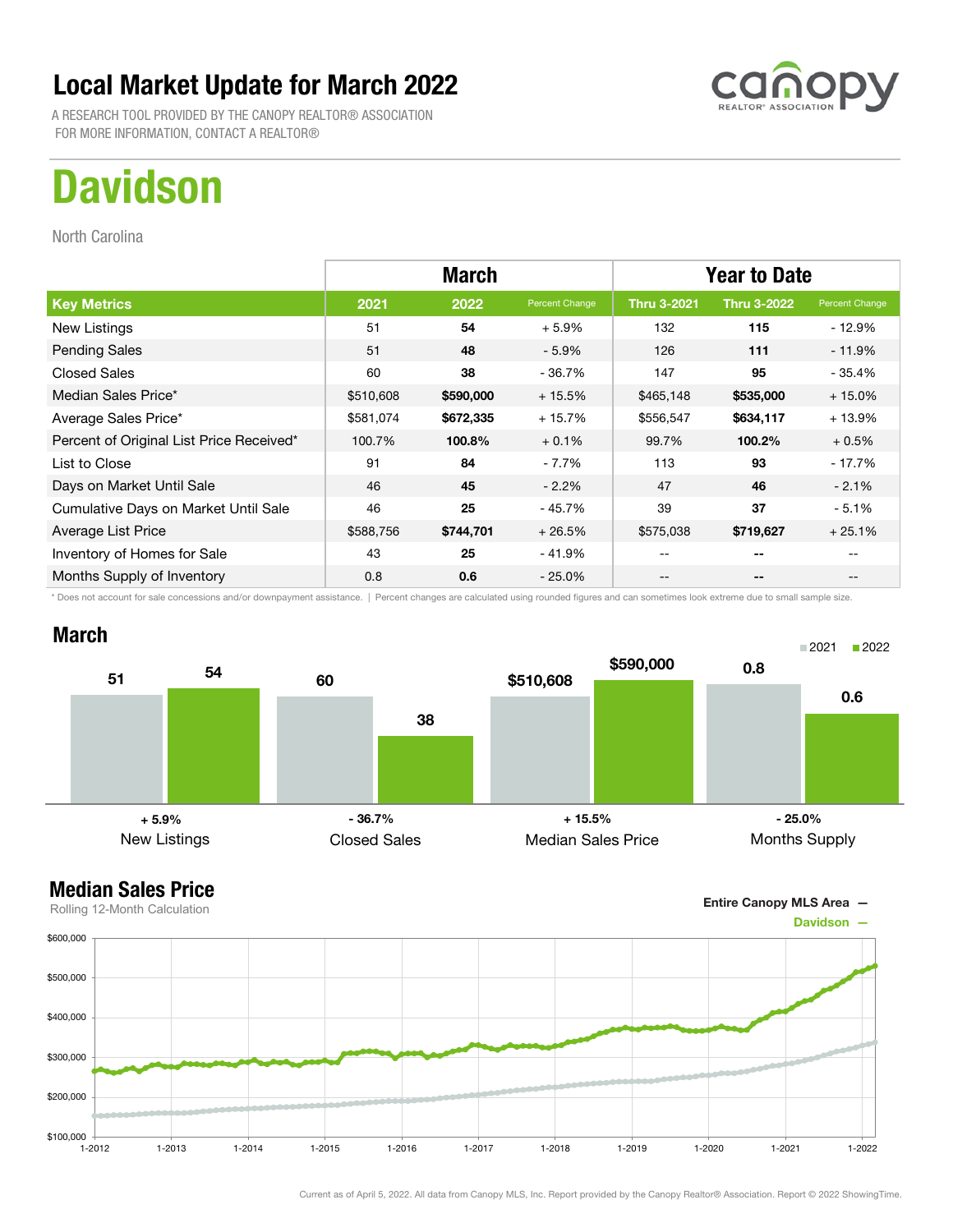A RESEARCH TOOL PROVIDED BY THE CANOPY REALTOR® ASSOCIATION FOR MORE INFORMATION, CONTACT A REALTOR®

## Denver

North Carolina

|                                          | <b>March</b> |           |                | <b>Year to Date</b> |                    |                |
|------------------------------------------|--------------|-----------|----------------|---------------------|--------------------|----------------|
| <b>Key Metrics</b>                       | 2021         | 2022      | Percent Change | <b>Thru 3-2021</b>  | <b>Thru 3-2022</b> | Percent Change |
| New Listings                             | 85           | 70        | - 17.6%        | 234                 | 172                | $-26.5%$       |
| <b>Pending Sales</b>                     | 83           | 66        | $-20.5%$       | 246                 | 167                | $-32.1%$       |
| <b>Closed Sales</b>                      | 77           | 67        | - 13.0%        | 211                 | 168                | $-20.4%$       |
| Median Sales Price*                      | \$365,010    | \$455,000 | $+24.7%$       | \$364,900           | \$470,775          | $+29.0%$       |
| Average Sales Price*                     | \$490,222    | \$592,784 | $+20.9%$       | \$478,463           | \$569,147          | $+19.0%$       |
| Percent of Original List Price Received* | 99.5%        | 100.6%    | $+1.1%$        | 99.3%               | 100.4%             | $+1.1%$        |
| List to Close                            | 92           | 92        | $0.0\%$        | 105                 | 104                | $-1.0\%$       |
| Days on Market Until Sale                | 37           | 19        | $-48.6%$       | 46                  | 28                 | $-39.1%$       |
| Cumulative Days on Market Until Sale     | 32           | 18        | - 43.8%        | 50                  | 20                 | $-60.0\%$      |
| Average List Price                       | \$486,533    | \$614,667 | $+26.3%$       | \$502,093           | \$586,574          | $+16.8%$       |
| Inventory of Homes for Sale              | 77           | 35        | - 54.5%        | --                  | --                 |                |
| Months Supply of Inventory               | 0.9          | 0.5       | $-44.4%$       | --                  | --                 |                |

\* Does not account for sale concessions and/or downpayment assistance. | Percent changes are calculated using rounded figures and can sometimes look extreme due to small sample size.



#### Median Sales Price



Rolling 12-Month Calculation

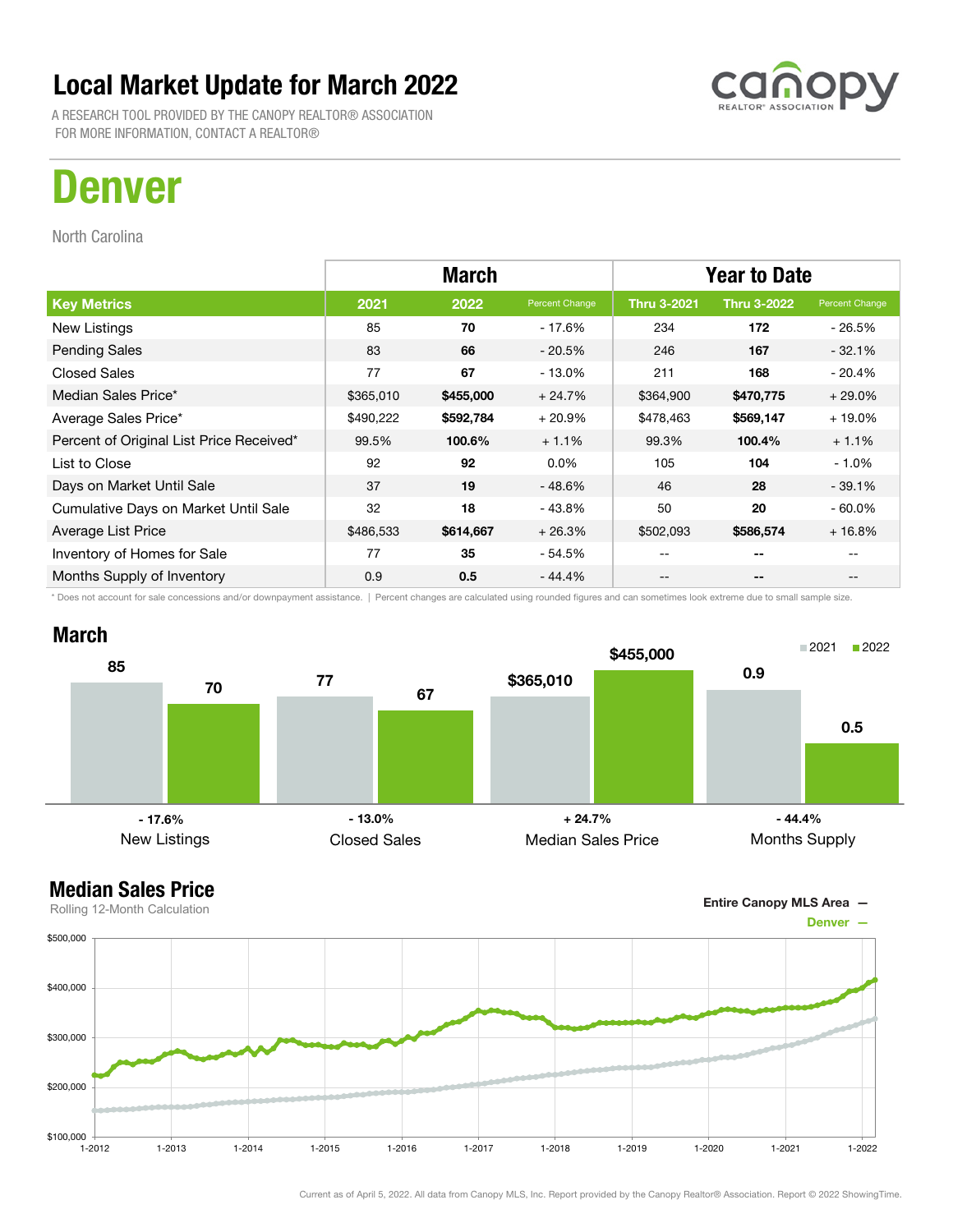A RESEARCH TOOL PROVIDED BY THE CANOPY REALTOR® ASSOCIATION FOR MORE INFORMATION, CONTACT A REALTOR®

## **Gastonia**

North Carolina

|                                          | <b>March</b> |           |                | <b>Year to Date</b> |                    |                |
|------------------------------------------|--------------|-----------|----------------|---------------------|--------------------|----------------|
| <b>Key Metrics</b>                       | 2021         | 2022      | Percent Change | <b>Thru 3-2021</b>  | <b>Thru 3-2022</b> | Percent Change |
| New Listings                             | 141          | 169       | $+19.9%$       | 399                 | 466                | $+16.8%$       |
| <b>Pending Sales</b>                     | 137          | 157       | $+14.6%$       | 404                 | 458                | $+13.4%$       |
| <b>Closed Sales</b>                      | 152          | 167       | $+9.9\%$       | 371                 | 433                | $+16.7%$       |
| Median Sales Price*                      | \$215,000    | \$285,000 | $+32.6%$       | \$204,500           | \$275,000          | $+34.5%$       |
| Average Sales Price*                     | \$227,726    | \$291,140 | $+27.8%$       | \$217,562           | \$283,739          | $+30.4%$       |
| Percent of Original List Price Received* | 98.9%        | 100.7%    | $+1.8%$        | 98.2%               | 100.1%             | $+1.9%$        |
| List to Close                            | 75           | 76        | $+1.3%$        | 77                  | 81                 | $+5.2%$        |
| Days on Market Until Sale                | 22           | 23        | $+4.5%$        | 27                  | 21                 | $-22.2%$       |
| Cumulative Days on Market Until Sale     | 23           | 18        | - 21.7%        | 26                  | 20                 | $-23.1%$       |
| Average List Price                       | \$229,210    | \$296,764 | $+29.5%$       | \$225,667           | \$287,954          | $+27.6%$       |
| Inventory of Homes for Sale              | 102          | 102       | $0.0\%$        | --                  | --                 |                |
| Months Supply of Inventory               | 0.7          | 0.6       | - 14.3%        | --                  | --                 |                |

\* Does not account for sale concessions and/or downpayment assistance. | Percent changes are calculated using rounded figures and can sometimes look extreme due to small sample size.

### March





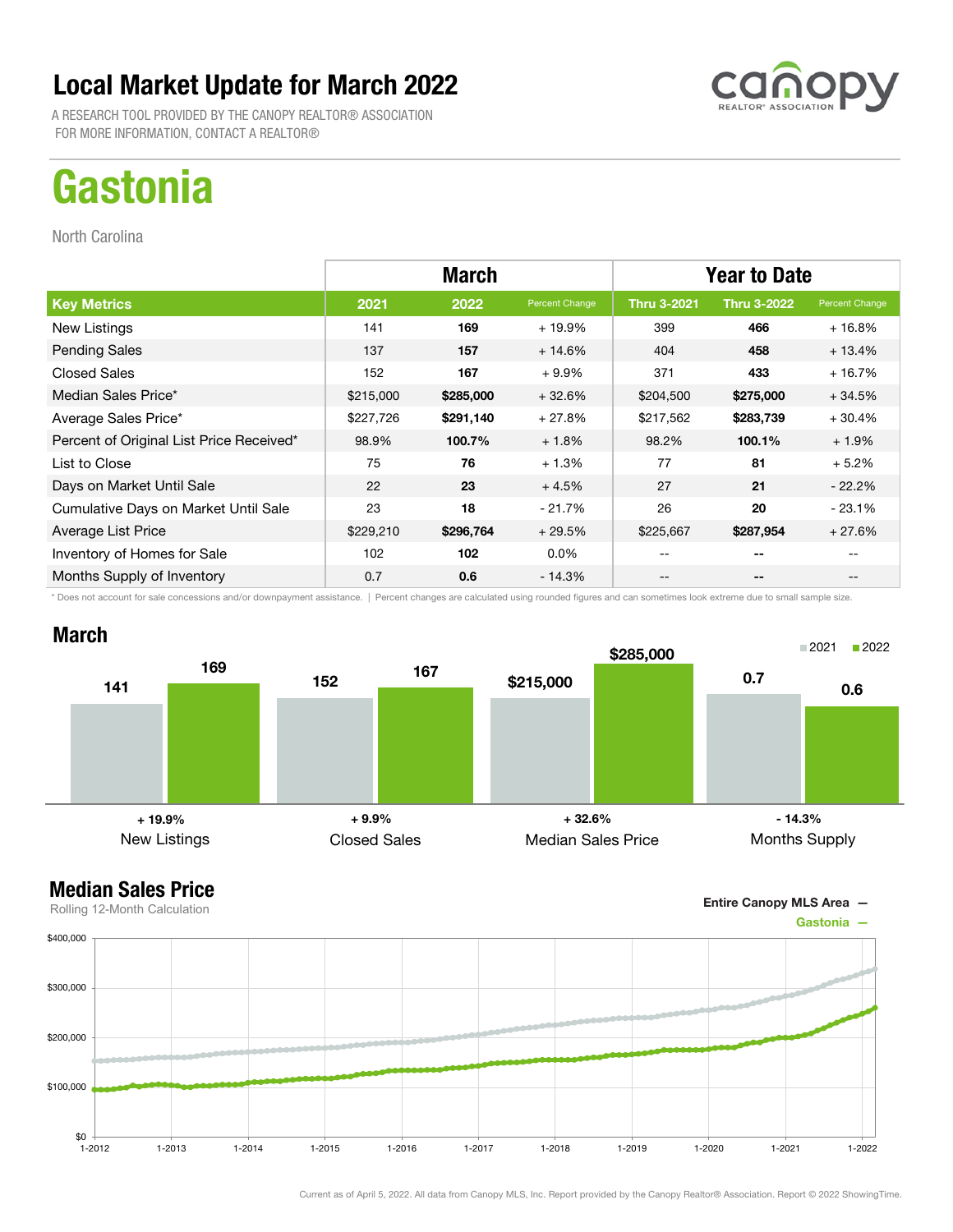

A RESEARCH TOOL PROVIDED BY THE CANOPY REALTOR® ASSOCIATION FOR MORE INFORMATION, CONTACT A REALTOR®

## Huntersville

North Carolina

|                                          | <b>March</b> |           |                | <b>Year to Date</b> |                    |                |
|------------------------------------------|--------------|-----------|----------------|---------------------|--------------------|----------------|
| <b>Key Metrics</b>                       | 2021         | 2022      | Percent Change | <b>Thru 3-2021</b>  | <b>Thru 3-2022</b> | Percent Change |
| New Listings                             | 156          | 126       | - 19.2%        | 421                 | 358                | $-15.0\%$      |
| <b>Pending Sales</b>                     | 165          | 124       | $-24.8%$       | 430                 | 363                | - 15.6%        |
| <b>Closed Sales</b>                      | 153          | 135       | $-11.8%$       | 374                 | 357                | - 4.5%         |
| Median Sales Price*                      | \$390,503    | \$477,208 | $+22.2%$       | \$373,945           | \$467,630          | $+25.1%$       |
| Average Sales Price*                     | \$439,569    | \$498,008 | $+13.3%$       | \$407,250           | \$508,938          | $+25.0%$       |
| Percent of Original List Price Received* | 101.1%       | 104.3%    | $+3.2%$        | 100.8%              | 103.1%             | $+2.3%$        |
| List to Close                            | 81           | 84        | $+3.7%$        | 89                  | 92                 | $+3.4%$        |
| Days on Market Until Sale                | 25           | 18        | $-28.0\%$      | 29                  | 25                 | $-13.8\%$      |
| Cumulative Days on Market Until Sale     | 18           | 12        | $-33.3%$       | 26                  | 22                 | $-15.4%$       |
| Average List Price                       | \$421,665    | \$553,826 | $+31.3%$       | \$427,352           | \$531,507          | $+24.4%$       |
| Inventory of Homes for Sale              | 75           | 44        | - 41.3%        |                     | --                 |                |
| Months Supply of Inventory               | 0.5          | 0.3       | $-40.0\%$      | --                  | --                 |                |

\* Does not account for sale concessions and/or downpayment assistance. | Percent changes are calculated using rounded figures and can sometimes look extreme due to small sample size.

### March



Entire Canopy MLS Area —

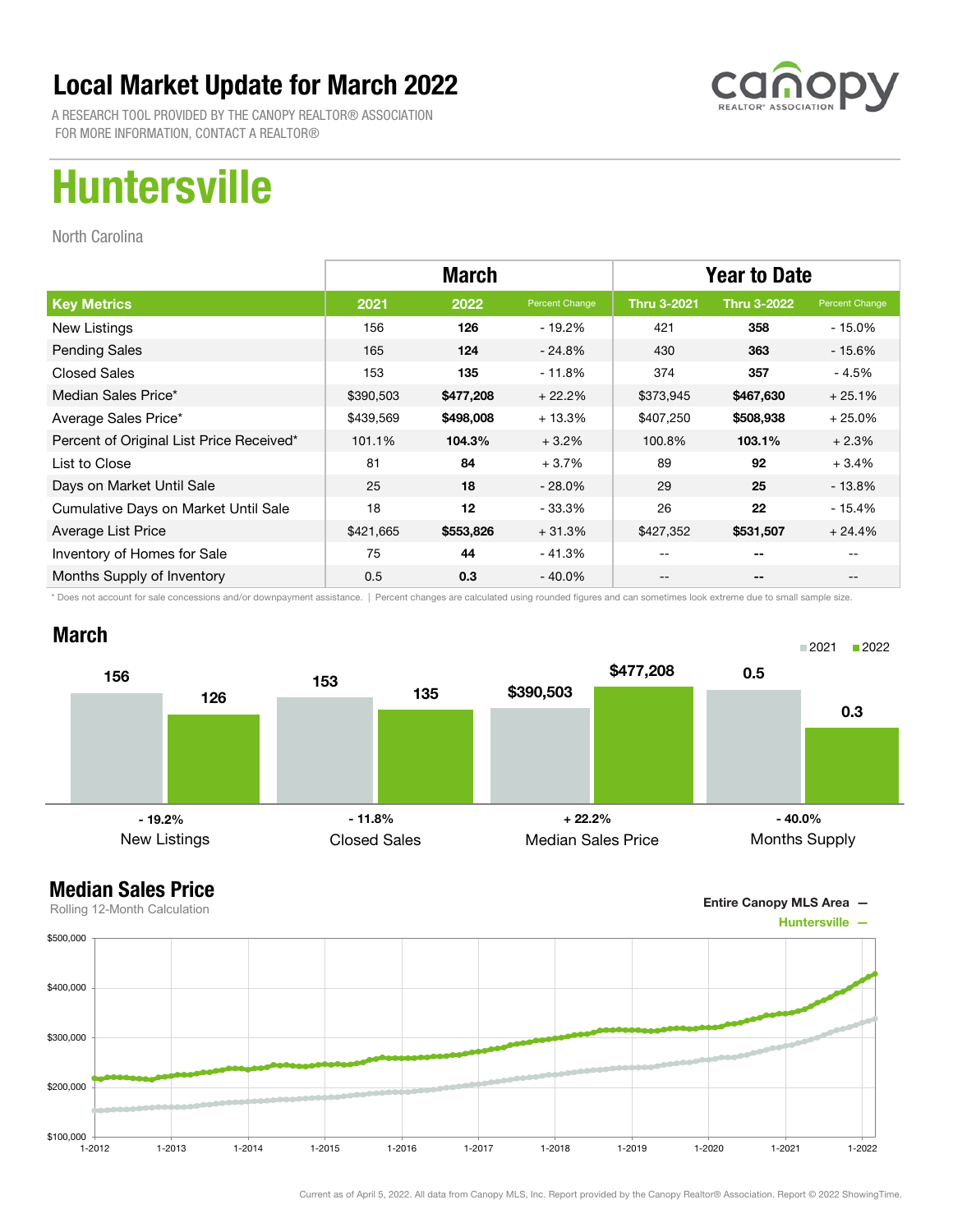A RESEARCH TOOL PROVIDED BY THE CANOPY REALTOR® ASSOCIATION FOR MORE INFORMATION, CONTACT A REALTOR®

# Kannapolis

North Carolina

|                                          |           | <b>March</b> |                | <b>Year to Date</b> |                    |                |
|------------------------------------------|-----------|--------------|----------------|---------------------|--------------------|----------------|
| <b>Key Metrics</b>                       | 2021      | 2022         | Percent Change | <b>Thru 3-2021</b>  | <b>Thru 3-2022</b> | Percent Change |
| New Listings                             | 89        | 105          | $+18.0\%$      | 241                 | 257                | $+6.6\%$       |
| <b>Pending Sales</b>                     | 97        | 103          | $+6.2%$        | 247                 | 258                | $+4.5%$        |
| <b>Closed Sales</b>                      | 83        | 85           | $+2.4%$        | 212                 | 243                | $+14.6%$       |
| Median Sales Price*                      | \$201,750 | \$299,000    | $+48.2%$       | \$198,000           | \$274,300          | $+38.5%$       |
| Average Sales Price*                     | \$234,957 | \$310,530    | $+32.2%$       | \$229,887           | \$280,126          | $+21.9%$       |
| Percent of Original List Price Received* | 98.8%     | 100.3%       | $+1.5%$        | 97.8%               | 99.9%              | $+2.1%$        |
| List to Close                            | 65        | 58           | $-10.8%$       | 64                  | 63                 | - 1.6%         |
| Days on Market Until Sale                | 19        | 17           | $-10.5%$       | 17                  | 20                 | $+17.6%$       |
| Cumulative Days on Market Until Sale     | 20        | 17           | $-15.0%$       | 20                  | 19                 | $-5.0\%$       |
| Average List Price                       | \$220,390 | \$311,591    | $+41.4%$       | \$217,402           | \$302,405          | $+39.1%$       |
| Inventory of Homes for Sale              | 44        | 39           | - 11.4%        | --                  | --                 |                |
| Months Supply of Inventory               | 0.5       | 0.4          | $-20.0\%$      | --                  | --                 |                |

\* Does not account for sale concessions and/or downpayment assistance. | Percent changes are calculated using rounded figures and can sometimes look extreme due to small sample size.

### March



Entire Canopy MLS Area —

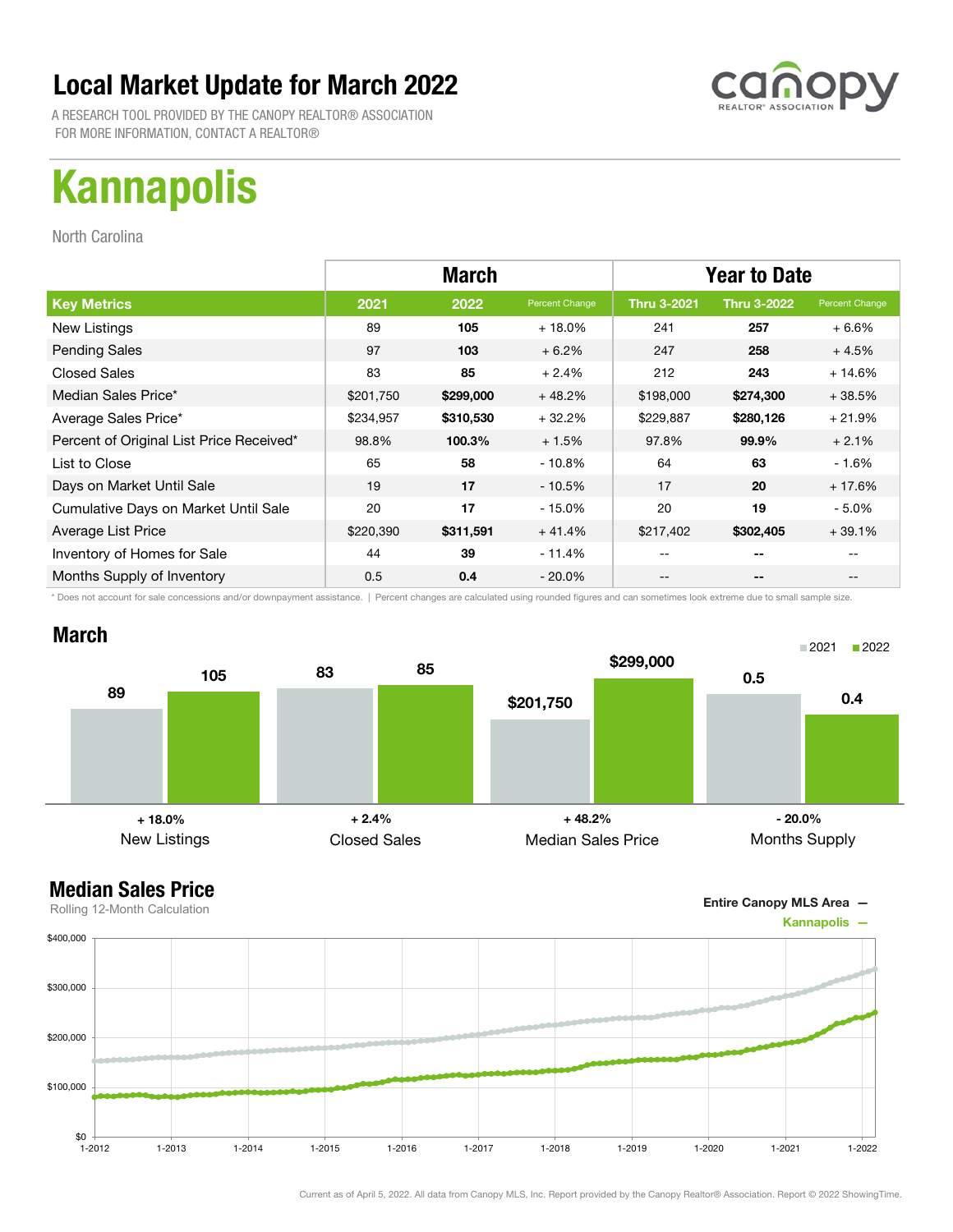A RESEARCH TOOL PROVIDED BY THE CANOPY REALTOR® ASSOCIATION FOR MORE INFORMATION, CONTACT A REALTOR®

# Lincolnton

North Carolina

|                                          | <b>March</b> |           |                | <b>Year to Date</b> |                    |                |
|------------------------------------------|--------------|-----------|----------------|---------------------|--------------------|----------------|
| <b>Key Metrics</b>                       | 2021         | 2022      | Percent Change | <b>Thru 3-2021</b>  | <b>Thru 3-2022</b> | Percent Change |
| New Listings                             | 44           | 55        | $+25.0%$       | 119                 | 142                | $+19.3%$       |
| <b>Pending Sales</b>                     | 44           | 56        | $+27.3%$       | 129                 | 162                | $+25.6%$       |
| <b>Closed Sales</b>                      | 47           | 48        | $+2.1%$        | 103                 | 111                | $+7.8%$        |
| Median Sales Price*                      | \$230,000    | \$269,000 | $+17.0%$       | \$210,000           | \$273,000          | $+30.0%$       |
| Average Sales Price*                     | \$251,036    | \$273,372 | $+8.9%$        | \$224,643           | \$285,605          | $+27.1%$       |
| Percent of Original List Price Received* | 99.7%        | 98.1%     | $-1.6%$        | 98.3%               | 98.3%              | $0.0\%$        |
| List to Close                            | 68           | 68        | $0.0\%$        | 72                  | 78                 | $+8.3%$        |
| Days on Market Until Sale                | 22           | 23        | $+4.5%$        | 24                  | 29                 | $+20.8%$       |
| Cumulative Days on Market Until Sale     | 26           | 23        | $-11.5%$       | 28                  | 32                 | $+14.3%$       |
| Average List Price                       | \$242,286    | \$345,657 | $+42.7%$       | \$240,071           | \$331,431          | $+38.1%$       |
| Inventory of Homes for Sale              | 53           | 27        | - 49.1%        | --                  | --                 |                |
| Months Supply of Inventory               | 1.3          | 0.5       | $-61.5%$       | --                  | --                 |                |

\* Does not account for sale concessions and/or downpayment assistance. | Percent changes are calculated using rounded figures and can sometimes look extreme due to small sample size.



Entire Canopy MLS Area —

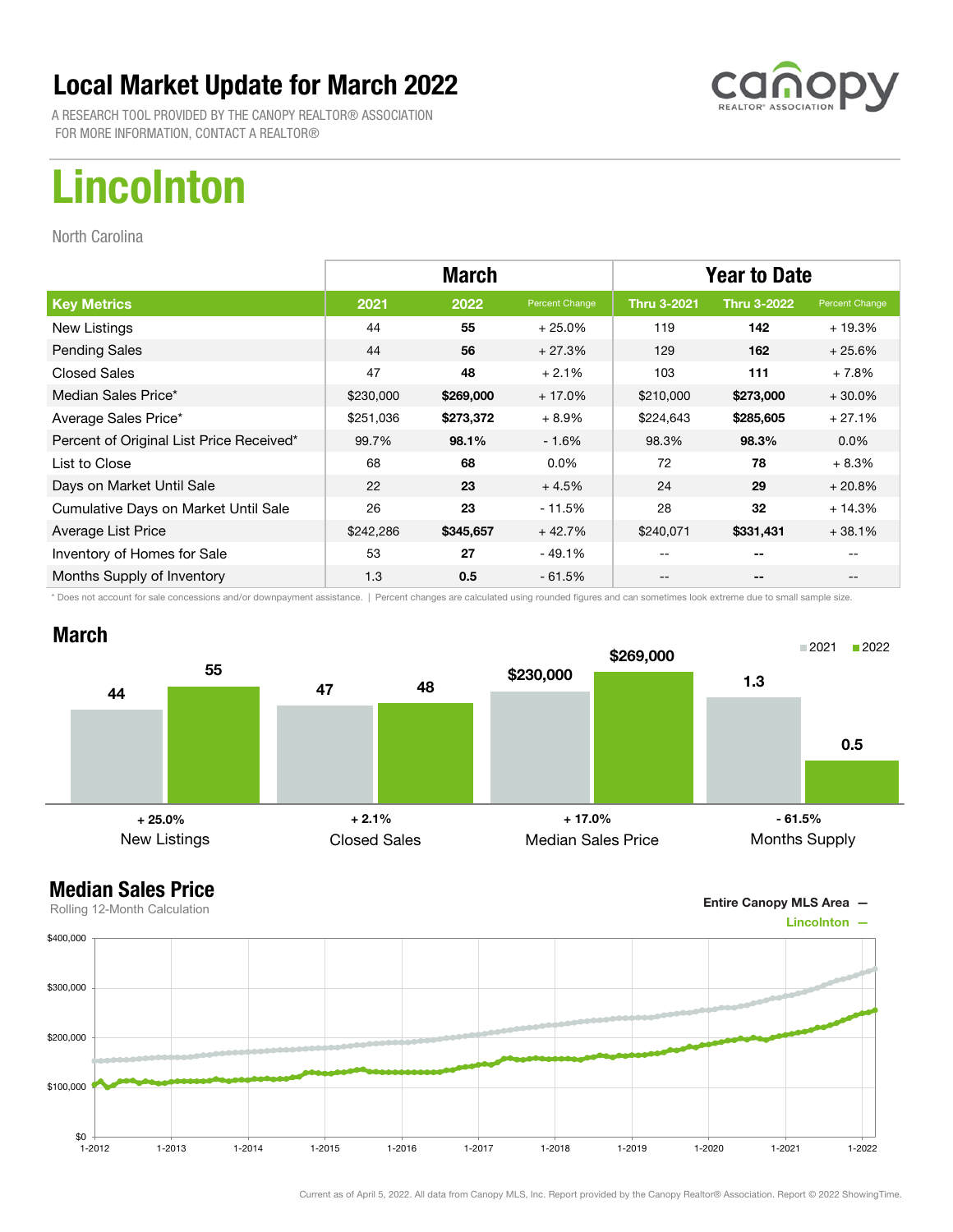A RESEARCH TOOL PROVIDED BY THE CANOPY REALTOR® ASSOCIATION FOR MORE INFORMATION, CONTACT A REALTOR®

## Matthews

North Carolina

|                                          | <b>March</b> |           |                | <b>Year to Date</b> |                    |                |
|------------------------------------------|--------------|-----------|----------------|---------------------|--------------------|----------------|
| <b>Key Metrics</b>                       | 2021         | 2022      | Percent Change | <b>Thru 3-2021</b>  | <b>Thru 3-2022</b> | Percent Change |
| New Listings                             | 116          | 101       | - 12.9%        | 323                 | 253                | - 21.7%        |
| <b>Pending Sales</b>                     | 112          | 103       | $-8.0\%$       | 307                 | 258                | $-16.0%$       |
| <b>Closed Sales</b>                      | 113          | 73        | - 35.4%        | 270                 | 219                | - 18.9%        |
| Median Sales Price*                      | \$357,000    | \$415,000 | $+16.2%$       | \$350,000           | \$402,000          | $+14.9%$       |
| Average Sales Price*                     | \$443,081    | \$535,151 | $+20.8%$       | \$415,161           | \$500,725          | $+20.6%$       |
| Percent of Original List Price Received* | 102.5%       | 104.4%    | $+1.9%$        | 100.9%              | 102.5%             | $+1.6%$        |
| List to Close                            | 69           | 83        | $+20.3%$       | 80                  | 73                 | - 8.8%         |
| Days on Market Until Sale                | 17           | 18        | $+5.9%$        | 23                  | 17                 | $-26.1%$       |
| Cumulative Days on Market Until Sale     | 19           | 10        | - 47.4%        | 21                  | 15                 | $-28.6%$       |
| Average List Price                       | \$404,920    | \$528,735 | $+30.6%$       | \$394,662           | \$502,785          | $+27.4%$       |
| Inventory of Homes for Sale              | 59           | 29        | $-50.8\%$      | --                  | --                 |                |
| Months Supply of Inventory               | 0.5          | 0.3       | $-40.0\%$      | --                  | --                 | $- -$          |

\* Does not account for sale concessions and/or downpayment assistance. | Percent changes are calculated using rounded figures and can sometimes look extreme due to small sample size.

### March



### Median Sales Price

Entire Canopy MLS Area —

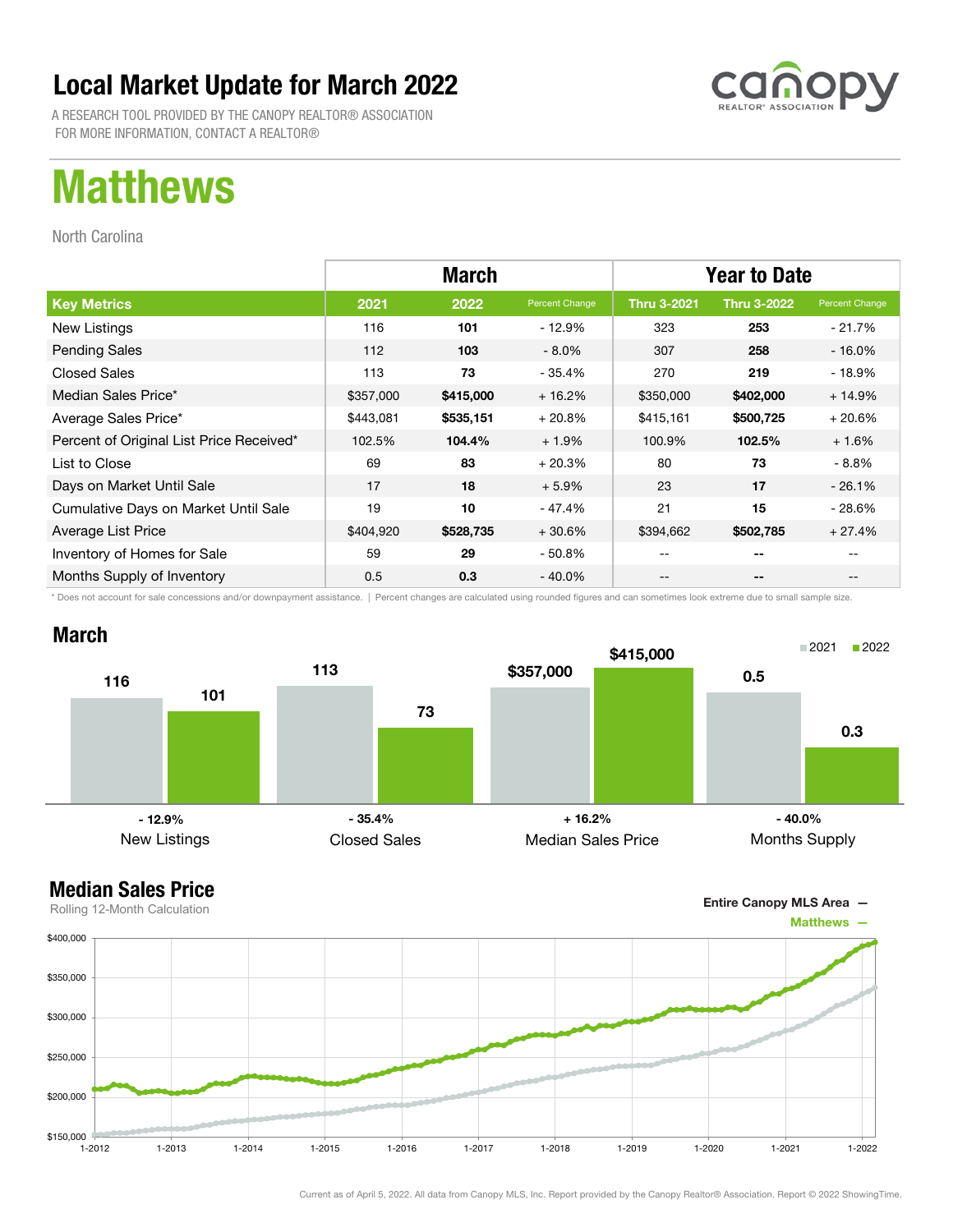A RESEARCH TOOL PROVIDED BY THE CANOPY REALTOR® ASSOCIATION FOR MORE INFORMATION, CONTACT A REALTOR®

## Monroe

North Carolina

|                                          | <b>March</b> |           |                | <b>Year to Date</b> |                    |                |
|------------------------------------------|--------------|-----------|----------------|---------------------|--------------------|----------------|
| <b>Key Metrics</b>                       | 2021         | 2022      | Percent Change | <b>Thru 3-2021</b>  | <b>Thru 3-2022</b> | Percent Change |
| New Listings                             | 148          | 164       | $+10.8%$       | 456                 | 418                | - 8.3%         |
| <b>Pending Sales</b>                     | 153          | 138       | $-9.8%$        | 424                 | 390                | $-8.0\%$       |
| <b>Closed Sales</b>                      | 124          | 122       | $-1.6%$        | 257                 | 348                | $+35.4%$       |
| Median Sales Price*                      | \$277,000    | \$377,500 | $+36.3%$       | \$268,000           | \$373,600          | $+39.4%$       |
| Average Sales Price*                     | \$283,537    | \$380,784 | $+34.3%$       | \$282,209           | \$374,007          | $+32.5%$       |
| Percent of Original List Price Received* | 100.3%       | 102.5%    | $+2.2%$        | 100.1%              | 101.6%             | $+1.5%$        |
| List to Close                            | 70           | 68        | $-2.9\%$       | 73                  | 78                 | $+6.8%$        |
| Days on Market Until Sale                | 17           | 16        | $-5.9%$        | 22                  | 19                 | $-13.6%$       |
| Cumulative Days on Market Until Sale     | 18           | 17        | $-5.6%$        | 24                  | 22                 | - 8.3%         |
| Average List Price                       | \$337,943    | \$393,441 | $+16.4%$       | \$309,998           | \$393,343          | $+26.9%$       |
| Inventory of Homes for Sale              | 112          | 70        | - 37.5%        | --                  | --                 |                |
| Months Supply of Inventory               | 0.9          | 0.5       | - 44.4%        | --                  | --                 |                |

\* Does not account for sale concessions and/or downpayment assistance. | Percent changes are calculated using rounded figures and can sometimes look extreme due to small sample size.

### March





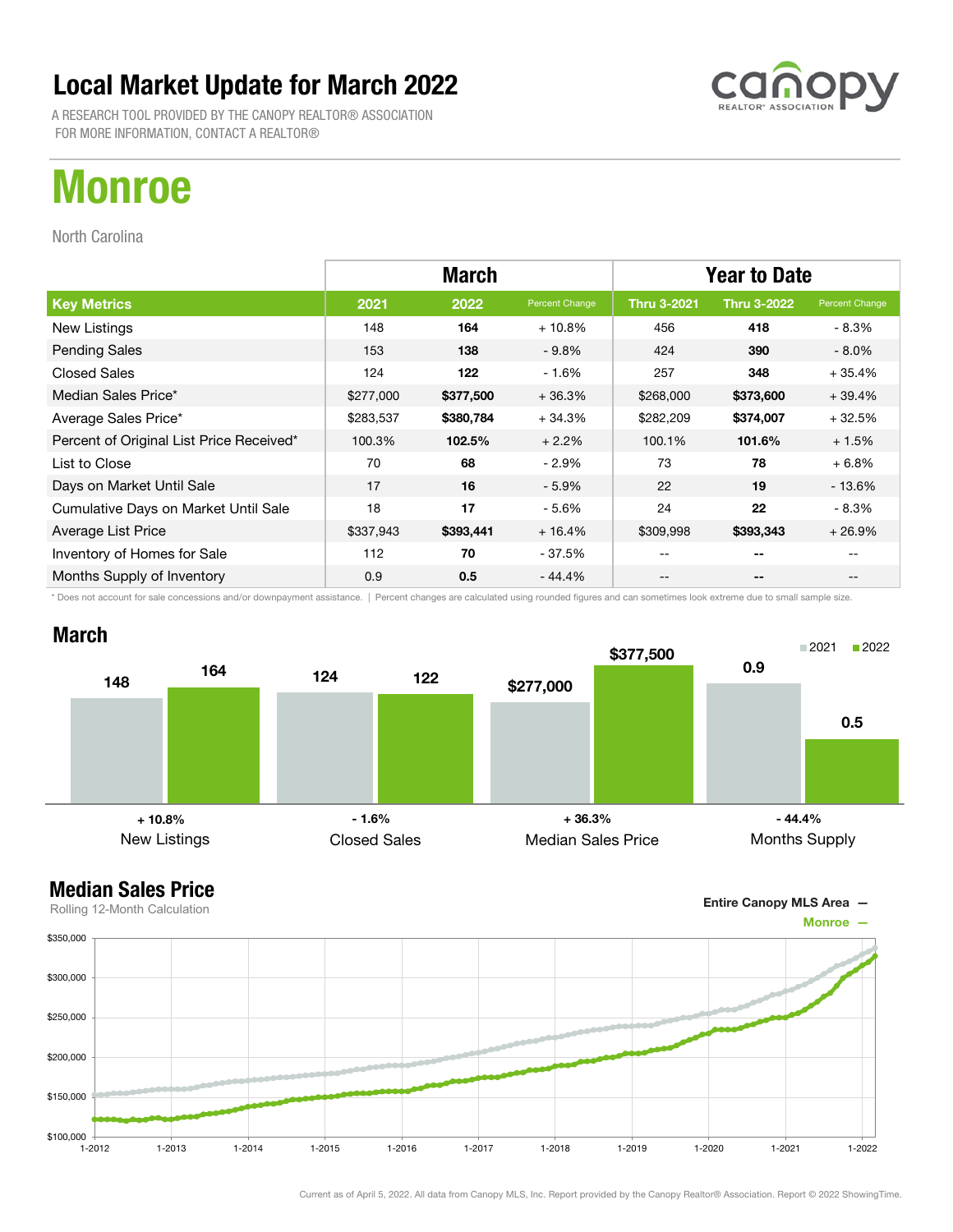

A RESEARCH TOOL PROVIDED BY THE CANOPY REALTOR® ASSOCIATION FOR MORE INFORMATION, CONTACT A REALTOR®

# **Mooresville**

North Carolina

|                                          | <b>March</b> |           |                | <b>Year to Date</b> |                    |                |
|------------------------------------------|--------------|-----------|----------------|---------------------|--------------------|----------------|
| <b>Key Metrics</b>                       | 2021         | 2022      | Percent Change | <b>Thru 3-2021</b>  | <b>Thru 3-2022</b> | Percent Change |
| New Listings                             | 233          | 200       | $-14.2%$       | 619                 | 430                | - 30.5%        |
| <b>Pending Sales</b>                     | 223          | 170       | $-23.8%$       | 648                 | 428                | $-34.0%$       |
| <b>Closed Sales</b>                      | 226          | 136       | $-39.8%$       | 569                 | 405                | - 28.8%        |
| Median Sales Price*                      | \$349,997    | \$477,500 | $+36.4%$       | \$349,710           | \$437,276          | $+25.0%$       |
| Average Sales Price*                     | \$418,947    | \$605,057 | $+44.4%$       | \$422,450           | \$562,292          | $+33.1%$       |
| Percent of Original List Price Received* | 100.9%       | 102.2%    | $+1.3%$        | 100.4%              | 100.3%             | $-0.1%$        |
| List to Close                            | 84           | 63        | $-25.0%$       | 91                  | 76                 | $-16.5%$       |
| Days on Market Until Sale                | 33           | 16        | $-51.5%$       | 34                  | 23                 | $-32.4%$       |
| Cumulative Days on Market Until Sale     | 30           | 18        | $-40.0%$       | 35                  | 24                 | $-31.4%$       |
| Average List Price                       | \$529,939    | \$575,632 | $+8.6%$        | \$510,363           | \$599,435          | $+17.5%$       |
| Inventory of Homes for Sale              | 165          | 85        | - 48.5%        |                     | --                 |                |
| Months Supply of Inventory               | 0.7          | 0.5       | $-28.6%$       | --                  | --                 |                |

\* Does not account for sale concessions and/or downpayment assistance. | Percent changes are calculated using rounded figures and can sometimes look extreme due to small sample size.

#### March





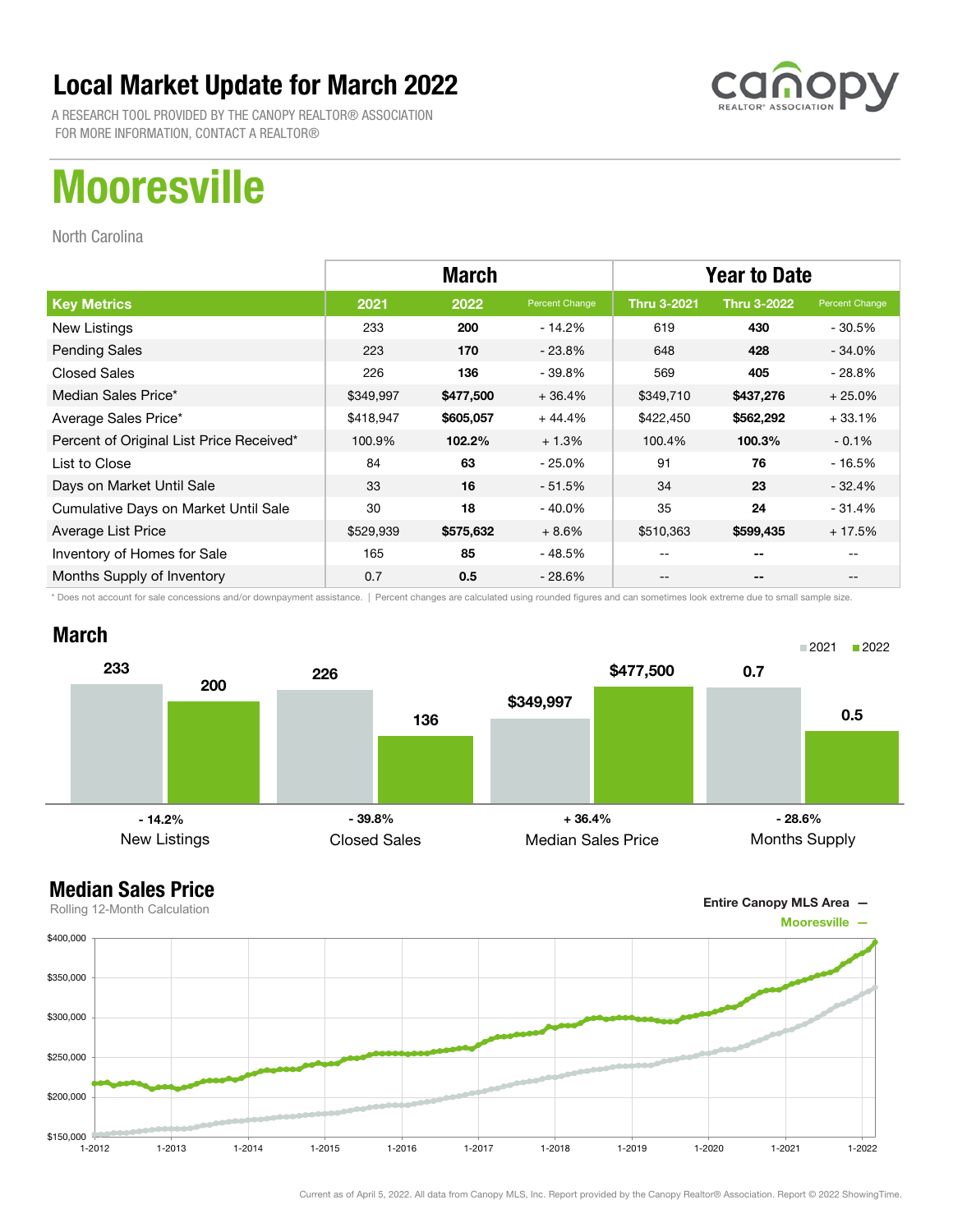A RESEARCH TOOL PROVIDED BY THE CANOPY REALTOR® ASSOCIATION FOR MORE INFORMATION, CONTACT A REALTOR®

# **Salisbury**

North Carolina

|                                          |           | <b>March</b> |                | <b>Year to Date</b> |                    |                |
|------------------------------------------|-----------|--------------|----------------|---------------------|--------------------|----------------|
| <b>Key Metrics</b>                       | 2021      | 2022         | Percent Change | <b>Thru 3-2021</b>  | <b>Thru 3-2022</b> | Percent Change |
| New Listings                             | 125       | 116          | $-7.2\%$       | 304                 | 289                | - 4.9%         |
| <b>Pending Sales</b>                     | 128       | 95           | $-25.8\%$      | 306                 | 273                | $-10.8%$       |
| <b>Closed Sales</b>                      | 106       | 110          | $+3.8%$        | 265                 | 272                | $+2.6%$        |
| Median Sales Price*                      | \$209,745 | \$232,740    | $+11.0%$       | \$208,490           | \$233,740          | $+12.1%$       |
| Average Sales Price*                     | \$243,166 | \$265,720    | $+9.3%$        | \$227,273           | \$266,710          | $+17.4%$       |
| Percent of Original List Price Received* | 98.2%     | 100.2%       | $+2.0%$        | 97.9%               | 99.5%              | $+1.6%$        |
| List to Close                            | 75        | 83           | $+10.7%$       | 86                  | 80                 | $-7.0\%$       |
| Days on Market Until Sale                | 21        | 19           | $-9.5%$        | 25                  | 23                 | $-8.0\%$       |
| Cumulative Days on Market Until Sale     | 22        | 22           | $0.0\%$        | 26                  | 28                 | $+7.7%$        |
| Average List Price                       | \$238,718 | \$269,950    | $+13.1%$       | \$242,132           | \$269,903          | $+11.5%$       |
| Inventory of Homes for Sale              | 126       | 73           | $-42.1%$       |                     | --                 |                |
| Months Supply of Inventory               | 1.3       | 0.7          | $-46.2%$       | --                  | --                 | $- -$          |

\* Does not account for sale concessions and/or downpayment assistance. | Percent changes are calculated using rounded figures and can sometimes look extreme due to small sample size.

### March



Entire Canopy MLS Area —

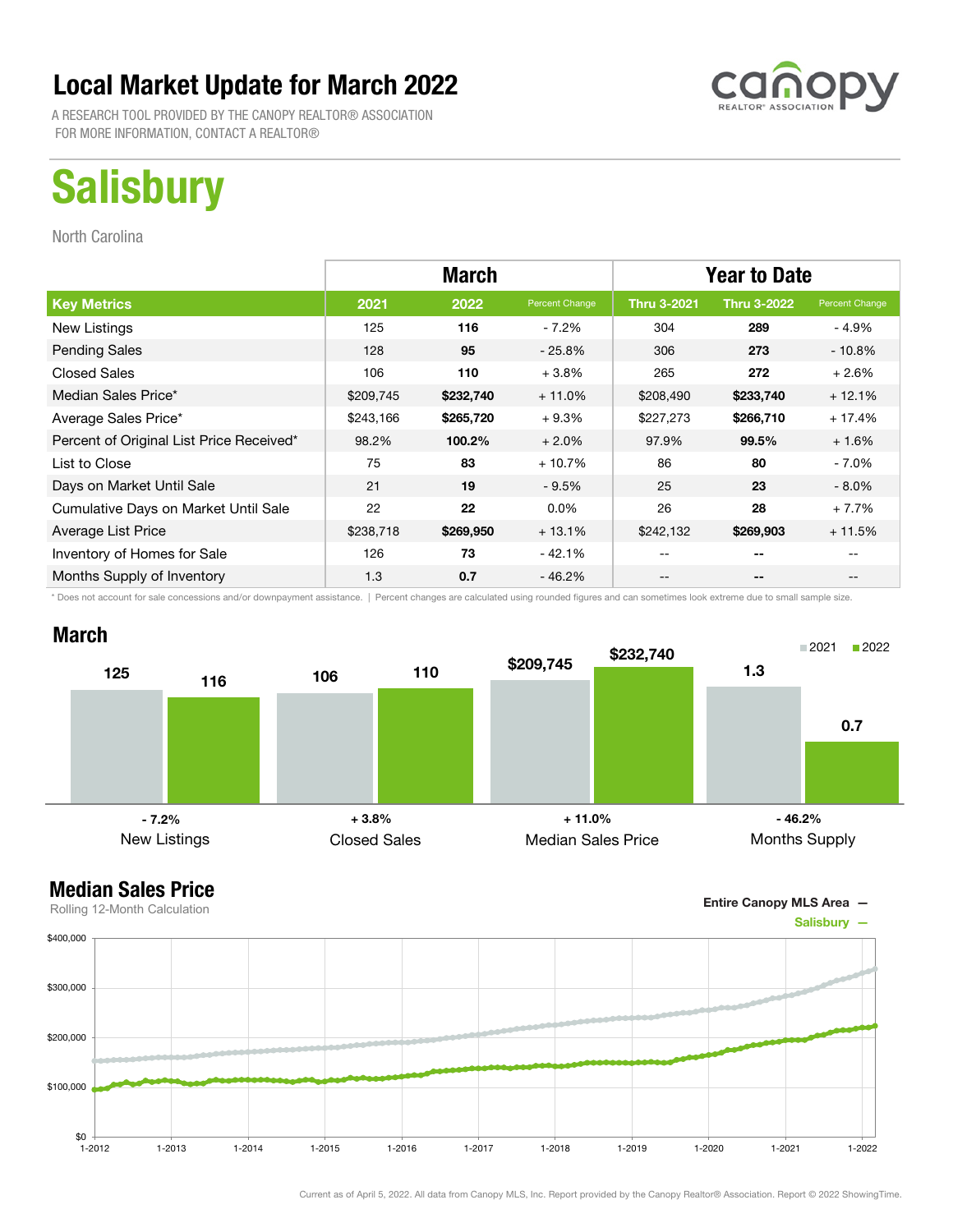A RESEARCH TOOL PROVIDED BY THE CANOPY REALTOR® ASSOCIATION FOR MORE INFORMATION, CONTACT A REALTOR®

## **Statesville**

North Carolina

|                                          | <b>March</b> |           |                | <b>Year to Date</b> |                    |                |
|------------------------------------------|--------------|-----------|----------------|---------------------|--------------------|----------------|
| <b>Key Metrics</b>                       | 2021         | 2022      | Percent Change | <b>Thru 3-2021</b>  | <b>Thru 3-2022</b> | Percent Change |
| New Listings                             | 107          | 133       | $+24.3%$       | 257                 | 310                | $+20.6%$       |
| <b>Pending Sales</b>                     | 105          | 116       | $+10.5%$       | 265                 | 299                | $+12.8%$       |
| <b>Closed Sales</b>                      | 89           | 107       | $+20.2%$       | 245                 | 262                | $+6.9\%$       |
| Median Sales Price*                      | \$205,000    | \$272,000 | $+32.7%$       | \$203,748           | \$265,000          | $+30.1%$       |
| Average Sales Price*                     | \$233,192    | \$314,421 | $+34.8%$       | \$225,646           | \$298,669          | $+32.4%$       |
| Percent of Original List Price Received* | 98.4%        | 101.0%    | $+2.6%$        | 97.5%               | 100.2%             | $+2.8%$        |
| List to Close                            | 75           | 67        | - 10.7%        | 81                  | 62                 | $-23.5%$       |
| Days on Market Until Sale                | 32           | 28        | $-12.5%$       | 30                  | 23                 | $-23.3%$       |
| Cumulative Days on Market Until Sale     | 30           | 31        | $+3.3%$        | 30                  | 25                 | $-16.7%$       |
| Average List Price                       | \$240,622    | \$278,984 | $+15.9%$       | \$233,086           | \$281,716          | $+20.9%$       |
| Inventory of Homes for Sale              | 109          | 91        | - 16.5%        | --                  | --                 |                |
| Months Supply of Inventory               | 1.2          | 0.9       | $-25.0\%$      | --                  | --                 |                |

\* Does not account for sale concessions and/or downpayment assistance. | Percent changes are calculated using rounded figures and can sometimes look extreme due to small sample size.



#### Median Sales Price

Entire Canopy MLS Area —



Rolling 12-Month Calculation

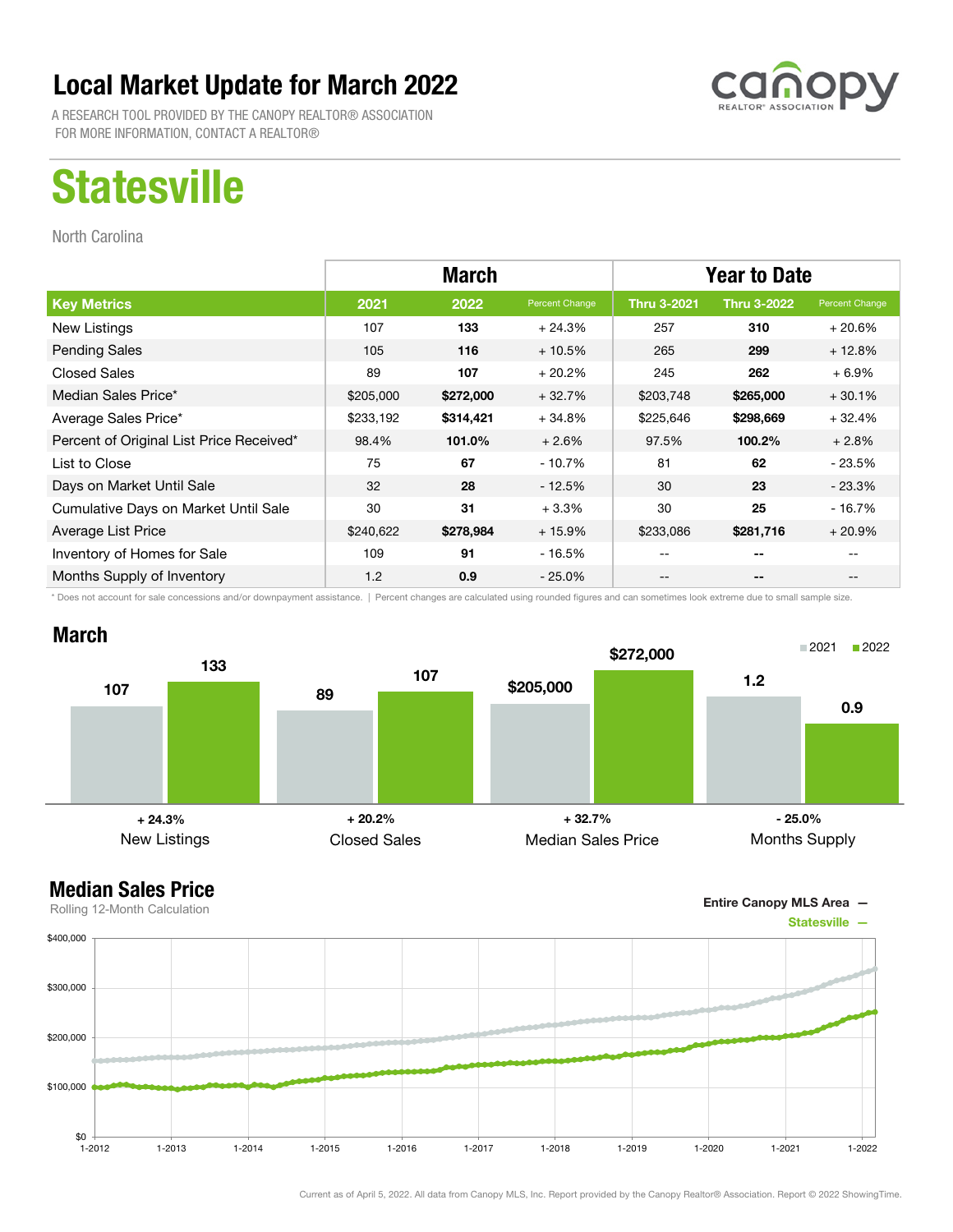A RESEARCH TOOL PROVIDED BY THE CANOPY REALTOR® ASSOCIATION FOR MORE INFORMATION, CONTACT A REALTOR®

## Waxhaw

North Carolina

|                                          | <b>March</b> |           |                | <b>Year to Date</b> |                    |                |
|------------------------------------------|--------------|-----------|----------------|---------------------|--------------------|----------------|
| <b>Key Metrics</b>                       | 2021         | 2022      | Percent Change | <b>Thru 3-2021</b>  | <b>Thru 3-2022</b> | Percent Change |
| New Listings                             | 123          | 109       | - 11.4%        | 350                 | 262                | $-25.1%$       |
| <b>Pending Sales</b>                     | 119          | 102       | $-14.3%$       | 372                 | 261                | $-29.8%$       |
| <b>Closed Sales</b>                      | 124          | 85        | - 31.5%        | 290                 | 220                | $-24.1\%$      |
| Median Sales Price*                      | \$433,614    | \$544,500 | $+25.6%$       | \$402,246           | \$554,672          | $+37.9%$       |
| Average Sales Price*                     | \$544,514    | \$666,572 | $+22.4%$       | \$499,521           | \$652,761          | $+30.7%$       |
| Percent of Original List Price Received* | 101.0%       | 103.5%    | $+2.5%$        | 100.4%              | 103.0%             | $+2.6%$        |
| List to Close                            | 88           | 70        | - 20.5%        | 94                  | 72                 | - 23.4%        |
| Days on Market Until Sale                | 26           | 13        | $-50.0\%$      | 33                  | 17                 | $-48.5%$       |
| Cumulative Days on Market Until Sale     | 31           | 14        | $-54.8%$       | 37                  | 15                 | - 59.5%        |
| Average List Price                       | \$535,606    | \$781,044 | $+45.8%$       | \$540,461           | \$724,751          | $+34.1%$       |
| Inventory of Homes for Sale              | 61           | 30        | $-50.8%$       | $- -$               | $- -$              |                |
| Months Supply of Inventory               | 0.5          | 0.3       | $-40.0\%$      | --                  | --                 |                |

\* Does not account for sale concessions and/or downpayment assistance. | Percent changes are calculated using rounded figures and can sometimes look extreme due to small sample size.



### Median Sales Price





Rolling 12-Month Calculation

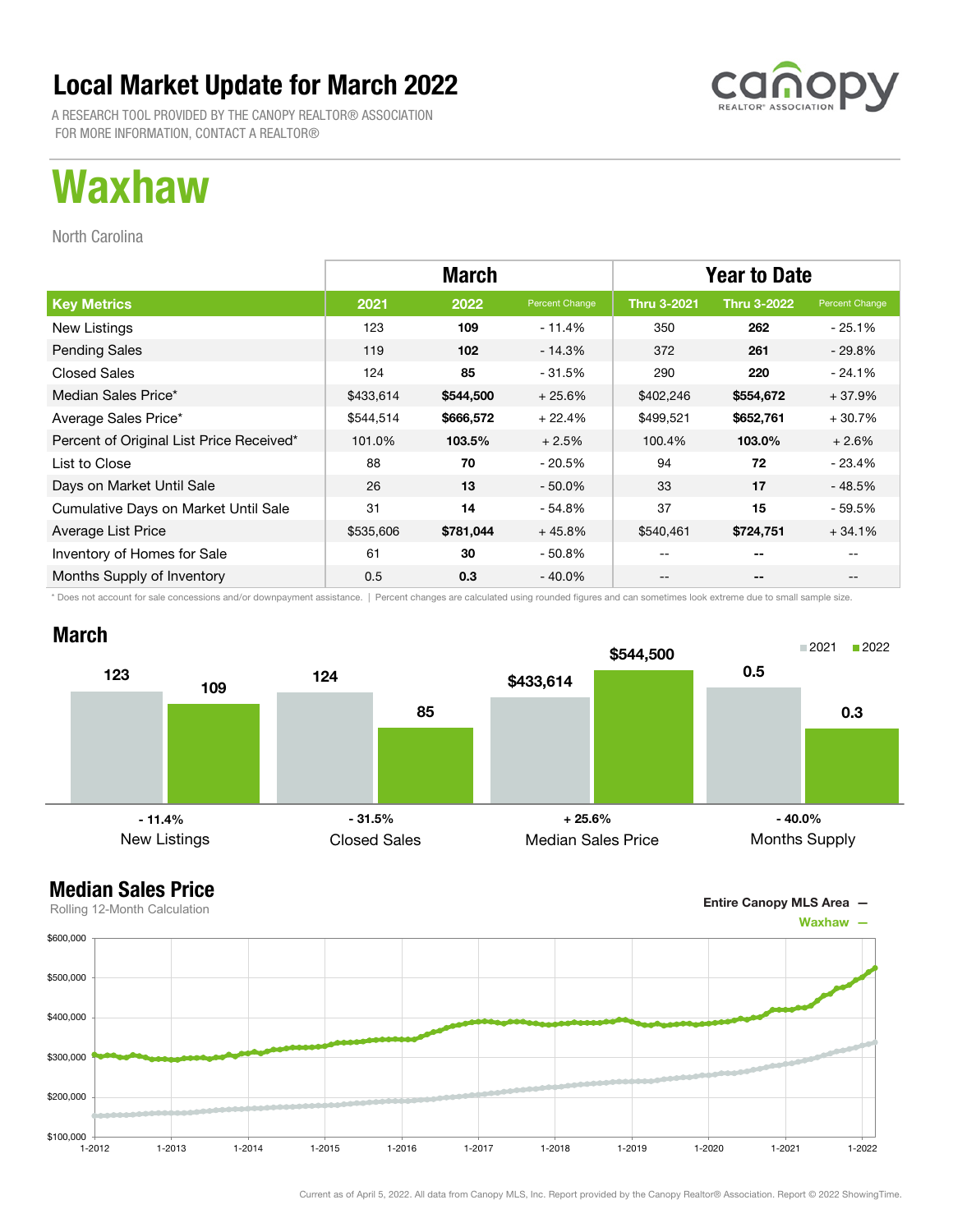

A RESEARCH TOOL PROVIDED BY THE CANOPY REALTOR® ASSOCIATION FOR MORE INFORMATION, CONTACT A REALTOR®

## Lake Norman

North Carolina

|                                          | <b>March</b> |           |                | <b>Year to Date</b> |                    |                |
|------------------------------------------|--------------|-----------|----------------|---------------------|--------------------|----------------|
| <b>Key Metrics</b>                       | 2021         | 2022      | Percent Change | <b>Thru 3-2021</b>  | <b>Thru 3-2022</b> | Percent Change |
| New Listings                             | 267          | 220       | - 17.6%        | 733                 | 519                | - 29.2%        |
| <b>Pending Sales</b>                     | 255          | 204       | $-20.0\%$      | 722                 | 513                | $-28.9%$       |
| <b>Closed Sales</b>                      | 258          | 188       | $-27.1%$       | 626                 | 490                | $-21.7%$       |
| Median Sales Price*                      | \$404,886    | \$530,000 | $+30.9%$       | \$400,157           | \$515,877          | $+28.9%$       |
| Average Sales Price*                     | \$610,941    | \$725,652 | $+18.8%$       | \$584,402           | \$713,281          | $+22.1%$       |
| Percent of Original List Price Received* | 99.8%        | 101.2%    | $+1.4%$        | 99.3%               | 100.1%             | $+0.8%$        |
| List to Close                            | 87           | 77        | $-11.5%$       | 95                  | 89                 | - 6.3%         |
| Days on Market Until Sale                | 37           | 21        | $-43.2%$       | 38                  | 26                 | - 31.6%        |
| Cumulative Days on Market Until Sale     | 40           | 23        | $-42.5%$       | 44                  | 27                 | - 38.6%        |
| Average List Price                       | \$728,993    | \$794,210 | $+8.9%$        | \$678,946           | \$818,120          | $+20.5%$       |
| Inventory of Homes for Sale              | 233          | 135       | $-42.1%$       |                     | --                 |                |
| Months Supply of Inventory               | 0.9          | 0.7       | $-22.2%$       |                     | --                 |                |

\* Does not account for sale concessions and/or downpayment assistance. | Percent changes are calculated using rounded figures and can sometimes look extreme due to small sample size.



Entire Canopy MLS Area —

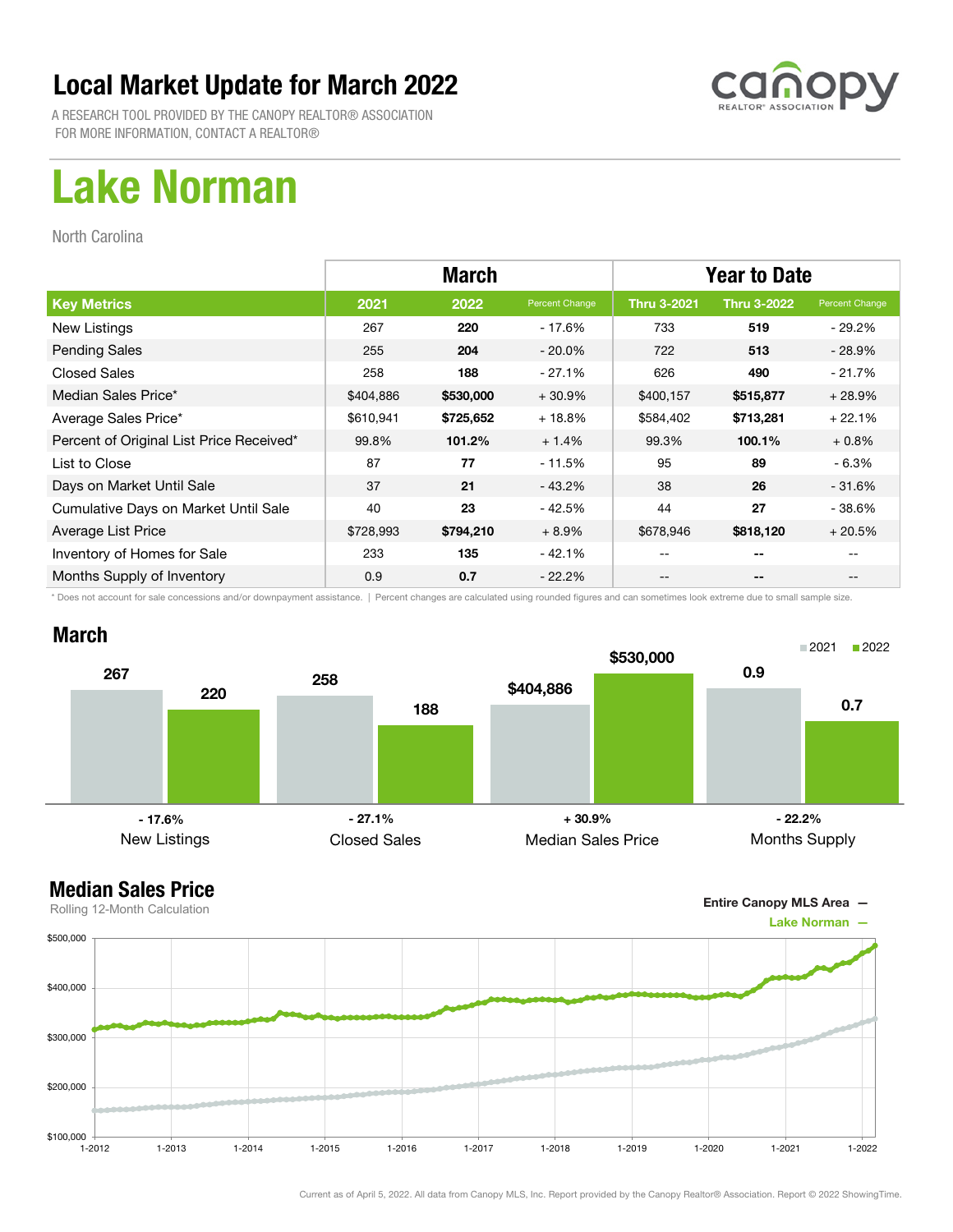

A RESEARCH TOOL PROVIDED BY THE CANOPY REALTOR® ASSOCIATION FOR MORE INFORMATION, CONTACT A REALTOR®

# Lake Wylie

North Carolina

|                                          | <b>March</b> |           |                | <b>Year to Date</b> |                    |                |
|------------------------------------------|--------------|-----------|----------------|---------------------|--------------------|----------------|
| <b>Key Metrics</b>                       | 2021         | 2022      | Percent Change | <b>Thru 3-2021</b>  | <b>Thru 3-2022</b> | Percent Change |
| New Listings                             | 222          | 123       | - 44.6%        | 513                 | 323                | - 37.0%        |
| <b>Pending Sales</b>                     | 194          | 119       | $-38.7%$       | 519                 | 343                | $-33.9%$       |
| <b>Closed Sales</b>                      | 142          | 132       | $-7.0\%$       | 351                 | 326                | - 7.1%         |
| Median Sales Price*                      | \$370,699    | \$495,506 | $+33.7%$       | \$379,900           | \$499,899          | $+31.6%$       |
| Average Sales Price*                     | \$447,333    | \$541,631 | $+21.1%$       | \$437,339           | \$543,108          | $+24.2%$       |
| Percent of Original List Price Received* | 100.9%       | 102.8%    | $+1.9%$        | 100.4%              | 101.7%             | $+1.3%$        |
| List to Close                            | 114          | 93        | $-18.4%$       | 110                 | 112                | $+1.8%$        |
| Days on Market Until Sale                | 32           | 19        | $-40.6%$       | 33                  | 22                 | - 33.3%        |
| Cumulative Days on Market Until Sale     | 38           | 21        | $-44.7%$       | 37                  | 23                 | - 37.8%        |
| Average List Price                       | \$499,332    | \$619,936 | $+24.2%$       | \$495,582           | \$602,875          | $+21.6%$       |
| Inventory of Homes for Sale              | 150          | 56        | $-62.7%$       |                     | --                 |                |
| Months Supply of Inventory               | 1.0          | 0.4       | $-60.0\%$      | --                  | --                 |                |

\* Does not account for sale concessions and/or downpayment assistance. | Percent changes are calculated using rounded figures and can sometimes look extreme due to small sample size.

### March





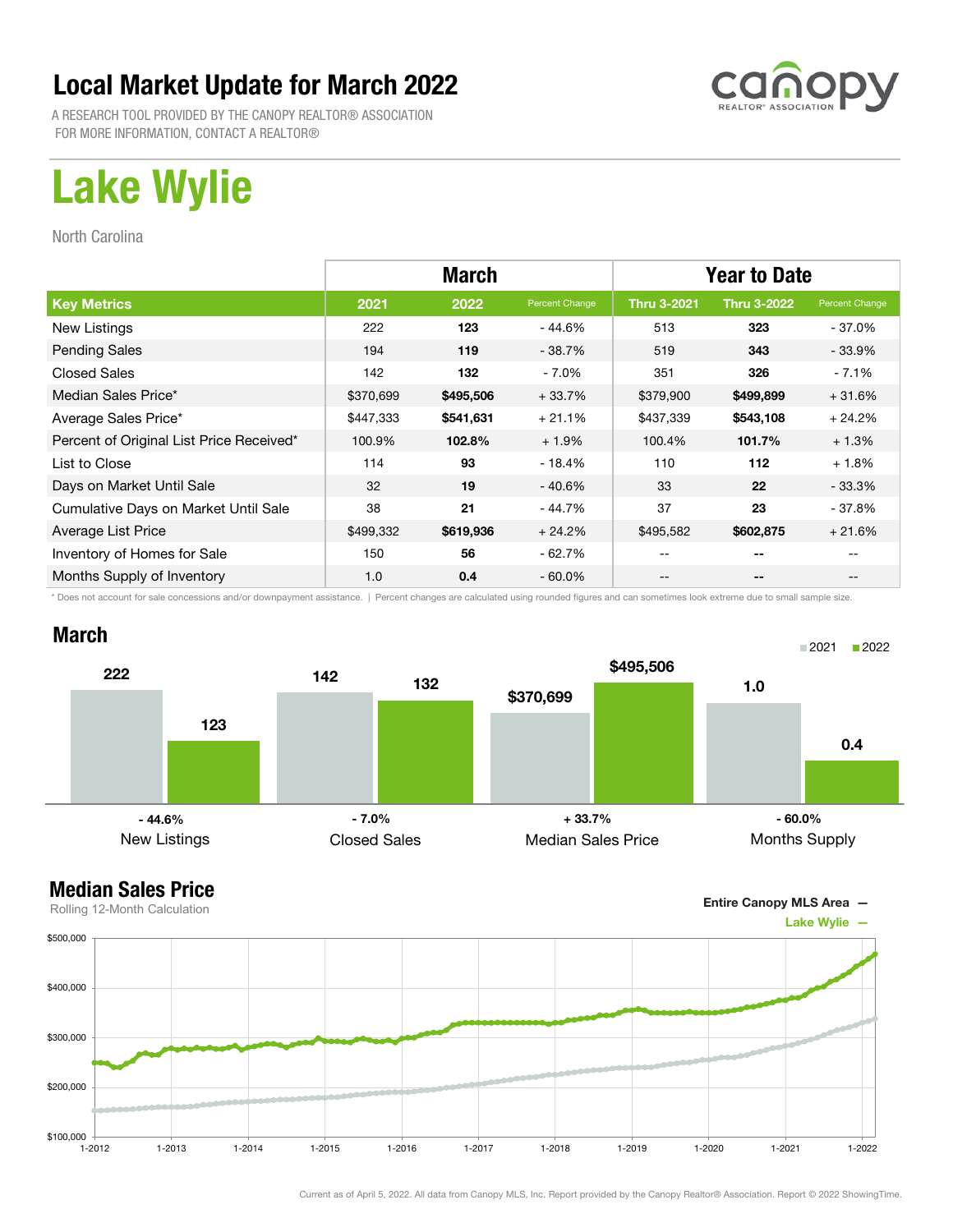

A RESEARCH TOOL PROVIDED BY THE CANOPY REALTOR® ASSOCIATION FOR MORE INFORMATION, CONTACT A REALTOR®

# Uptown Charlotte

North Carolina

|                                          | <b>March</b> |           |                | <b>Year to Date</b> |                    |                |
|------------------------------------------|--------------|-----------|----------------|---------------------|--------------------|----------------|
| <b>Key Metrics</b>                       | 2021         | 2022      | Percent Change | <b>Thru 3-2021</b>  | <b>Thru 3-2022</b> | Percent Change |
| New Listings                             | 52           | 43        | - 17.3%        | 128                 | 109                | $-14.8%$       |
| <b>Pending Sales</b>                     | 41           | 38        | $-7.3%$        | 115                 | 111                | $-3.5%$        |
| <b>Closed Sales</b>                      | 48           | 36        | $-25.0%$       | 104                 | 94                 | - 9.6%         |
| Median Sales Price*                      | \$333,500    | \$352,500 | $+5.7%$        | \$328,000           | \$381,000          | $+16.2%$       |
| Average Sales Price*                     | \$362,472    | \$420,064 | $+15.9%$       | \$363,081           | \$429,747          | $+18.4%$       |
| Percent of Original List Price Received* | 96.4%        | 100.1%    | $+3.8%$        | 96.6%               | 99.7%              | $+3.2%$        |
| List to Close                            | 88           | 61        | $-30.7%$       | 99                  | 74                 | - 25.3%        |
| Days on Market Until Sale                | 48           | 27        | $-43.8%$       | 53                  | 35                 | $-34.0\%$      |
| Cumulative Days on Market Until Sale     | 54           | 32        | $-40.7%$       | 62                  | 40                 | - 35.5%        |
| Average List Price                       | \$429,987    | \$457,558 | $+6.4%$        | \$409,930           | \$434,252          | $+5.9%$        |
| Inventory of Homes for Sale              | 100          | 23        | - 77.0%        |                     | --                 |                |
| Months Supply of Inventory               | 3.3          | 0.6       | $-81.8%$       |                     | --                 |                |

\* Does not account for sale concessions and/or downpayment assistance. | Percent changes are calculated using rounded figures and can sometimes look extreme due to small sample size.

### March



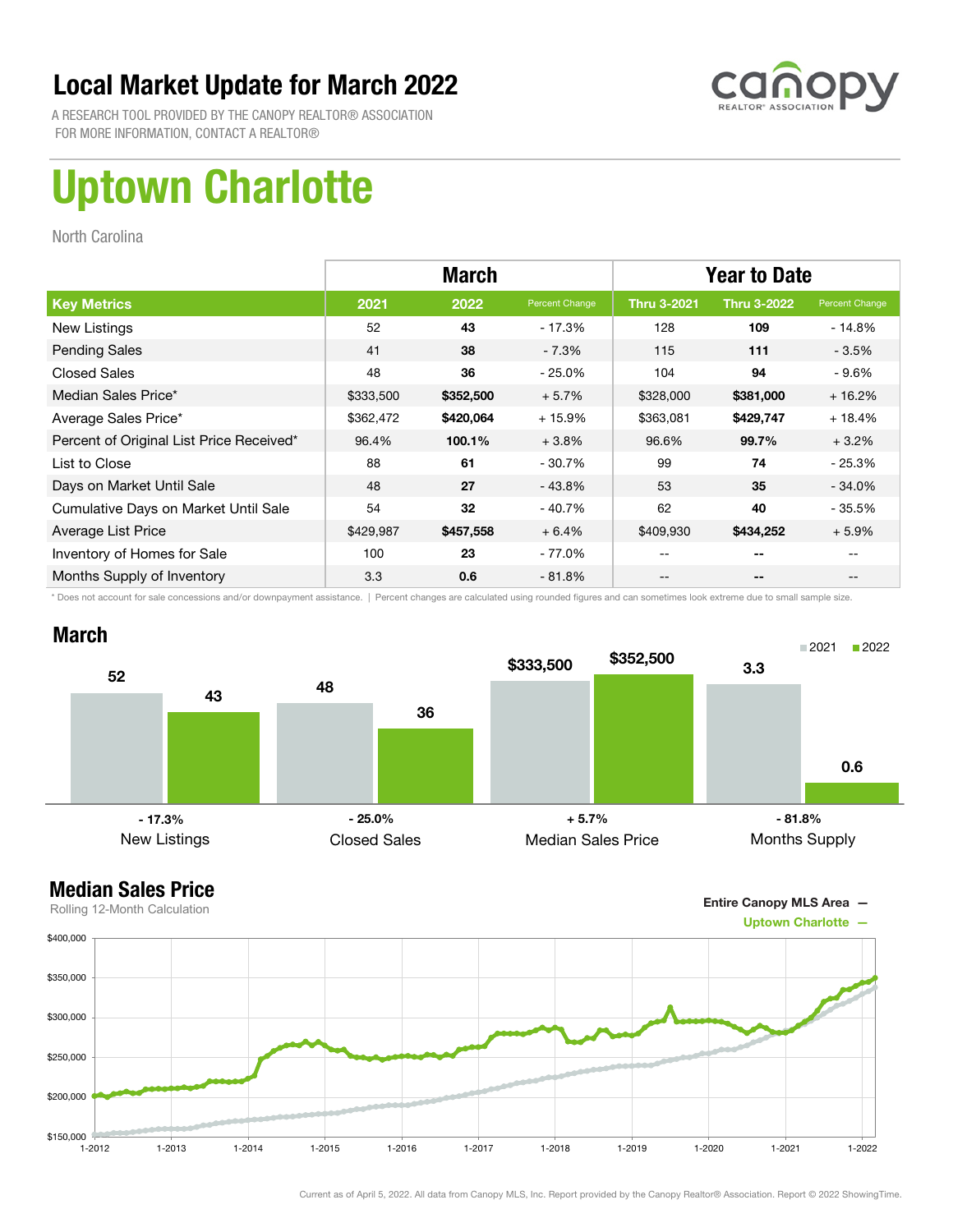

A RESEARCH TOOL PROVIDED BY THE CANOPY REALTOR® ASSOCIATION FOR MORE INFORMATION, CONTACT A REALTOR®

## Chester County

South Carolina

|                                          | <b>March</b> |           |                | <b>Year to Date</b> |                    |                |
|------------------------------------------|--------------|-----------|----------------|---------------------|--------------------|----------------|
| <b>Key Metrics</b>                       | 2021         | 2022      | Percent Change | <b>Thru 3-2021</b>  | <b>Thru 3-2022</b> | Percent Change |
| New Listings                             | 21           | 39        | $+85.7%$       | 52                  | 82                 | $+57.7%$       |
| <b>Pending Sales</b>                     | 9            | 32        | $+255.6%$      | 42                  | 83                 | $+97.6%$       |
| <b>Closed Sales</b>                      | 15           | 30        | $+100.0\%$     | 52                  | 74                 | $+42.3%$       |
| Median Sales Price*                      | \$164,500    | \$172,500 | $+4.9%$        | \$174,000           | \$176,500          | $+1.4%$        |
| Average Sales Price*                     | \$172,853    | \$177,480 | $+2.7%$        | \$171,106           | \$206,112          | $+20.5%$       |
| Percent of Original List Price Received* | 94.7%        | 92.5%     | $-2.3%$        | 94.8%               | 95.2%              | $+0.4%$        |
| List to Close                            | 99           | 86        | $-13.1%$       | 98                  | 87                 | $-11.2%$       |
| Days on Market Until Sale                | 34           | 43        | $+26.5%$       | 34                  | 40                 | $+17.6%$       |
| Cumulative Days on Market Until Sale     | 46           | 66        | $+43.5%$       | 38                  | 46                 | $+21.1%$       |
| Average List Price                       | \$137,490    | \$271,206 | $+97.3%$       | \$160,496           | \$242,752          | $+51.3%$       |
| Inventory of Homes for Sale              | 38           | 33        | - 13.2%        | --                  | --                 |                |
| Months Supply of Inventory               | 2.1          | 1.3       | $-38.1%$       | --                  | --                 |                |

\* Does not account for sale concessions and/or downpayment assistance. | Percent changes are calculated using rounded figures and can sometimes look extreme due to small sample size.

### March



Entire Canopy MLS Area —

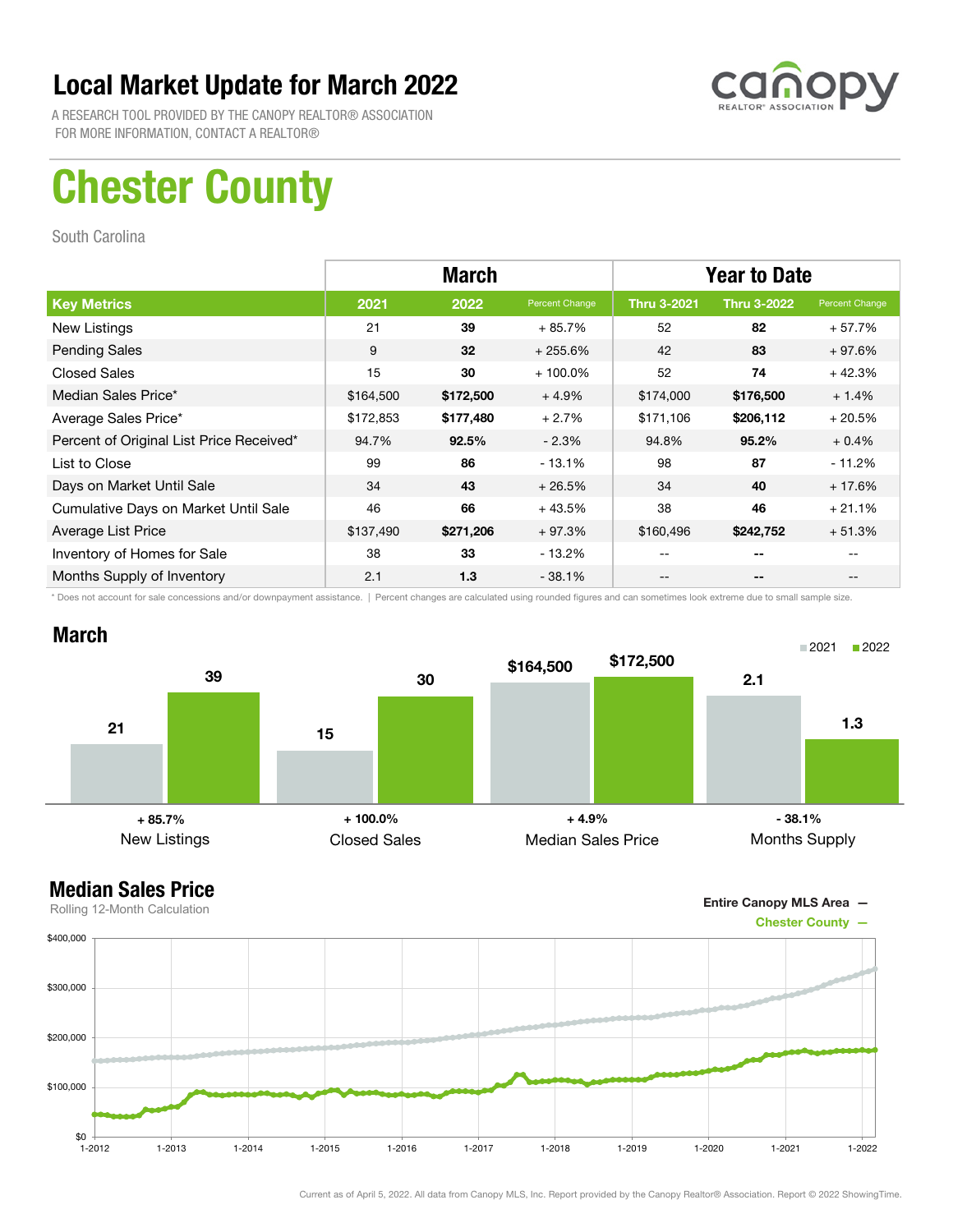

A RESEARCH TOOL PROVIDED BY THE CANOPY REALTOR® ASSOCIATION FOR MORE INFORMATION, CONTACT A REALTOR®

# Chesterfield County

South Carolina

|                                          |           | <b>March</b> |                | <b>Year to Date</b> |                    |                |  |
|------------------------------------------|-----------|--------------|----------------|---------------------|--------------------|----------------|--|
| <b>Key Metrics</b>                       | 2021      | 2022         | Percent Change | <b>Thru 3-2021</b>  | <b>Thru 3-2022</b> | Percent Change |  |
| New Listings                             | 13        | 21           | $+61.5%$       | 40                  | 48                 | $+20.0%$       |  |
| <b>Pending Sales</b>                     | 16        | 24           | $+50.0%$       | 40                  | 57                 | $+42.5%$       |  |
| <b>Closed Sales</b>                      | 10        | 11           | $+10.0\%$      | 34                  | 32                 | $-5.9\%$       |  |
| Median Sales Price*                      | \$216,450 | \$190,000    | $-12.2%$       | \$177,500           | \$199,900          | $+12.6%$       |  |
| Average Sales Price*                     | \$241,290 | \$166,964    | $-30.8\%$      | \$199,723           | \$185,969          | $-6.9%$        |  |
| Percent of Original List Price Received* | 98.3%     | 89.8%        | $-8.6\%$       | 97.5%               | 93.9%              | $-3.7\%$       |  |
| List to Close                            | 116       | 117          | $+0.9%$        | 145                 | 127                | - 12.4%        |  |
| Days on Market Until Sale                | 66        | 65           | $-1.5%$        | 73                  | 64                 | $-12.3%$       |  |
| Cumulative Days on Market Until Sale     | 66        | 72           | $+9.1%$        | 75                  | 67                 | $-10.7%$       |  |
| Average List Price                       | \$189,523 | \$206,235    | $+8.8%$        | \$192,550           | \$201,013          | $+4.4%$        |  |
| Inventory of Homes for Sale              | 23        | 20           | $-13.0%$       | --                  | --                 |                |  |
| Months Supply of Inventory               | 2.3       | 1.6          | $-30.4%$       | --                  | --                 | $- -$          |  |

\* Does not account for sale concessions and/or downpayment assistance. | Percent changes are calculated using rounded figures and can sometimes look extreme due to small sample size.

### March



Entire Canopy MLS Area —

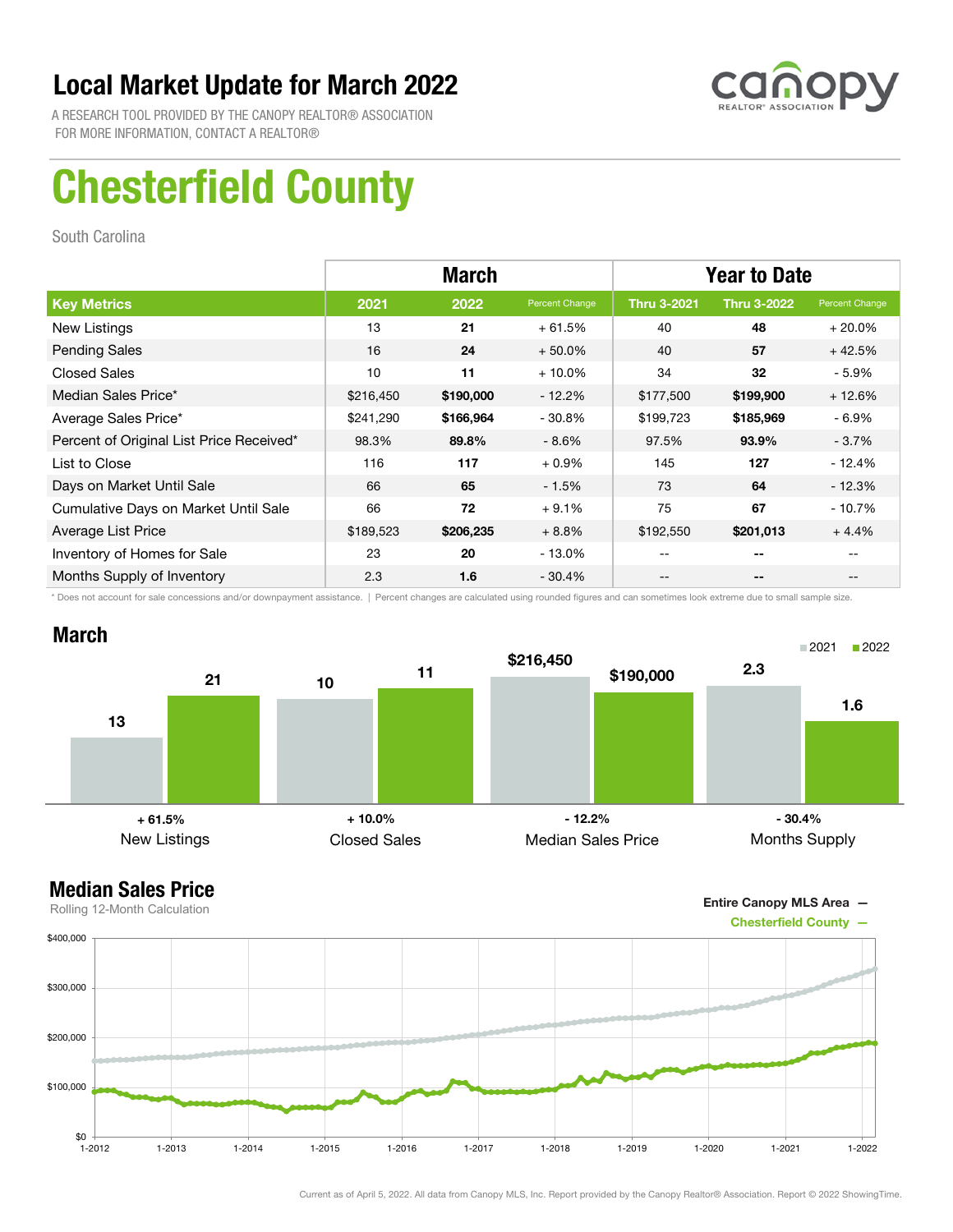

A RESEARCH TOOL PROVIDED BY THE CANOPY REALTOR® ASSOCIATION FOR MORE INFORMATION, CONTACT A REALTOR®

# Lancaster County

South Carolina

|                                          | <b>March</b> |           |                | <b>Year to Date</b> |                    |                |
|------------------------------------------|--------------|-----------|----------------|---------------------|--------------------|----------------|
| <b>Key Metrics</b>                       | 2021         | 2022      | Percent Change | <b>Thru 3-2021</b>  | <b>Thru 3-2022</b> | Percent Change |
| New Listings                             | 202          | 200       | $-1.0%$        | 572                 | 556                | $-2.8%$        |
| <b>Pending Sales</b>                     | 203          | 185       | $-8.9%$        | 552                 | 549                | $-0.5%$        |
| <b>Closed Sales</b>                      | 204          | 172       | $-15.7%$       | 508                 | 460                | $-9.4%$        |
| Median Sales Price*                      | \$334,750    | \$384,000 | $+14.7%$       | \$336,000           | \$375,000          | $+11.6%$       |
| Average Sales Price*                     | \$336,569    | \$410,987 | $+22.1%$       | \$340,372           | \$394,559          | $+15.9%$       |
| Percent of Original List Price Received* | 98.9%        | 102.3%    | $+3.4%$        | 99.4%               | 101.1%             | $+1.7%$        |
| List to Close                            | 90           | 80        | $-11.1%$       | 101                 | 83                 | $-17.8%$       |
| Days on Market Until Sale                | 27           | 19        | $-29.6\%$      | 35                  | 23                 | $-34.3%$       |
| Cumulative Days on Market Until Sale     | 25           | 19        | $-24.0\%$      | 33                  | 22                 | - 33.3%        |
| Average List Price                       | \$373,504    | \$427,511 | $+14.5%$       | \$350,556           | \$431,423          | $+23.1%$       |
| Inventory of Homes for Sale              | 159          | 86        | - 45.9%        | --                  | --                 |                |
| Months Supply of Inventory               | 0.8          | 0.5       | $-37.5%$       | --                  | --                 |                |

\* Does not account for sale concessions and/or downpayment assistance. | Percent changes are calculated using rounded figures and can sometimes look extreme due to small sample size.

### March





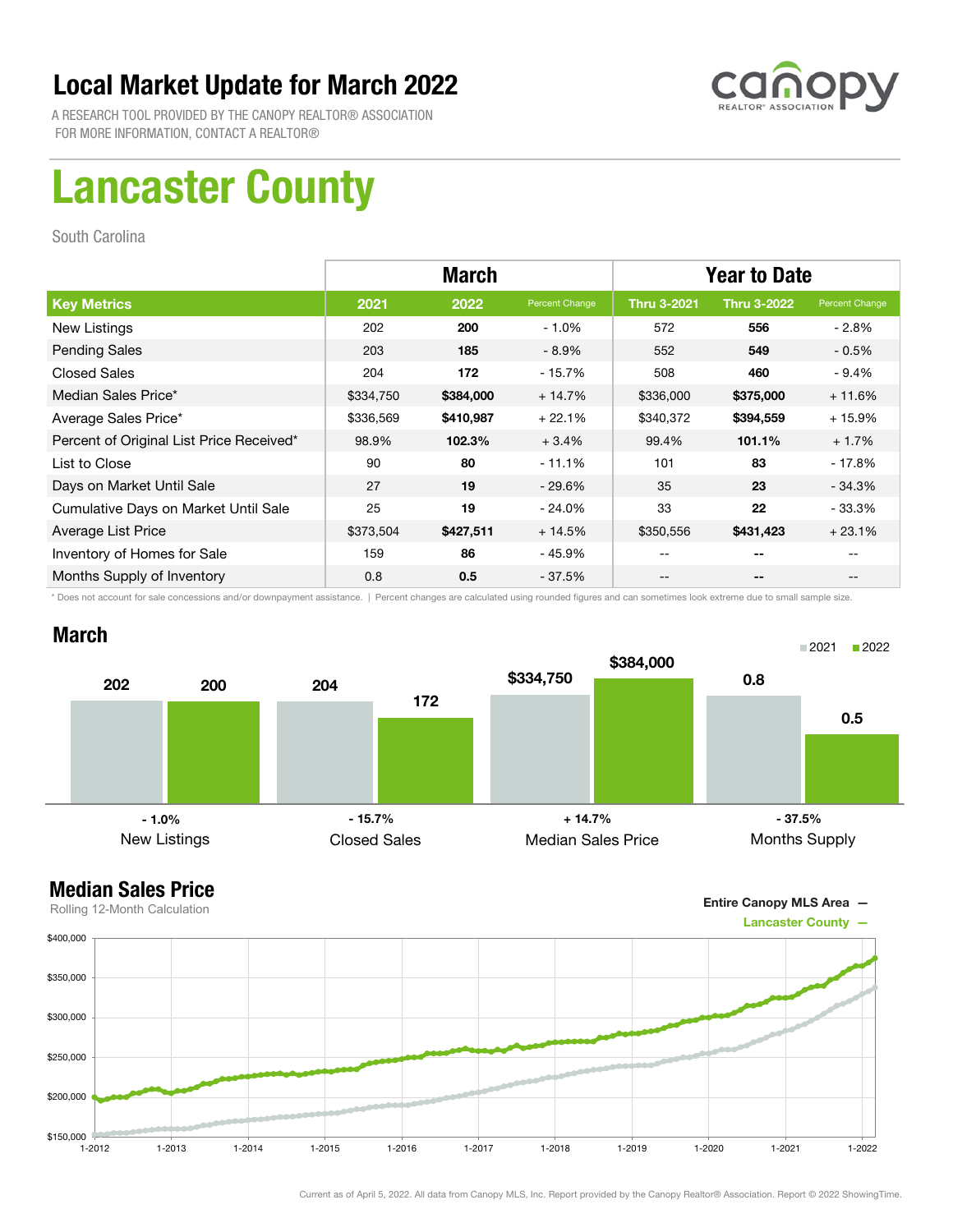

A RESEARCH TOOL PROVIDED BY THE CANOPY REALTOR® ASSOCIATION FOR MORE INFORMATION, CONTACT A REALTOR®

# York County

South Carolina

|                                          | <b>March</b> |           |                | <b>Year to Date</b> |                    |                |
|------------------------------------------|--------------|-----------|----------------|---------------------|--------------------|----------------|
| <b>Key Metrics</b>                       | 2021         | 2022      | Percent Change | <b>Thru 3-2021</b>  | <b>Thru 3-2022</b> | Percent Change |
| New Listings                             | 612          | 470       | $-23.2\%$      | 1.483               | 1,253              | - 15.5%        |
| <b>Pending Sales</b>                     | 573          | 499       | $-12.9%$       | 1,472               | 1,347              | $-8.5%$        |
| <b>Closed Sales</b>                      | 505          | 459       | $-9.1%$        | 1,241               | 1,179              | $-5.0%$        |
| Median Sales Price*                      | \$304,900    | \$375,000 | $+23.0%$       | \$298,000           | \$362,900          | $+21.8%$       |
| Average Sales Price*                     | \$344,673    | \$424,000 | $+23.0%$       | \$337,638           | \$402,864          | $+19.3%$       |
| Percent of Original List Price Received* | 101.1%       | 101.9%    | $+0.8%$        | 100.3%              | 101.0%             | $+0.7%$        |
| List to Close                            | 74           | 76        | $+2.7%$        | 77                  | 77                 | $0.0\%$        |
| Days on Market Until Sale                | 19           | 21        | $+10.5%$       | 20                  | 21                 | $+5.0%$        |
| Cumulative Days on Market Until Sale     | 19           | 18        | $-5.3%$        | 22                  | 18                 | $-18.2%$       |
| Average List Price                       | \$363,752    | \$430,598 | $+18.4%$       | \$362,855           | \$417,979          | $+15.2%$       |
| Inventory of Homes for Sale              | 357          | 212       | - 40.6%        | --                  | --                 |                |
| Months Supply of Inventory               | 0.7          | 0.4       | - 42.9%        | --                  | --                 |                |

\* Does not account for sale concessions and/or downpayment assistance. | Percent changes are calculated using rounded figures and can sometimes look extreme due to small sample size.



### Median Sales Price

Entire Canopy MLS Area —

0.4

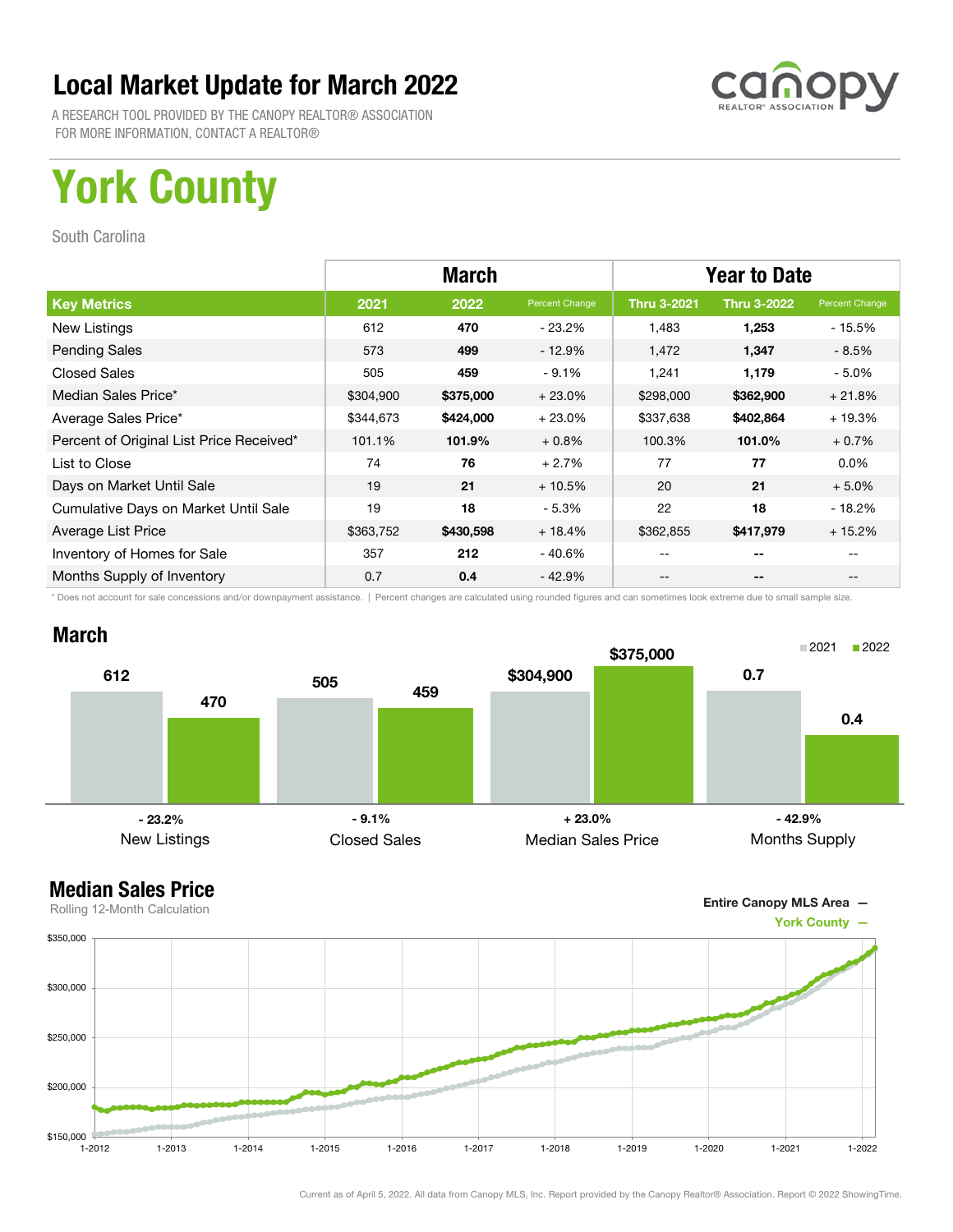A RESEARCH TOOL PROVIDED BY THE CANOPY REALTOR® ASSOCIATION FOR MORE INFORMATION, CONTACT A REALTOR®

# Fort Mill

South Carolina

|                                          | <b>March</b> |           |                | <b>Year to Date</b> |                    |                |
|------------------------------------------|--------------|-----------|----------------|---------------------|--------------------|----------------|
| <b>Key Metrics</b>                       | 2021         | 2022      | Percent Change | <b>Thru 3-2021</b>  | <b>Thru 3-2022</b> | Percent Change |
| New Listings                             | 177          | 128       | - 27.7%        | 453                 | 344                | $-24.1\%$      |
| <b>Pending Sales</b>                     | 180          | 139       | $-22.8\%$      | 455                 | 381                | $-16.3%$       |
| <b>Closed Sales</b>                      | 161          | 131       | - 18.6%        | 392                 | 333                | $-15.1%$       |
| Median Sales Price*                      | \$355,000    | \$424,900 | $+19.7%$       | \$332,500           | \$424,900          | $+27.8%$       |
| Average Sales Price*                     | \$403,631    | \$501,209 | $+24.2%$       | \$383,703           | \$483,208          | $+25.9%$       |
| Percent of Original List Price Received* | 101.0%       | 103.4%    | $+2.4%$        | 100.3%              | 102.0%             | $+1.7%$        |
| List to Close                            | 73           | 73        | $0.0\%$        | 73                  | 72                 | $-1.4%$        |
| Days on Market Until Sale                | 19           | 19        | $0.0\%$        | 18                  | 18                 | $0.0\%$        |
| Cumulative Days on Market Until Sale     | 16           | 12        | $-25.0\%$      | 18                  | 13                 | $-27.8%$       |
| Average List Price                       | \$408,864    | \$507,085 | $+24.0\%$      | \$407,972           | \$508,389          | $+24.6%$       |
| Inventory of Homes for Sale              | 82           | 45        | $-45.1%$       |                     | $- -$              |                |
| Months Supply of Inventory               | 0.5          | 0.3       | $-40.0\%$      | --                  | --                 | --             |

\* Does not account for sale concessions and/or downpayment assistance. | Percent changes are calculated using rounded figures and can sometimes look extreme due to small sample size.



### Median Sales Price





Current as of April 5, 2022. All data from Canopy MLS, Inc. Report provided by the Canopy Realtor® Association. Report © 2022 ShowingTime.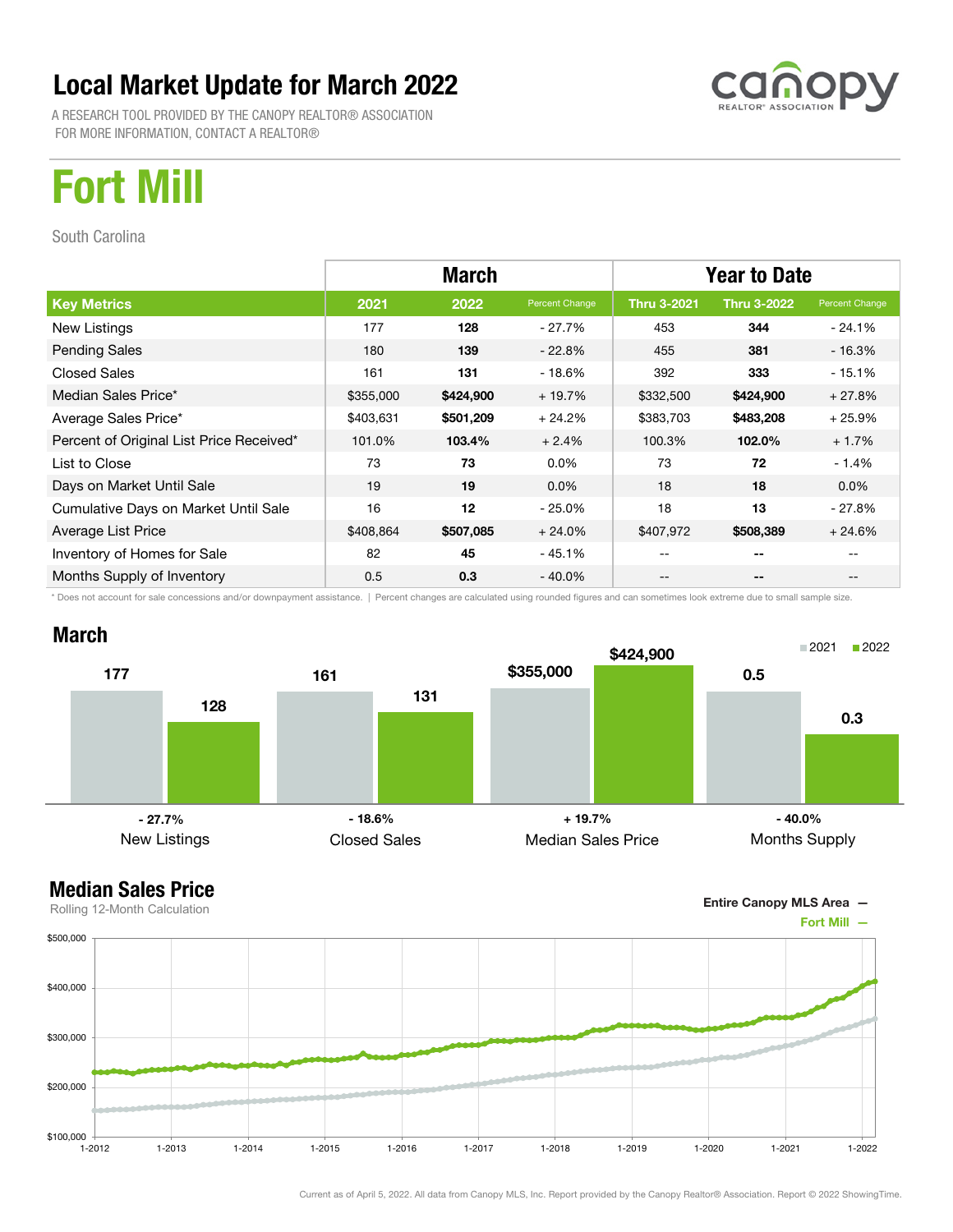A RESEARCH TOOL PROVIDED BY THE CANOPY REALTOR® ASSOCIATION FOR MORE INFORMATION, CONTACT A REALTOR®

# Rock Hill

South Carolina

|                                          | <b>March</b> |           |                | <b>Year to Date</b> |                    |                |
|------------------------------------------|--------------|-----------|----------------|---------------------|--------------------|----------------|
| <b>Key Metrics</b>                       | 2021         | 2022      | Percent Change | <b>Thru 3-2021</b>  | <b>Thru 3-2022</b> | Percent Change |
| New Listings                             | 183          | 184       | $+0.5%$        | 451                 | 454                | $+0.7%$        |
| <b>Pending Sales</b>                     | 170          | 180       | $+5.9%$        | 445                 | 454                | $+2.0%$        |
| <b>Closed Sales</b>                      | 174          | 140       | $-19.5%$       | 409                 | 409                | $0.0\%$        |
| Median Sales Price*                      | \$250,250    | \$310,000 | $+23.9%$       | \$250,500           | \$300,000          | $+19.8%$       |
| Average Sales Price*                     | \$264,656    | \$335,131 | $+26.6%$       | \$267,324           | \$314,873          | $+17.8%$       |
| Percent of Original List Price Received* | 101.8%       | 101.7%    | $-0.1%$        | 100.6%              | 101.0%             | $+0.4%$        |
| List to Close                            | 60           | 68        | $+13.3%$       | 64                  | 69                 | $+7.8%$        |
| Days on Market Until Sale                | 16           | 21        | $+31.3%$       | 16                  | 22                 | $+37.5%$       |
| Cumulative Days on Market Until Sale     | 14           | 17        | $+21.4%$       | 17                  | 18                 | $+5.9%$        |
| Average List Price                       | \$263,795    | \$342,142 | $+29.7%$       | \$263,230           | \$326,674          | $+24.1%$       |
| Inventory of Homes for Sale              | 106          | 72        | $-32.1%$       | --                  | $- -$              |                |
| Months Supply of Inventory               | 0.7          | 0.4       | $-42.9%$       | --                  | --                 | --             |

\* Does not account for sale concessions and/or downpayment assistance. | Percent changes are calculated using rounded figures and can sometimes look extreme due to small sample size.

### March





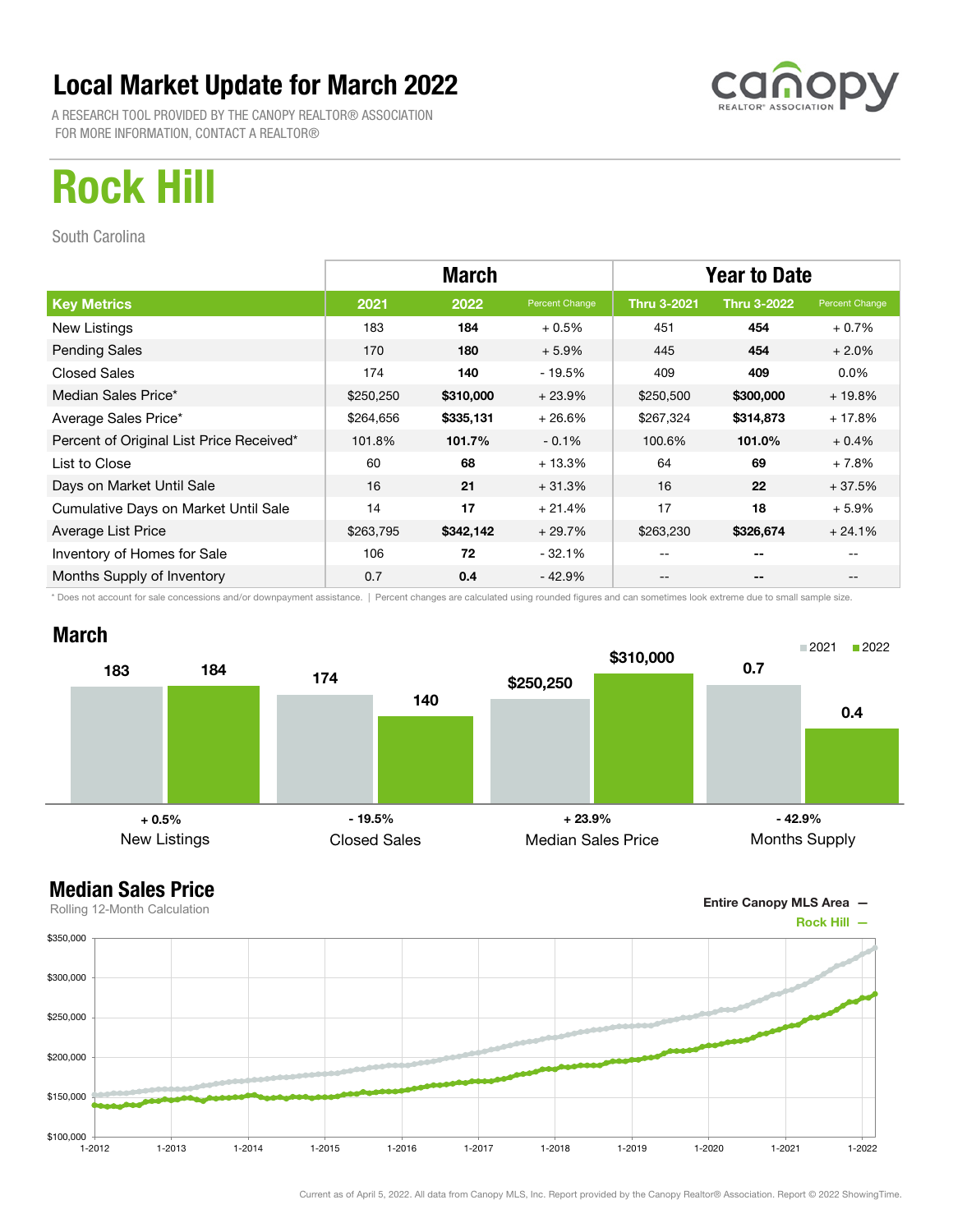A RESEARCH TOOL PROVIDED BY THE CANOPY REALTOR® ASSOCIATION FOR MORE INFORMATION, CONTACT A REALTOR®

# Tega Cay

South Carolina

|                                          | <b>March</b> |                  |                | <b>Year to Date</b> |                    |                |
|------------------------------------------|--------------|------------------|----------------|---------------------|--------------------|----------------|
| <b>Key Metrics</b>                       | 2021         | 2022             | Percent Change | <b>Thru 3-2021</b>  | <b>Thru 3-2022</b> | Percent Change |
| New Listings                             | 56           | 26               | $-53.6%$       | 123                 | 97                 | $-21.1%$       |
| <b>Pending Sales</b>                     | 47           | 35               | $-25.5\%$      | 114                 | 111                | $-2.6\%$       |
| <b>Closed Sales</b>                      | 29           | 47               | $+62.1%$       | 75                  | 88                 | $+17.3%$       |
| Median Sales Price*                      | \$401,260    | \$430,560        | $+7.3%$        | \$400,000           | \$439,203          | $+9.8%$        |
| Average Sales Price*                     | \$448,053    | \$491,144        | $+9.6%$        | \$423,148           | \$475,238          | $+12.3%$       |
| Percent of Original List Price Received* | 101.3%       | 104.1%           | $+2.8%$        | 100.3%              | 103.1%             | $+2.8%$        |
| List to Close                            | 109          | 76               | $-30.3%$       | 84                  | 91                 | $+8.3%$        |
| Days on Market Until Sale                | 19           | 13               | $-31.6%$       | 16                  | 11                 | $-31.3%$       |
| Cumulative Days on Market Until Sale     | 41           | 15               | $-63.4%$       | 37                  | 14                 | $-62.2%$       |
| Average List Price                       | \$440,664    | \$453,164        | $+2.8%$        | \$421,635           | \$489,026          | $+16.0%$       |
| Inventory of Homes for Sale              | 33           | 7                | - 78.8%        | --                  | --                 |                |
| Months Supply of Inventory               | 0.9          | 0.2 <sub>0</sub> | $-77.8%$       | --                  | --                 |                |

\* Does not account for sale concessions and/or downpayment assistance. | Percent changes are calculated using rounded figures and can sometimes look extreme due to small sample size.



### Median Sales Price





Rolling 12-Month Calculation